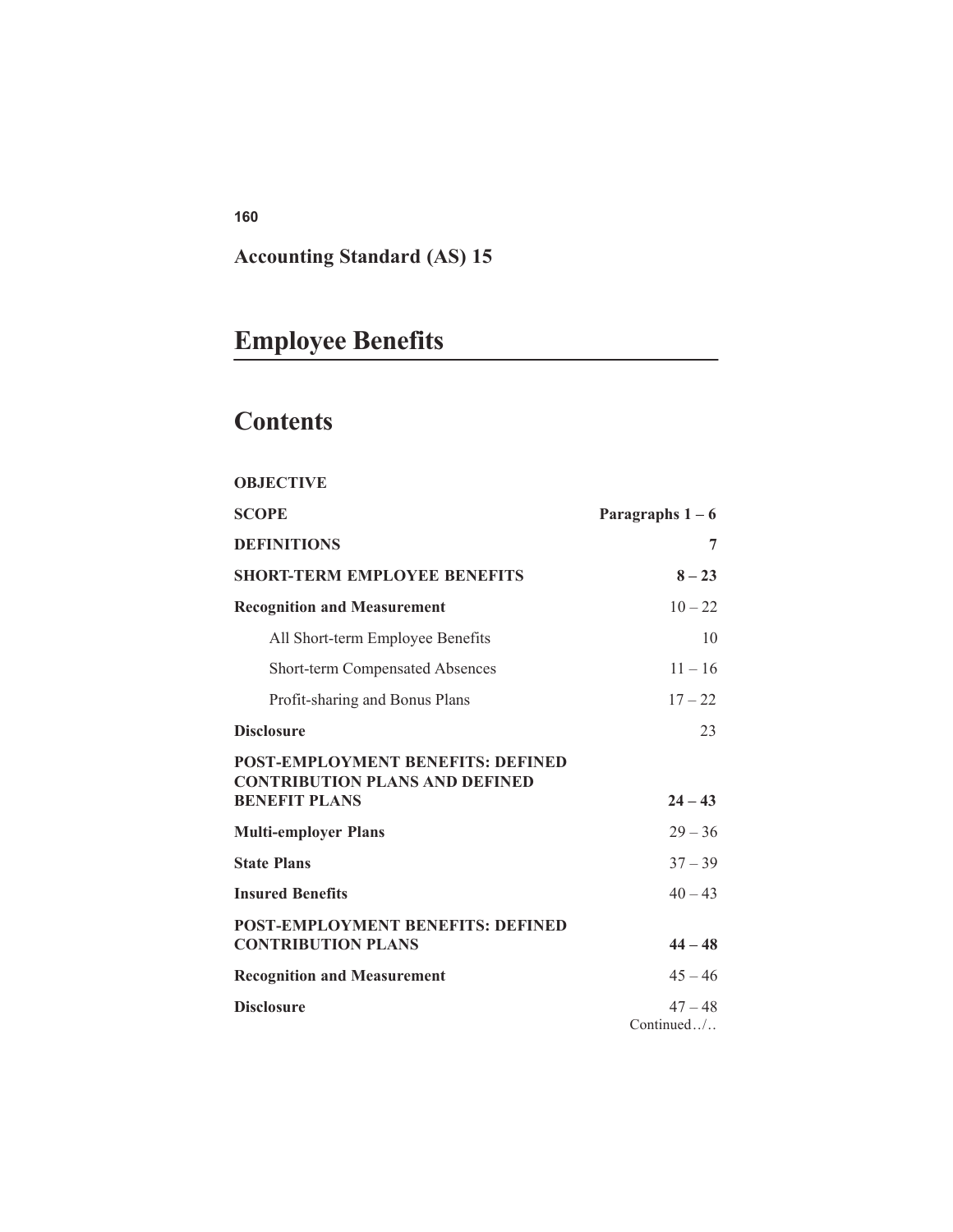| <b>POST-EMPLOYMENT BENEFITS: DEFINED</b><br><b>BENEFIT PLANS</b>                                                    | $49 - 126$   |
|---------------------------------------------------------------------------------------------------------------------|--------------|
| <b>Recognition and Measurement</b>                                                                                  | $50 - 63$    |
| Accounting for the Obligation under a Defined<br>Benefit Plan                                                       | $53 - 54$    |
| <b>Balance Sheet</b>                                                                                                | $55 - 60$    |
| Statement of Profit and Loss                                                                                        | $61 - 62$    |
| <b>Illustrative Example</b>                                                                                         | 63           |
| <b>Recognition and Measurement: Present Value of</b><br><b>Defined Benefit Obligations and Current Service Cost</b> | $64 - 99$    |
| <b>Actuarial Valuation Method</b>                                                                                   | $65 - 67$    |
| Attributing Benefit to Periods of Service                                                                           | $68 - 72$    |
| <b>Actuarial Assumptions</b>                                                                                        | $73 - 77$    |
| Actuarial Assumptions: Discount Rate                                                                                | $78 - 82$    |
| Actuarial Assumptions: Salaries, Benefits and<br><b>Medical Costs</b>                                               | $83 - 91$    |
| Actuarial Gains and Losses                                                                                          | $92 - 93$    |
| Past Service Cost                                                                                                   | $94 - 99$    |
| <b>Recognition and Measurement: Plan Assets</b>                                                                     | $100 - 109$  |
| Fair Value of Plan Assets                                                                                           | $100 - 102$  |
| Reimbursements                                                                                                      | $103 - 106$  |
| Return on Plan Assets                                                                                               | $107 - 109$  |
| <b>Curtailments and Settlements</b>                                                                                 | $110 - 116$  |
| <b>Presentation</b>                                                                                                 | $117 - 118$  |
| Offset                                                                                                              | 117          |
| Financial Components of Post-employment Benefit Costs                                                               | 118          |
|                                                                                                                     | $Continued.$ |

**161**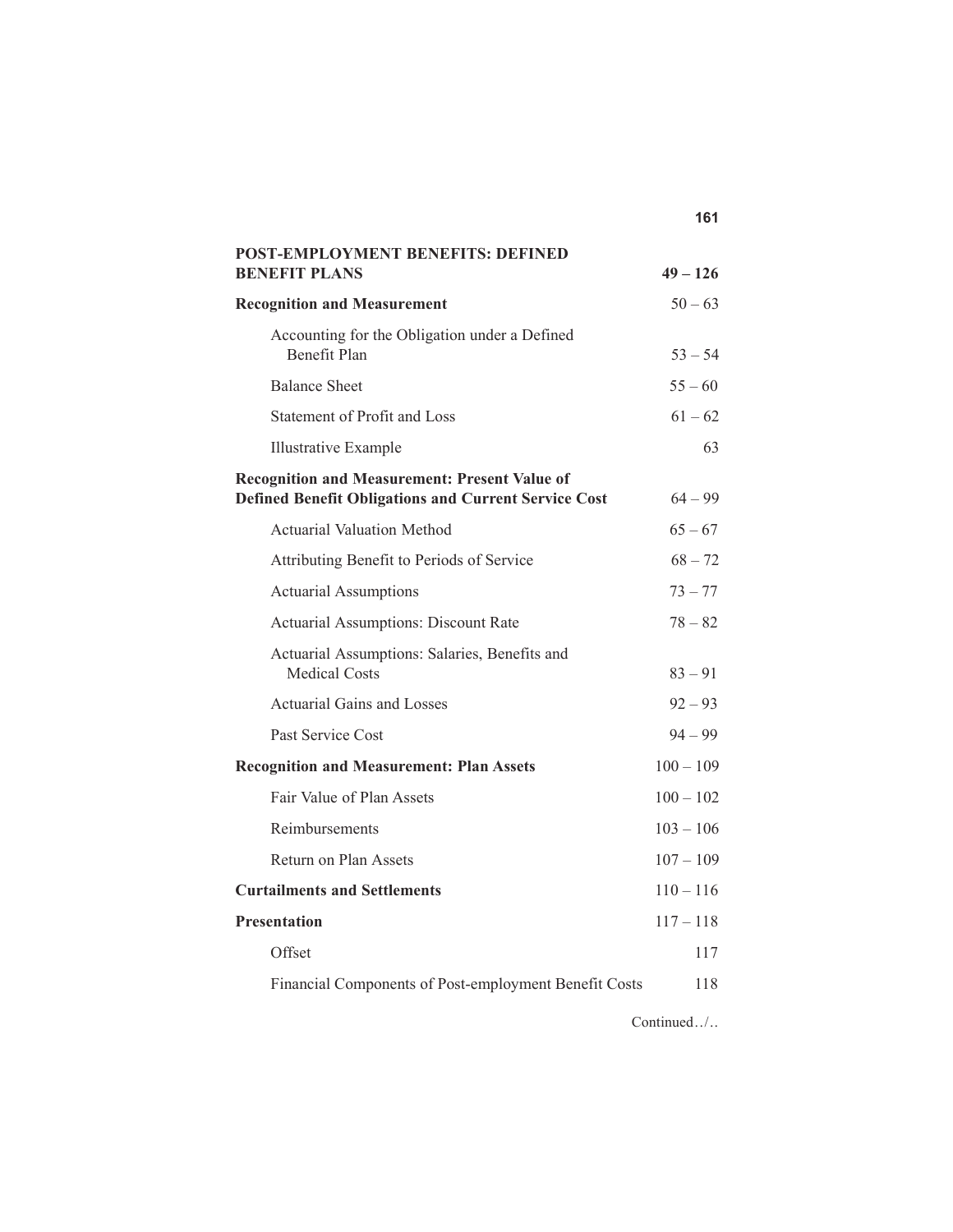### **162**

| <b>Disclosure</b>                                                                     | $119 - 126$ |
|---------------------------------------------------------------------------------------|-------------|
| <b>Illustrative Disclosures</b>                                                       | 126         |
| <b>OTHER LONG-TERM EMPLOYEE BENEFITS</b>                                              | $127 - 132$ |
| <b>Recognition and Measurement</b>                                                    | $129 - 131$ |
| <b>Disclosure</b>                                                                     | 132         |
| <b>TERMINATION BENEFITS</b>                                                           | $133 - 142$ |
| Recognition                                                                           | $134 - 138$ |
| Measurement                                                                           | 139         |
| <b>Disclosure</b>                                                                     | $140 - 142$ |
| <b>TRANSITIONAL PROVISIONS</b>                                                        | $143 - 146$ |
| <b>Employee Benefits other than Defined Benefit Plans</b><br>and Termination Benefits | 143         |
| <b>Defined Benefit Plans</b>                                                          | 144-145     |
| <b>Termination Benefits</b>                                                           | 146         |
| <b>ILLUSTRATIONS</b>                                                                  |             |

**Illustration I**

**Illustrative Disclosures**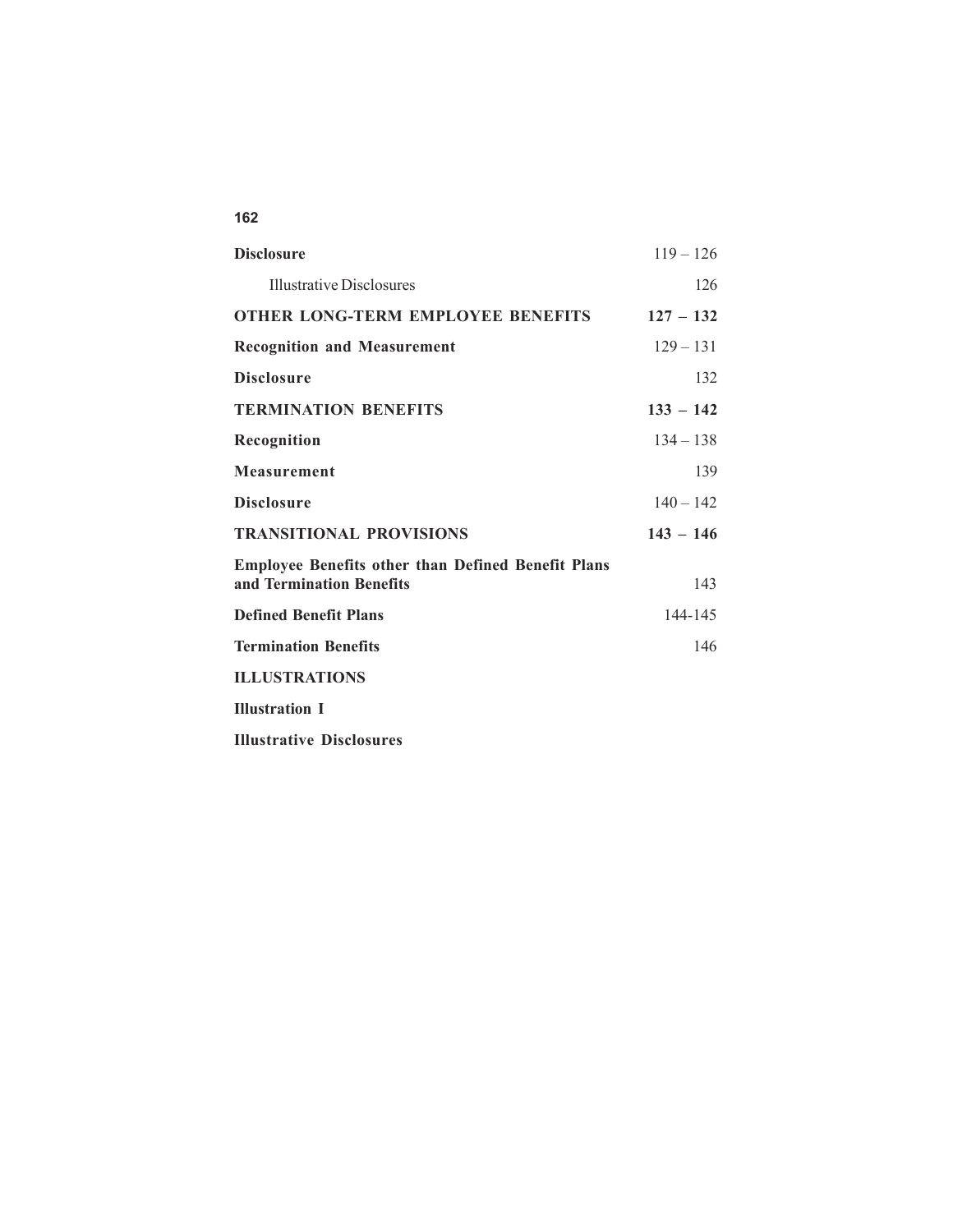# **Accounting Standard (AS) 15**

# **Employee Benefits**

(*This Accounting Standard includes paragraphs set in bold italic type and plain type, which have equal authority. Paragraphs in bold italic type indicate the main principles. This Accounting Standard should be read in the context of its objective and the General Instructions contained in part A of the Annexure to the Notification.*)

# **Objective**

The objective of this Standard is to prescribe the accounting and disclosure for employee benefits. The Standard requires an enterprise to recognise:

- (a) a liability when an employee has provided service in exchange for employee benefits to be paid in the future; and
- (b) an expense when the enterprise consumes the economic benefit arising from service provided by an employee in exchange for employee benefits.

# **Scope**

1. This Standard should be applied by an employer in accounting for all employee benefits, except employee share-based payments<sup>1</sup>.

2. This Standard does not deal with accounting and reporting by employee benefit plans.

3. The employee benefits to which this Standard applies include those provided:

 $1$ <sup>1</sup> The accounting for such benefits is dealt with in the Guidance Note on Accounting for Employee Share-based Payments issued by the Institute of Chartered Accountants of India.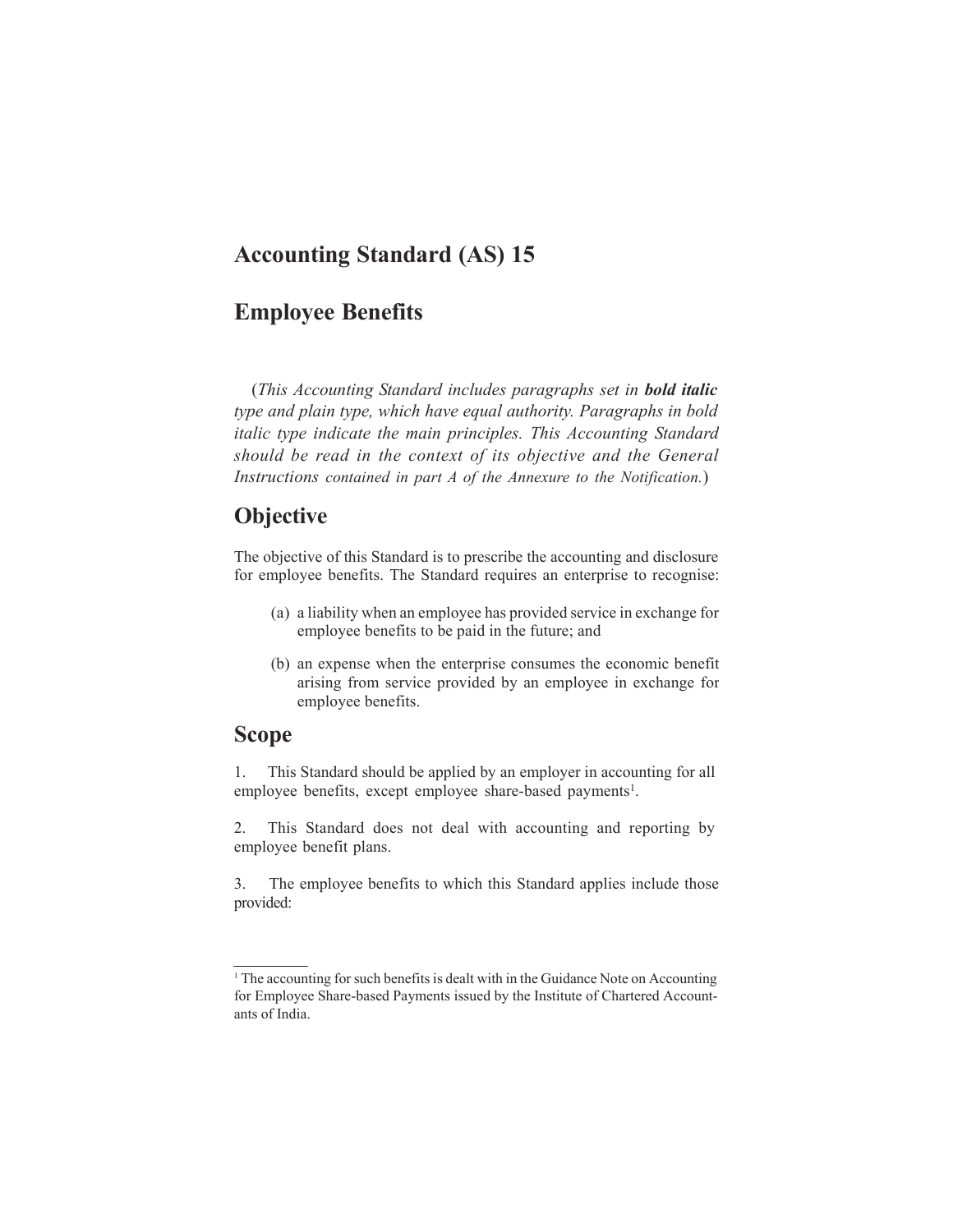- (a) under formal plans or other formal agreements between an enterprise and individual employees, groups of employees or their representatives;
- (b) under legislative requirements, or through industry arrangements, whereby enterprises are required to contribute to state, industry or other multi-employer plans; or
- (c) by those informal practices that give rise to an obligation. Informal practices give rise to an obligation where the enterprise has no realistic alternative but to pay employee benefits. An example of such an obligation is where a change in the enterprise's informal practices would cause unacceptable damage to its relationship with employees.
- 4. Employee benefits include:
	- (a) short-term employee benefits, such as wages, salaries and social security contributions (e.g., contribution to an insurance company by an employer to pay for medical care of its employees), paid annual leave, profit-sharing and bonuses (if payable within twelve months of the end of the period) and nonmonetary benefits (such as medical care, housing, cars and free or subsidised goods or services) for current employees;
	- (b) post-employment benefits such as gratuity, pension, other retirement benefits, post-employment life insurance and postemployment medical care;
	- (c) other long-term employee benefits, including long-service leave or sabbatical leave, jubilee or other long-service benefits, longterm disability benefits and, if they are not payable wholly within twelve months after the end of the period, profit-sharing, bonuses and deferred compensation; and
	- (d) termination benefits.

Because each category identified in (a) to (d) above has different characteristics, this Standard establishes separate requirements for each category.

5. Employee benefits include benefits provided to either employees or their spouses, children or other dependants and may be settled by payments (or the provision of goods or services) made either: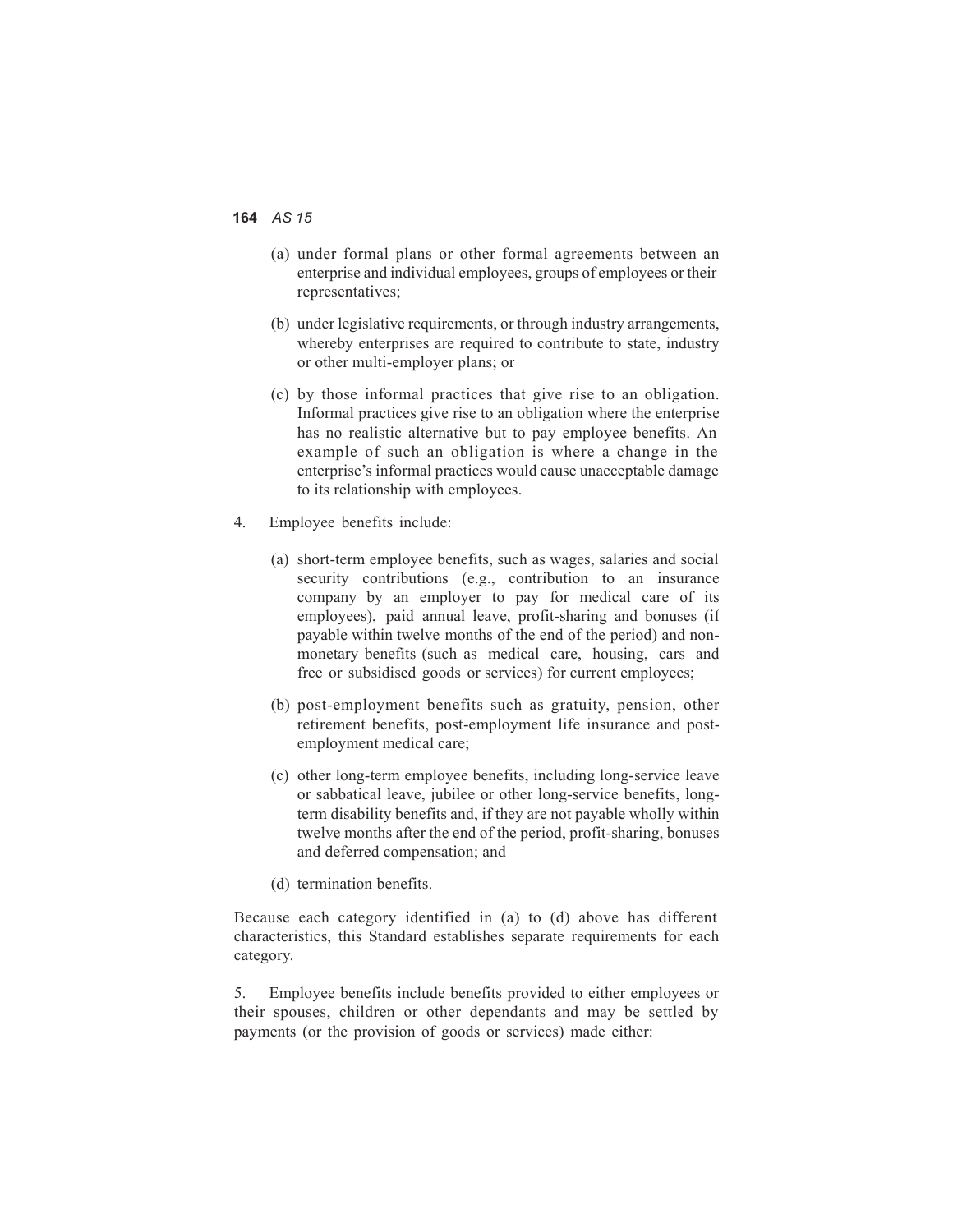- (a) directly to the employees, to their spouses, children or other dependants, or to their legal heirs or nominees; or
- (b) to others, such as trusts, insurance companies.

6. An employee may provide services to an enterprise on a full-time, part-time, permanent, casual or temporary basis. For the purpose of this Standard, employees include whole-time directors and other management personnel.

### **Definitions**

7. The following terms are used in this Standard with the meanings specified:

- *7.1 Employee benefits are all forms of consideration given by an enterprise in exchange for service rendered by employees.*
- *7.2 Short-term employee benefits are employee benefits (other than termination benefits) which fall due wholly within twelve months after the end of the period in which the employees render the related service.*
- *7.3 Post-employment benefits are employee benefits (other than termination benefits) which are payable after the completion of employment.*
- *7.4 Post-employment benefit plans are formal or informal arrangements under which an enterprise provides postemployment benefits for one or more employees.*
- *7.5 Defined contribution plans are post-employment benefit plans under which an enterprise pays fixed contributions into a separate entity (a fund) and will have no obligation to pay further contributions if the fund does not hold sufficient assets to pay all employee benefits relating to employee service in the current and prior periods.*
- *7.6 Defined benefit plans are post-employment benefit plans other than defined contribution plans.*
- *7.7 Multi-employer plans are defined contribution plans (other than state plans) or defined benefit plans (other than state plans) that:*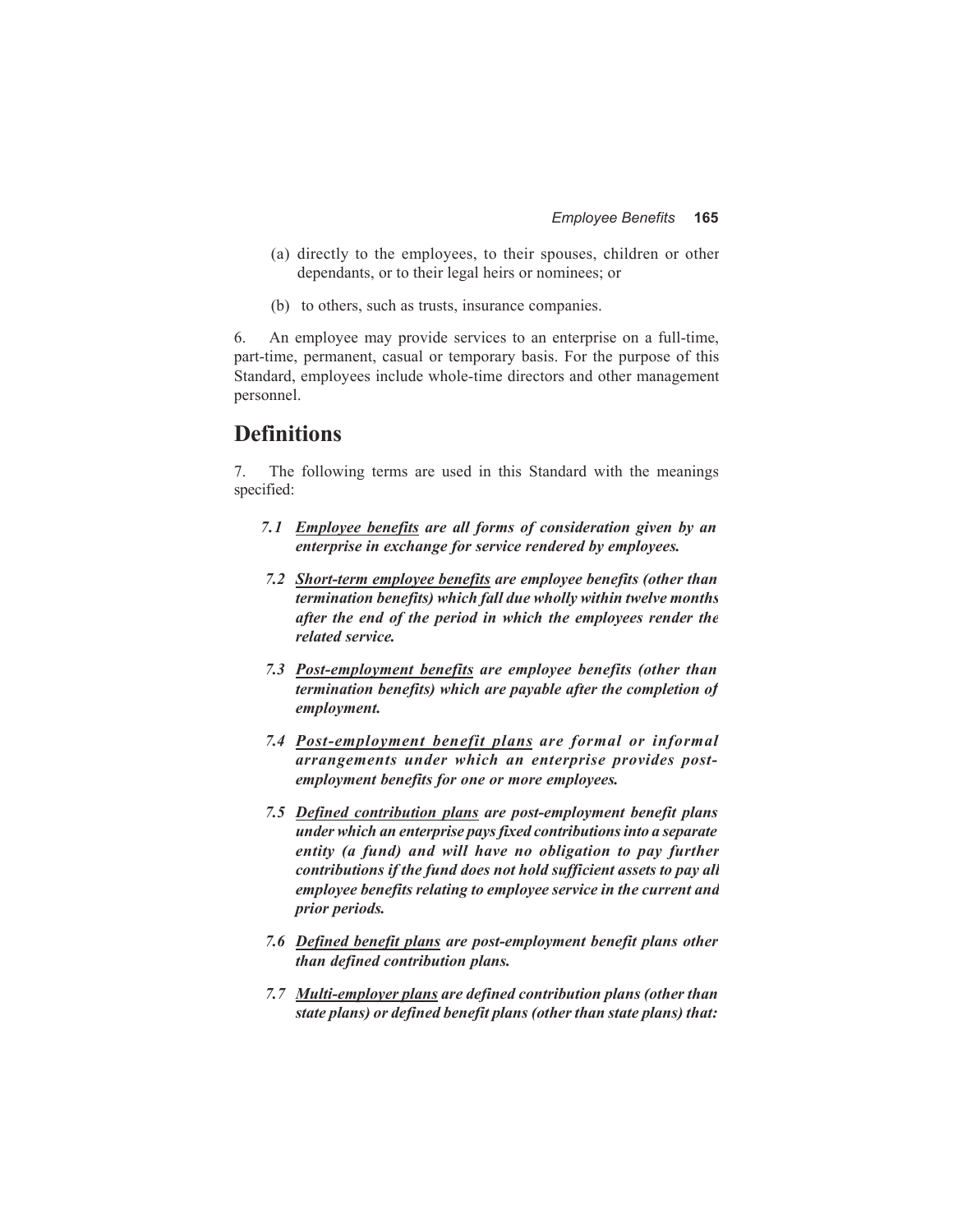- *(a) pool the assets contributed by various enterprises that are not under common control; and*
- *(b) use those assets to provide benefits to employees of more than one enterprise, on the basis that contribution and benefit levels are determined without regard to the identity of the enterprise that employs the employees concerned.*
- *7.8 Other long-term employee benefits are employee benefits (other than post-employment benefits and termination benefits) which do not fall due wholly within twelve months after the end of the period in which the employees render the related service.*
- *7.9 Termination benefits are employee benefits payable as a result of either:*
	- *(a) an enterprise's decision to terminate an employee's employment before the normal retirement date; or*
	- *(b) an employee's decision to accept voluntary redundancy in exchange for those benefits (voluntary retirement).*
- *7.10 Vested employee benefits are employee benefits that are not conditional on future employment.*
- *7.11 The present value of a defined benefit obligation is the present value, without deducting any plan assets, of expected future payments required to settle the obligation resulting from employee service in the current and prior periods.*
- *7.11 Current service cost is the increase in the present value of the defined benefit obligation resulting from employee service in the current period.*
- *7.12 Interest cost is the increase during a period in the present value of a defined benefit obligation which arises because the benefits are one period closer to settlement.*
- *7.13 Plan assets comprise:*
	- *(a) assets held by a long-term employee benefit fund; and*
	- *(b) qualifying insurance policies.*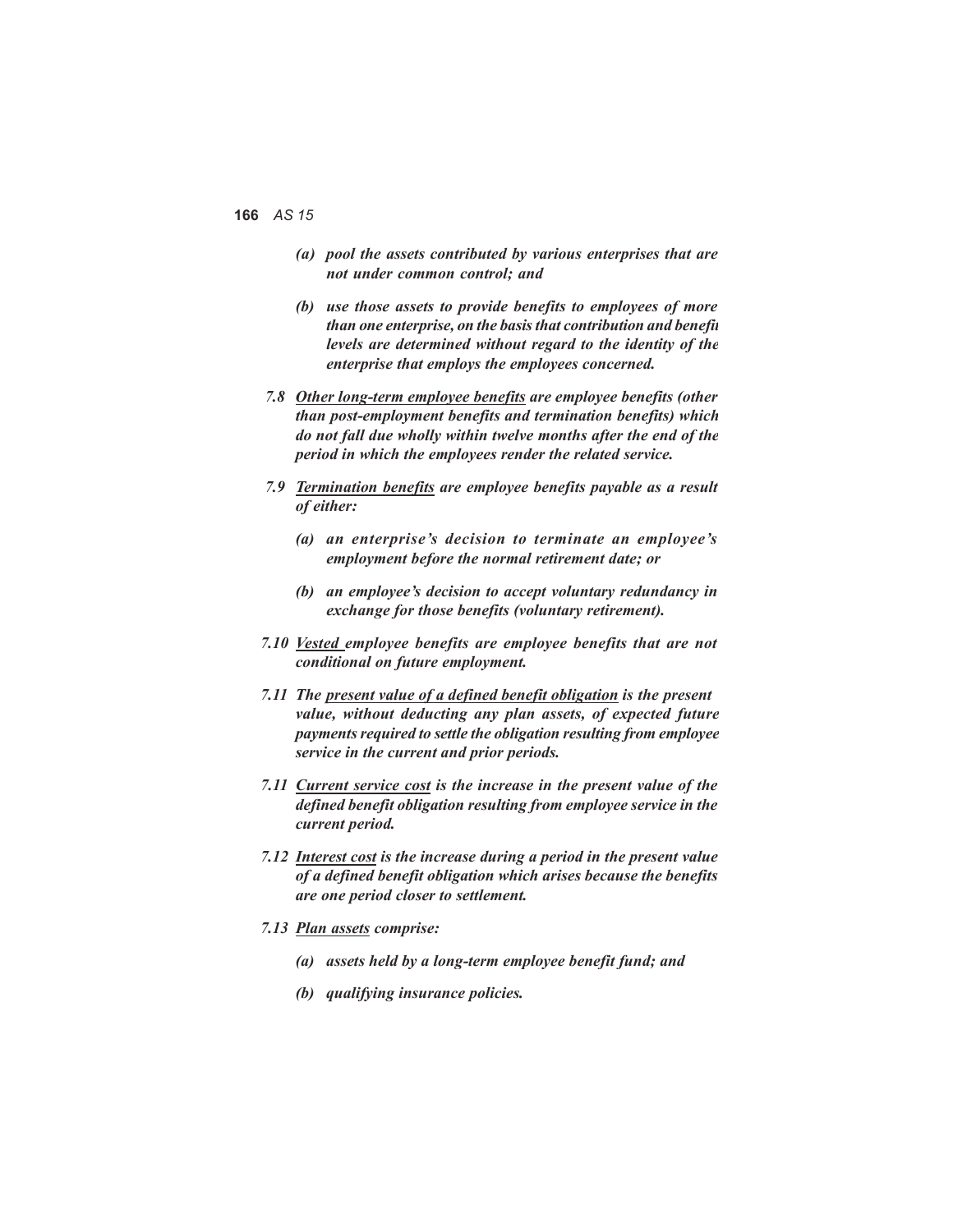- *7.14 Assets held by a long-term employee benefit fund are assets (other than non-transferable financial instruments issued by the reporting enterprise) that:*
	- *(a) are held by an entity (a fund) that is legally separate from the reporting enterprise and exists solely to pay or fund employee benefits; and*
	- *(b) are available to be used only to pay orfund employee benefits, are not available to the reporting enterprise's own creditors (even in bankruptcy), and cannot be returned to the reporting enterprise, unless either:*
		- *(i) the remaining assets of the fund are sufficient to meet all the related employee benefit obligations of the plan or the reporting enterprise; or*
		- *(ii) the assets are returned to the reporting enterprise to reimburse it for employee benefits already paid.*
- *7.15 A qualifying insurance policy is an insurance policy issued by an insurer that is not a related party (as defined in AS 18* **Related Party Disclosures)** *of the reporting enterprise, if the proceeds of the policy:*
	- *(a) can be used only to pay or fund employee benefits under a defined benefit plan; and*
	- *(b) are not available to the reporting enterprise's own creditors (even in bankruptcy) and cannot be paid to the reporting enterprise, unless either:*
		- *(i) the proceeds representsurplus assets that are not needed for the policy to meet all the related employee benefit obligations; or*
		- *(ii) the proceeds are returned to the reporting enterprise to reimburse it for employee benefits already paid.*
	- *7.16 Fair value is the amount for which an asset could be exchanged or a liability settled between knowledgeable, willing parties in an arm's length transaction.*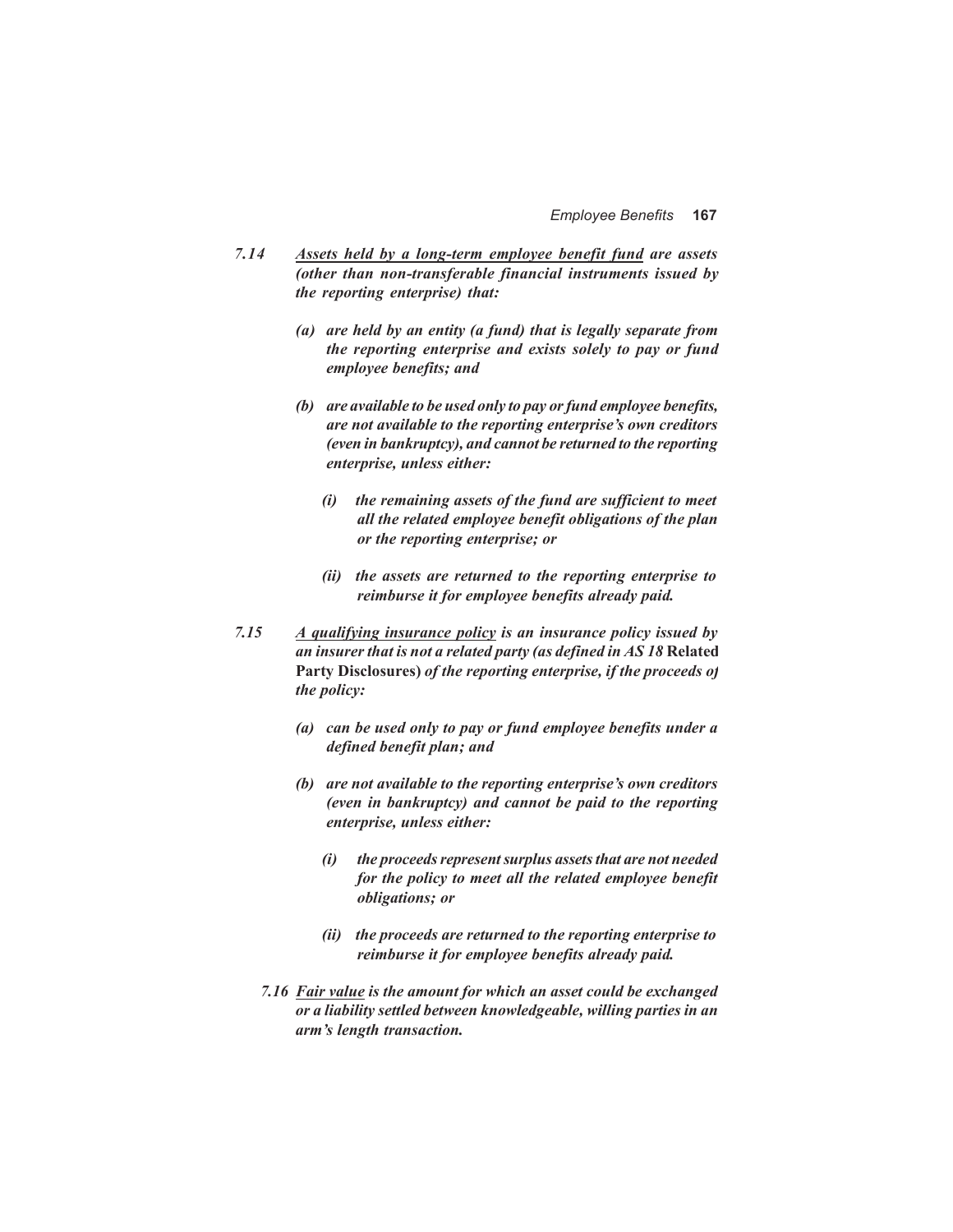- *7.17 The return on plan assetsis interest, dividends and other revenue derived from the plan assets, together with realised and unrealised gains or losses on the plan assets, less any costs of administering the plan and less any tax payable by the plan itself.*
- *7.18 Actuarial gains and losses comprise:*
	- *(a) experience adjustments (the effects of differences between the previous actuarial assumptions and what has actually occurred); and*
	- *(b) the effects of changes in actuarial assumptions.*
- *7.19 Past service cost is the change in the present value of the defined benefit obligation for employee service in prior periods, resulting in the current period from the introduction of, or changes to, post-employment benefits or other long-term employee benefits. Past service cost may be either positive (where benefits are introduced or improved) or negative (where existing benefits are reduced).*

# **Short-term Employee Benefits**

- 8. Short-term employee benefits include items such as:
	- (a) wages, salaries and social security contributions;
	- (b) short-term compensated absences (such as paid annual leave) where the absences are expected to occur within twelve months after the end of the period in which the employees render the related employee service;
	- (c) profit-sharing and bonuses payable within twelve months after the end of the period in which the employees render the related service; and
	- (d) non-monetary benefits (such as medical care, housing, cars and free or subsidised goods or services) for current employees.

9. Accounting for short-term employee benefits is generally straightforward because no actuarial assumptions are required to measure the obligation or the cost and there is no possibility of any actuarial gain or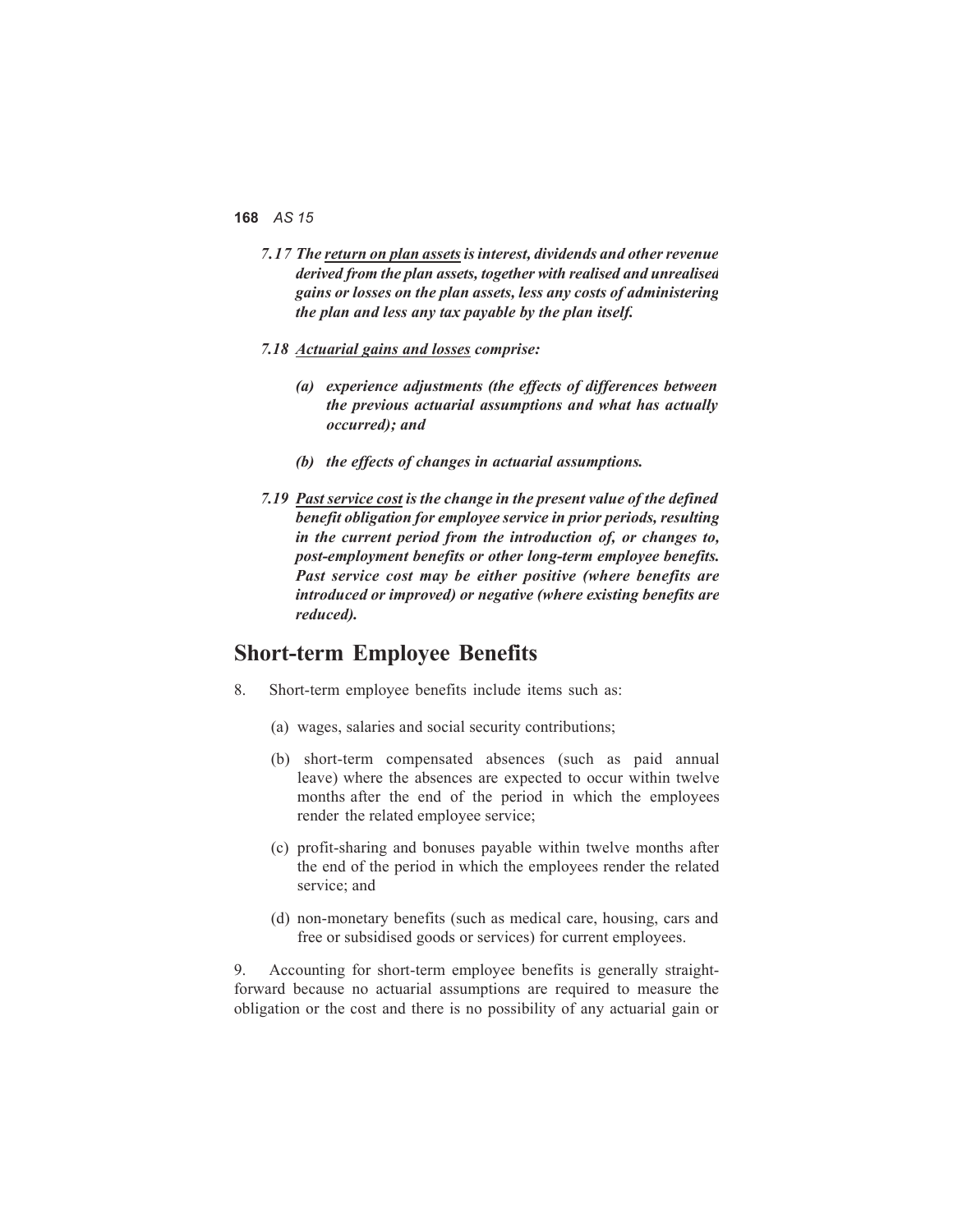loss. Moreover, short-term employee benefit obligations are measured on an undiscounted basis.

#### **Recognition and Measurement**

#### **All Short-term Employee Benefits**

*10. When an employee has rendered service to an enterprise during an accounting period, the enterprise should recognise the undiscounted amount of short-term employee benefits expected to be paid in exchange for that service:*

- *(a) as a liability (accrued expense), after deducting any amount already paid. If the amount already paid exceeds the undiscounted amount of the benefits, an enterprise should recognise that excess as an asset (prepaid expense) to the extent that the prepayment will lead to, for example, a reduction in future payments or a cash refund; and*
- *(b) as an expense, unless another Accounting Standard requires or permits the inclusion of the benefits in the cost of an asset (see, for example, AS 10* **Accounting for Fixed Assets***).*

*Paragraphs 11, 14 and 17 explain how an enterprise should apply this requirement to short-term employee benefits in the form of compensated absences and profit-sharing and bonus plans.*

**Short-term Compensated Absences**

*11. An enterprise should recognise the expected cost of short-term employee benefits in the form of compensated absences under paragraph 10 as follows:*

- *(a) in the case of accumulating compensated absences, when the employees render service that increases their entitlement to future compensated absences; and*
- *(b) in the case of non-accumulating compensated absences, when the absences occur.*

12. An enterprise may compensate employees for absence for various reasons including vacation, sickness and short-term disability, and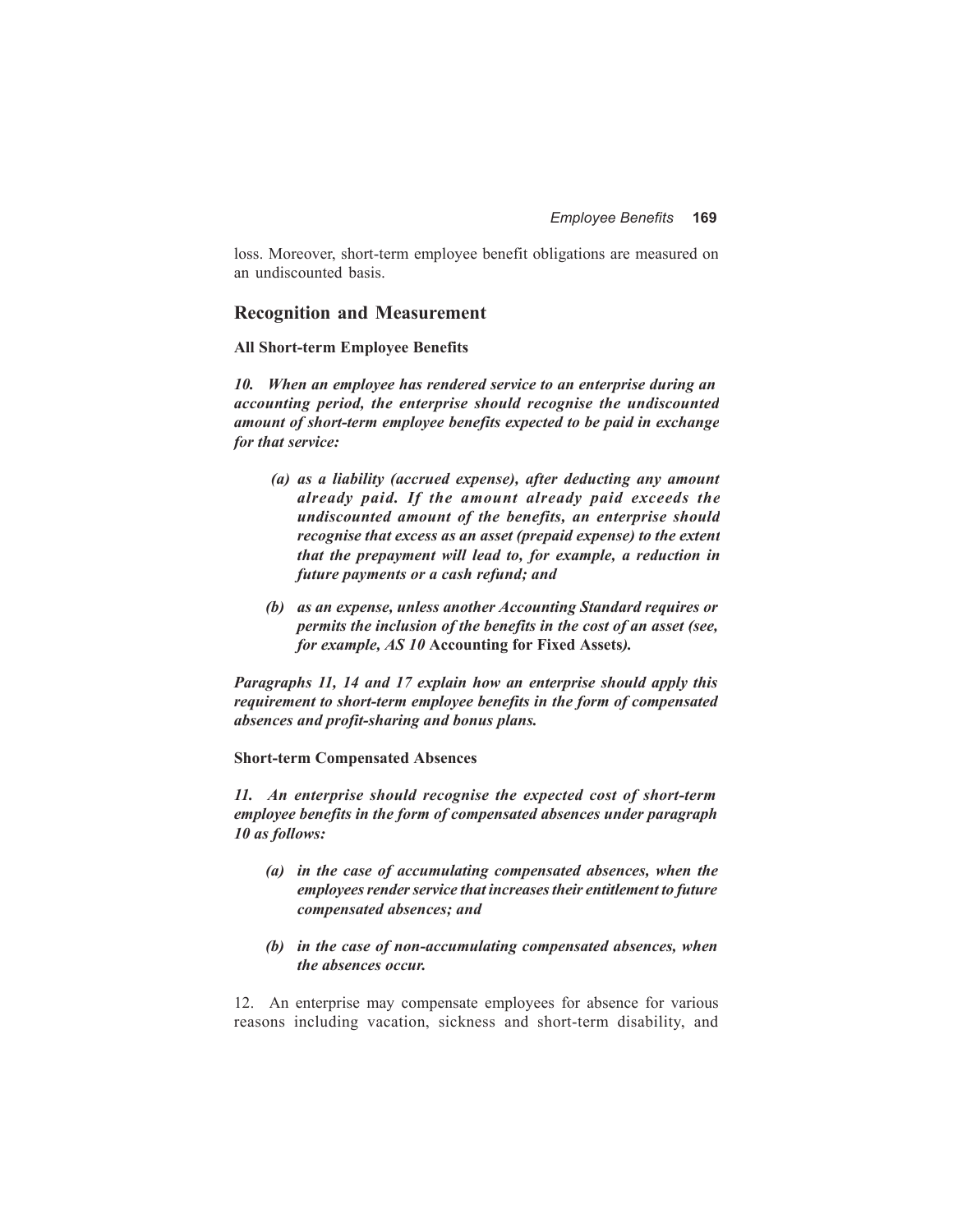maternity or paternity. Entitlement to compensated absences falls into two categories:

- (a) accumulating; and
- (b) non-accumulating.

13. Accumulating compensated absences are those that are carried forward and can be used in future periods if the current period's entitlement is not used in full. Accumulating compensated absences may be either vesting (in other words, employees are entitled to a cash payment for unused entitlement on leaving the enterprise) or non-vesting (when employees are not entitled to a cash payment for unused entitlement on leaving). An obligation arises as employees render service that increases their entitlement to future compensated absences. The obligation exists, and is recognised, even if the compensated absences are non-vesting, although the possibility that employees may leave before they use an accumulated non-vesting entitlement affects the measurement of that obligation.

#### *14. An enterprise should measure the expected cost of accumulating compensated absences as the additional amount that the enterprise expects to pay as a result of the unused entitlement that has accumulated at the balance sheet date.*

15. The method specified in the previous paragraph measures the obligation at the amount of the additional payments that are expected to arise solely from the fact that the benefit accumulates. In many cases, an enterprise may not need to make detailed computations to estimate that there is no material obligation for unused compensated absences. For example, a leave obligation is likely to be material only if there is a formal or informal understanding that unused leave may be taken as paid vacation.

#### **Example Illustrating Paragraphs 14 and 15**

An enterprise has 100 employees, who are each entitled to five working days of leave for each year. Unused leave may be carried forward for one calendar year. The leave is taken first out of the current year's entitlement and then out of any balance brought forward from the previous year (a LIFO basis). At 31 December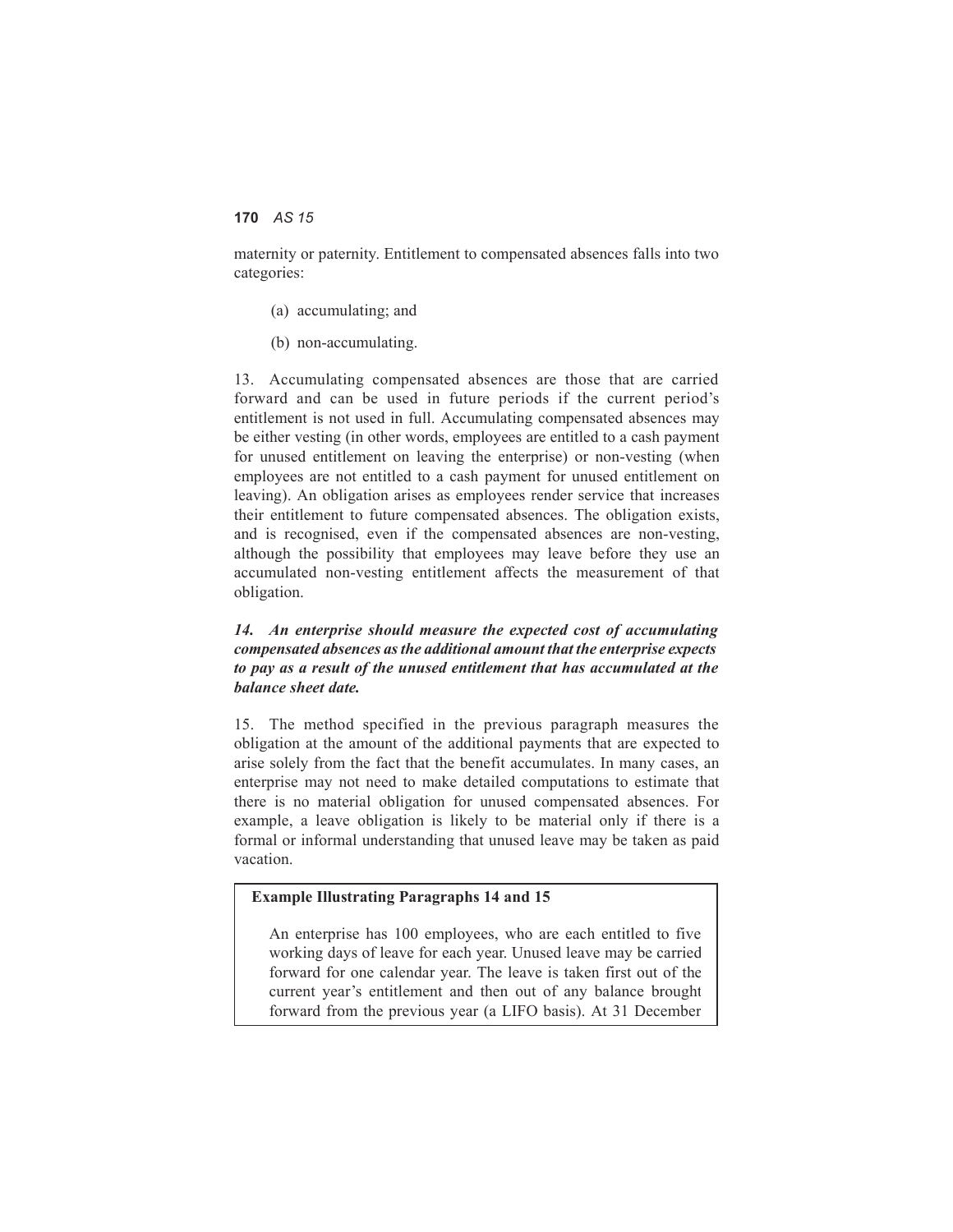20X4, the average unused entitlement is two days per employee. The enterprise expects, based on past experience which is expected to continue, that 92 employees will take no more than five days of leave in 20X5 and that the remaining eight employees will take an average of six and a half days each.

*The enterprise expects that it will pay an additional 12 days of pay as a result of the unused entitlement that has accumulated at 31 December 20X4 (one and a half days each, for eight employees). Therefore, the enterprise recognises a liability, as at 31 December 20X4, equal to 12 days of pay.*

16. Non-accumulating compensated absences do not carry forward: they lapse if the current period's entitlement is not used in full and do not entitle employees to a cash payment for unused entitlement on leaving the enterprise. This is commonly the case for maternity or paternity leave. An enterprise recognises no liability or expense until the time of the absence, because employee service does not increase the amount of the benefit.

*Provided that a Small and Medium-sized Company, as defined in the Notification, may not comply with paragraphs 11 to 16 of the Standard to the extent they deal with recognition and measurement of short-term accumulating compensated absences which are non-vesting (i.e., shortterm accumulating compensated absences in respect of which employees are not entitled to cash payment for unused entitlement on leaving).*

#### **Profit-sharing and Bonus Plans**

*17. An enterprise should recognise the expected cost of profit-sharing and bonus payments under paragraph 10 when, and only when:*

- *(a) the enterprise has a present obligation to make such payments as a result of past events; and*
- *(b) a reliable estimate of the obligation can be made.*

*A present obligation exists when, and only when, the enterprise has no realistic alternative but to make the payments.*

18. Under some profit-sharing plans, employees receive a share of the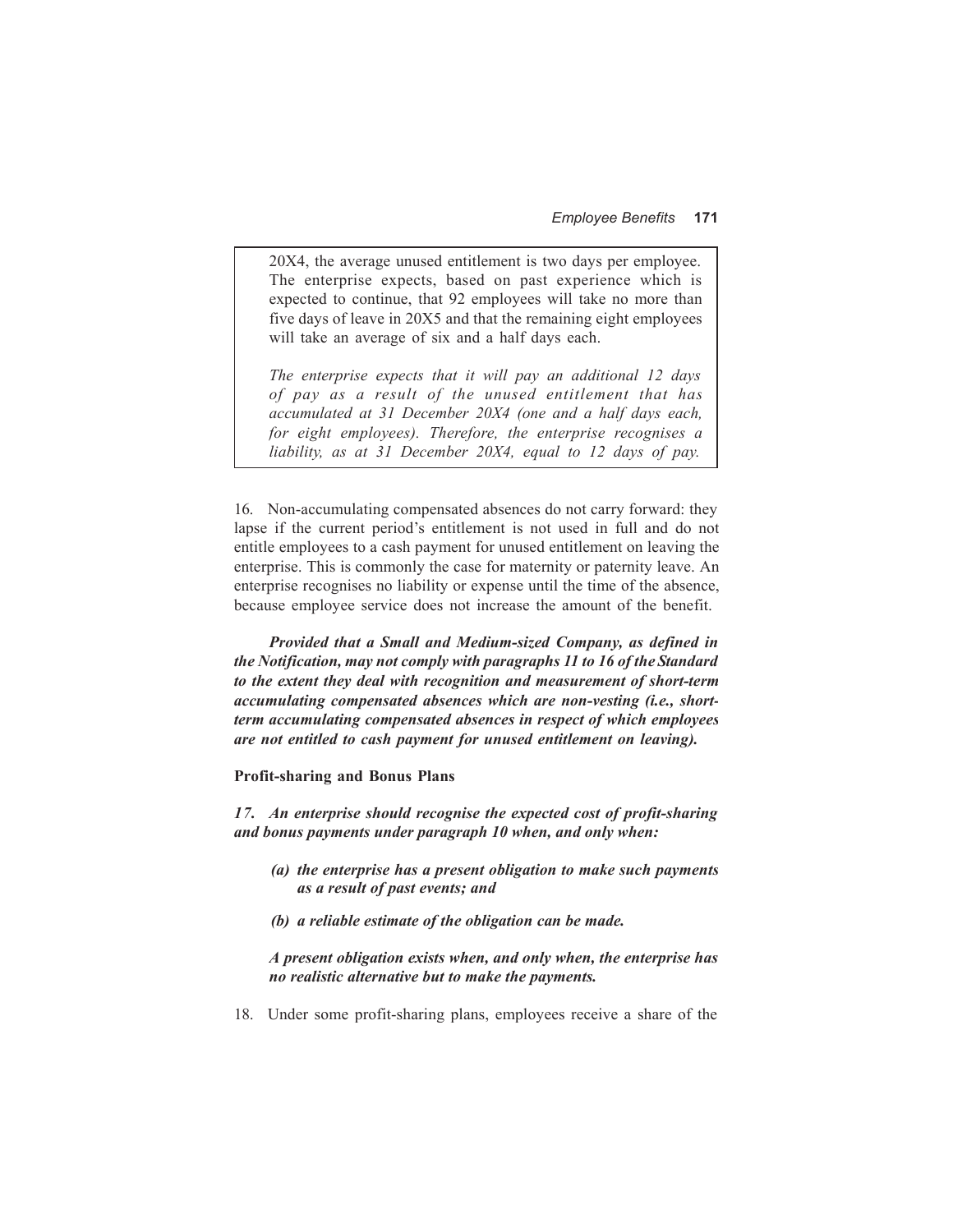profit only if they remain with the enterprise for a specified period. Such plans create an obligation as employees render service that increases the amount to be paid if they remain in service until the end of the specified period. The measurement of such obligations reflects the possibility that some employees may leave without receiving profit-sharing payments.

#### **Example Illustrating Paragraph 18**

A profit-sharing plan requires an enterprise to pay a specified proportion of its net profit for the year to employees who serve throughout the year. If no employees leave during the year, the total profit-sharing payments for the year will be 3% of net profit. The enterprise estimates that staff turnover will reduce the payments to 2.5% of net profit.

*The enterprise recognises a liability and an expense of 2.5% of net profit.*

19. An enterprise may have no legal obligation to pay a bonus. Nevertheless, in some cases, an enterprise has a practice of paying bonuses. In such cases also, the enterprise has an obligation because the enterprise has no realistic alternative but to pay the bonus. The measurement of the obligation reflects the possibility that some employees may leave without receiving a bonus.

20. An enterprise can make a reliable estimate of its obligation under a profit-sharing or bonus plan when, and only when:

- (a) the formal terms of the plan contain a formula for determining the amount of the benefit; or
- (b) the enterprise determines the amounts to be paid before the financial statements are approved; or
- (c) past practice gives clear evidence of the amount of the enterprise's obligation.

21. An obligation under profit-sharing and bonus plans results from employee service and not from a transaction with the enterprise's owners. Therefore, an enterprise recognises the cost of profit-sharing and bonus plans not as a distribution of net profit but as an expense.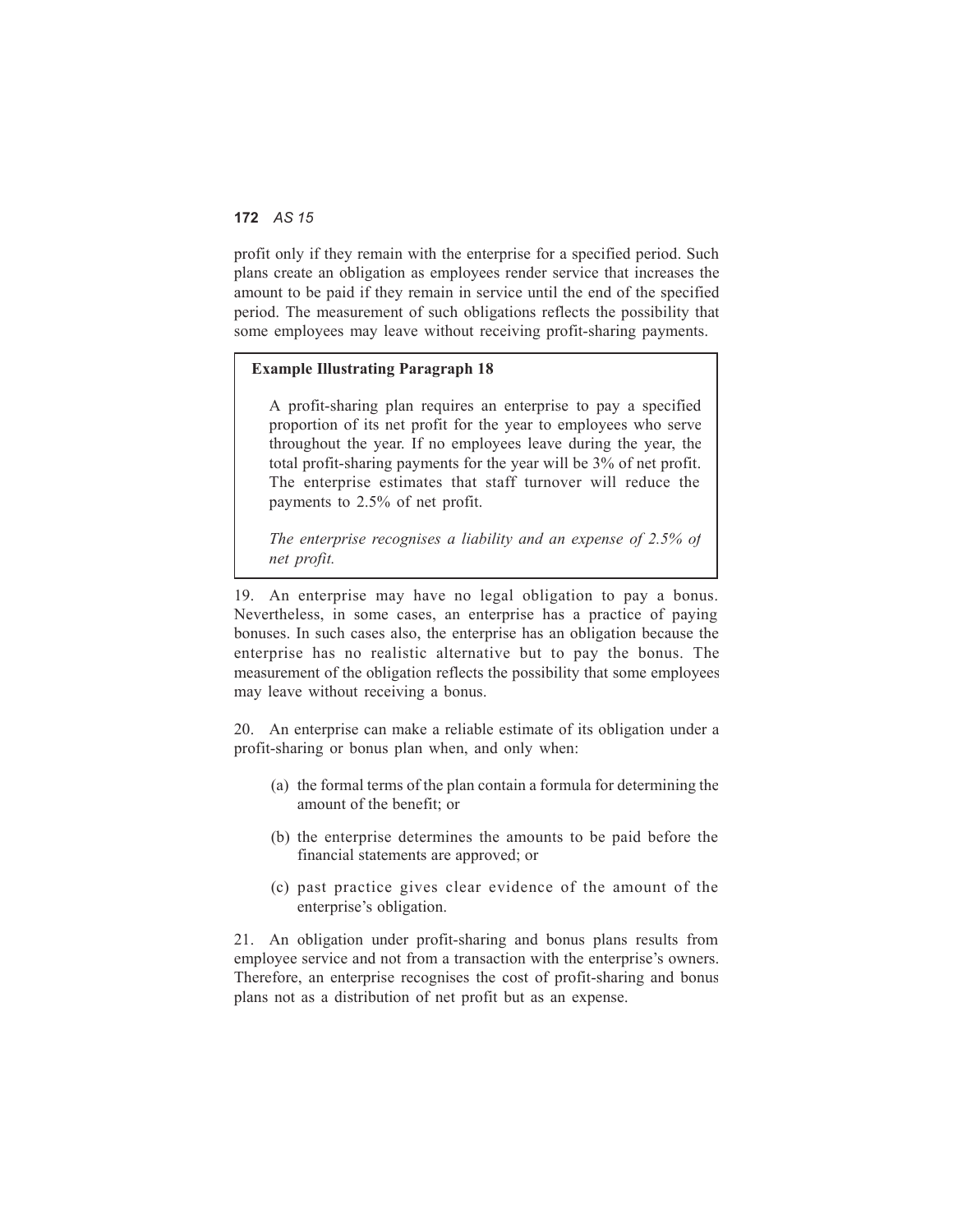22. If profit-sharing and bonus payments are not due wholly within twelve months after the end of the period in which the employees render the related service, those payments are other long-term employee benefits (see paragraphs 127-132).

#### **Disclosure**

23. Although this Standard does not require specific disclosures about short-term employee benefits, other Accounting Standards may require disclosures. For example, where required by AS 18 Related Party Disclosures an enterprise discloses information about employee benefits for key management personnel.

# **Post-employment Benefits: Defined Contribution Plans and Defined Benefit Plans**

- 24. Post-employment benefits include:
	- (a) retirement benefits, e.g., gratuity and pension; and
	- (b) other benefits, e.g., post-employment life insurance and postemployment medical care.

Arrangements whereby an enterprise provides post-employment benefits are post-employment benefit plans. An enterprise applies this Standard to all such arrangements whether or not they involve the establishment of a separate entity to receive contributions and to pay benefits.

25. Post-employment benefit plans are classified as either defined contribution plans or defined benefit plans, depending on the economic substance of the plan as derived from its principal terms and conditions. Under defined contribution plans:

(a) the enterprise's obligation is limited to the amount that it agrees to contribute to the fund. Thus, the amount of the post- employment benefits received by the employee is determined by the amount of contributions paid by an enterprise (and also by the employee) to a post-employment benefit plan or to an insurance

company, together with investment returns arising from the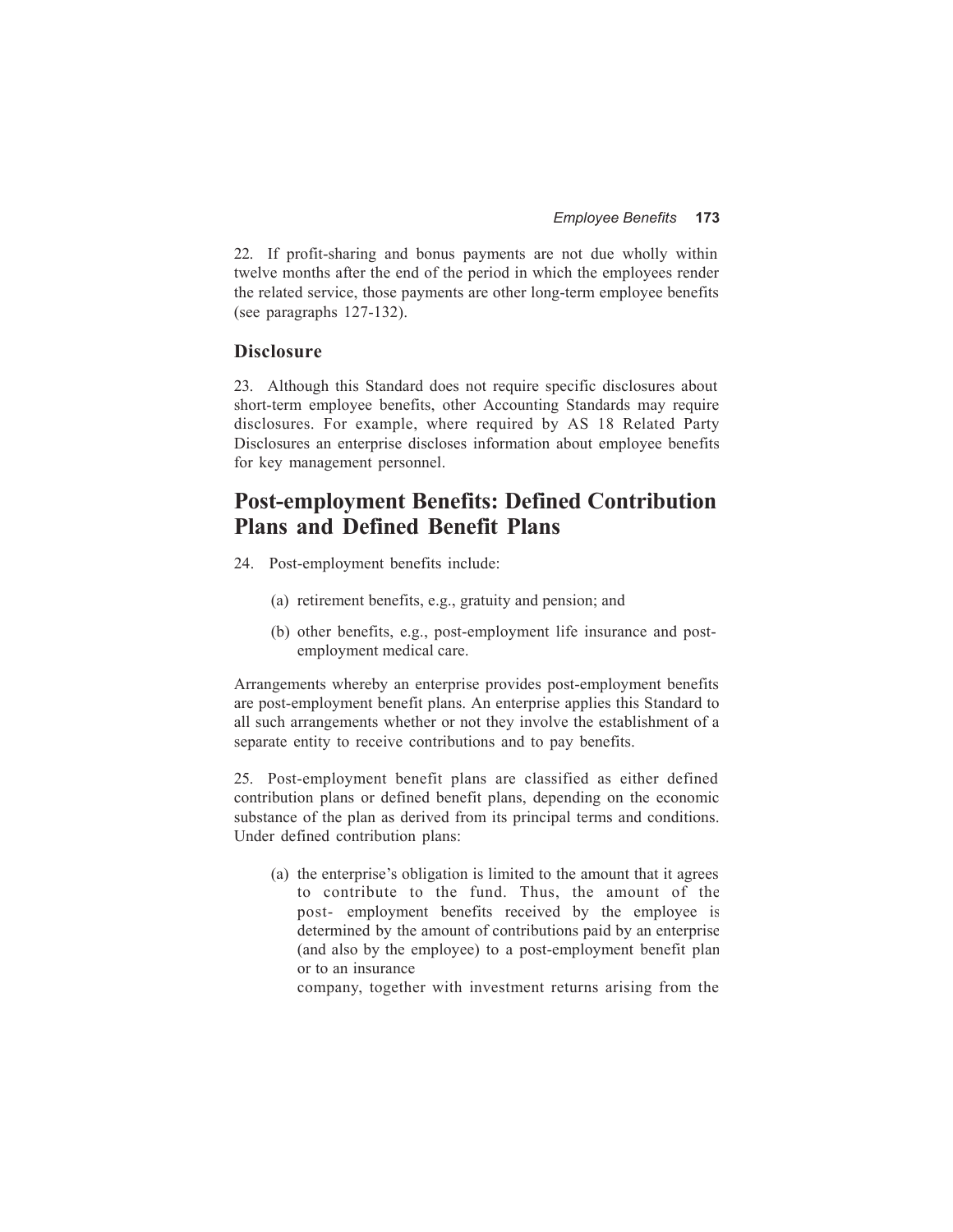(b) in consequence, actuarial risk (that benefits will be less than expected) and investment risk (that assets invested will be insufficient to meet expected benefits) fall on the employee.

26. Examples of cases where an enterprise's obligation is not limited to the amount that it agrees to contribute to the fund are when the enterprise has an obligation through:

- (a) a plan benefit formula that is not linked solely to the amount of contributions; or
- (b) a guarantee, either indirectly through a plan or directly, of a specified return on contributions; or
- (c) informal practices that give rise to an obligation, for example, an obligation may arise where an enterprise has a history of increasing benefits for former employees to keep pace with inflation even where there is no legal obligation to do so.
- 27. Under defined benefit plans:
	- (a) the enterprise's obligation is to provide the agreed benefits to current and former employees; and
	- (b) actuarial risk (that benefits will cost more than expected) and investment risk fall, in substance, on the enterprise. If actuarial or investment experience are worse than expected, the enterprise's obligation may be increased.

28. Paragraphs 29 to 43 below deal with defined contribution plans and defined benefit plans in the context of multi-employer plans, state plans and insured benefits.

#### **Multi-employer Plans**

*29. An enterprise should classify a multi-employer plan as a defined contribution plan or a defined benefit plan under the terms of the plan (including any obligation that goes beyond the formal terms). Where a multi-employer plan is a defined benefit plan, an enterprise should:*

*(a) account for its proportionate share of the defined benefit obligation, plan assets and cost associated with the plan in the same way as for any other defined benefit plan; and*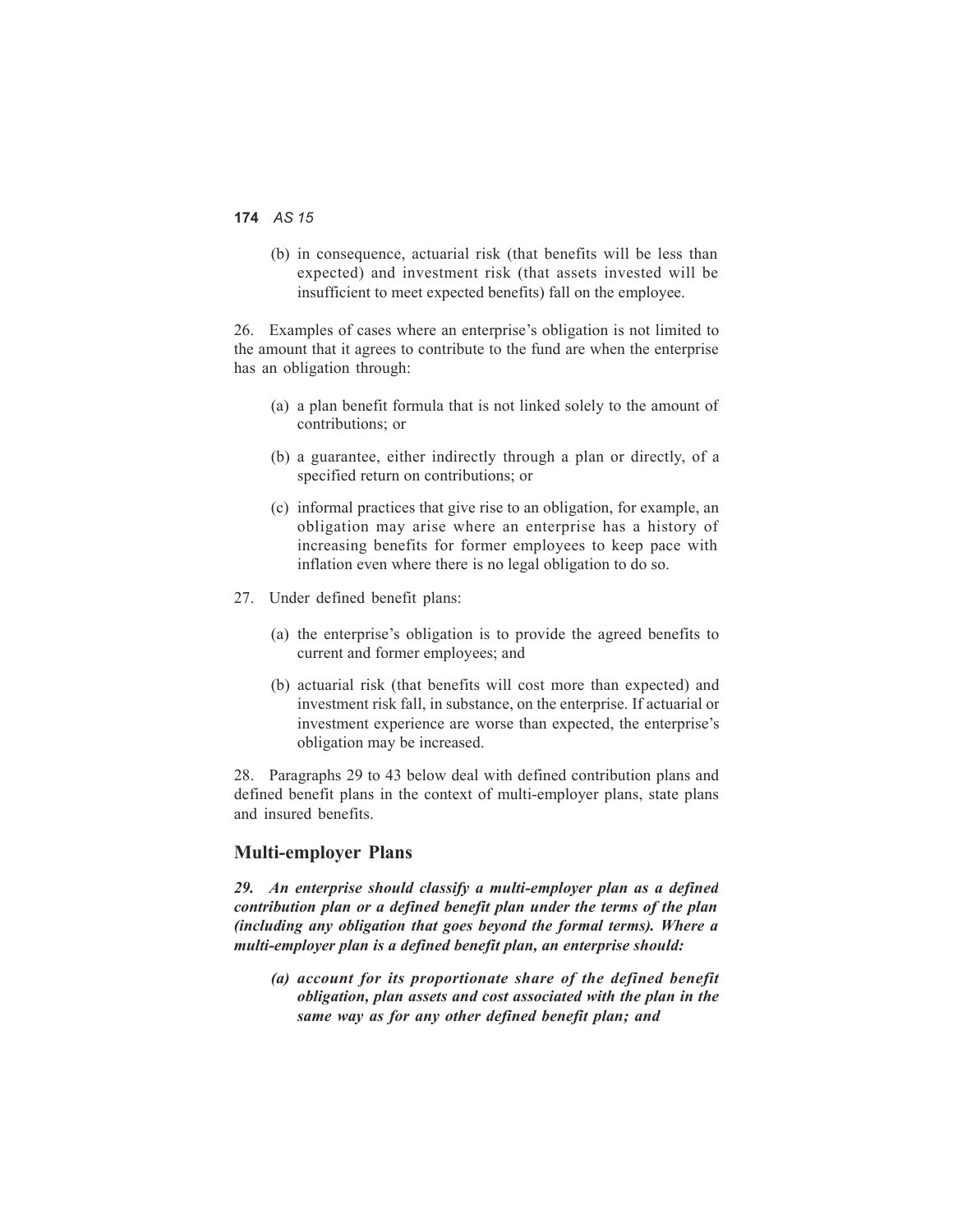*(b) disclose the information required by paragraph 120.*

*30. When sufficient information is not available to use defined benefit accounting for a multi-employer plan that is a defined benefit plan, an enterprise should:*

- *(a) account for the plan under paragraphs 45-47 as if it were a defined contribution plan;*
- *(b) disclose:*
	- *(i) the fact that the plan is a defined benefit plan; and*
	- *(ii) the reason why sufficient information is not available to enable the enterprise to account for the plan as a defined benefit plan; and*
- *(c) to the extent that a surplus or deficit in the plan may affect the amount of future contributions, disclose in addition:*
	- *(i) any available information about that surplus or deficit;*
	- *(ii) the basis used to determine that surplus or deficit; and*
	- *(iii) the implications, if any, for the enterprise.*
- 31. One example of a defined benefit multi-employer plan is one where:
	- (a) the plan is financed in a manner such that contributions are set at a level that is expected to be sufficient to pay the benefits falling due in the same period; and future benefits earned during the current period will be paid out of future contributions; and
	- (b) employees' benefits are determined by the length of their service and the participating enterprises have no realistic means of withdrawing from the plan without paying a contribution for the benefits earned by employees up to the date of withdrawal. Such a plan creates actuarial risk for the enterprise; if the ultimate cost of benefits already earned at the balance sheet date is more than expected, the enterprise will have to either increase its contributions or persuade employees to accept a reduction in benefits. Therefore, such a plan is a defined benefit plan.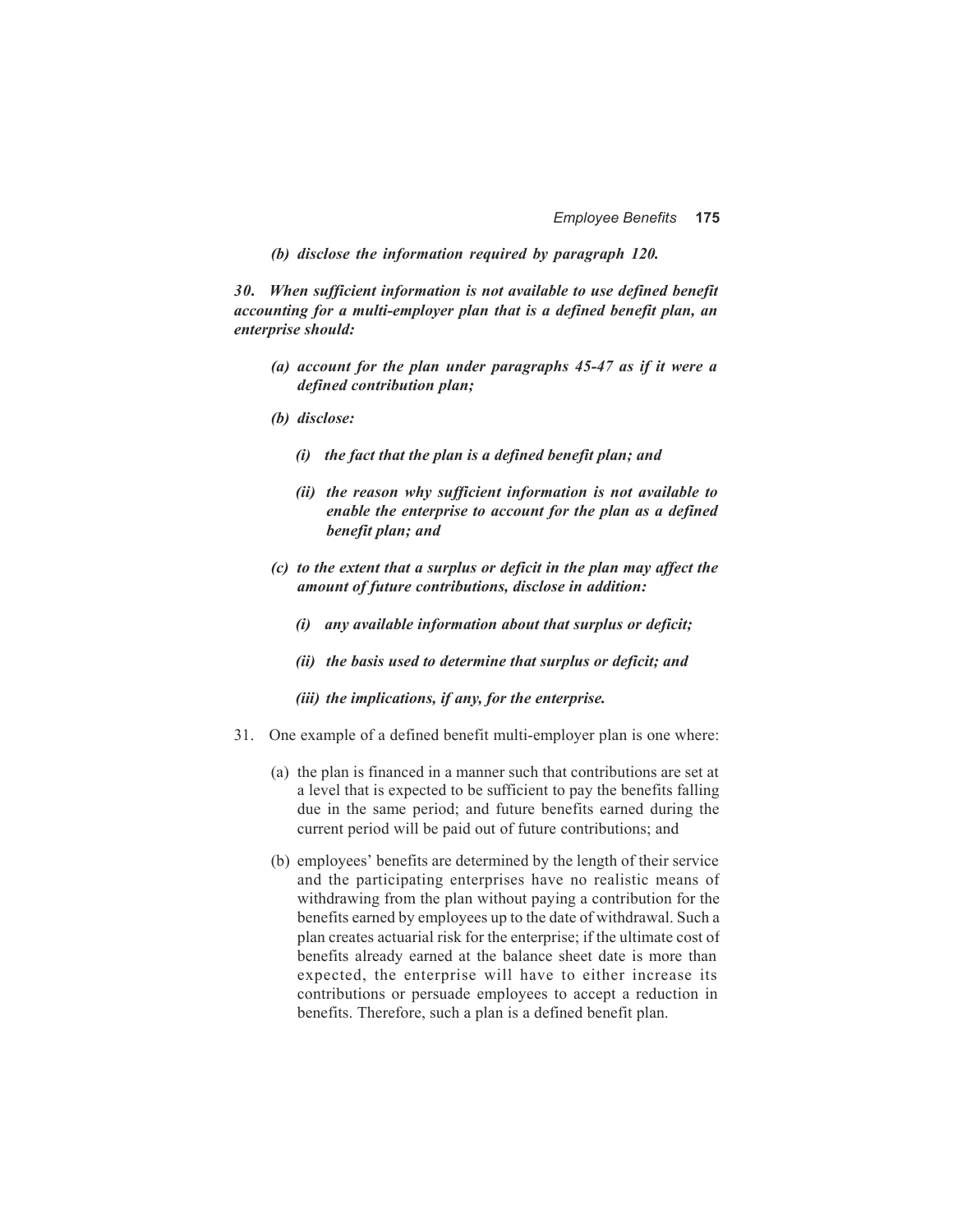32. Where sufficient information is available about a multi-employer plan which is a defined benefit plan, an enterprise accounts for its proportionate share of the defined benefit obligation, plan assets and post-employment benefit cost associated with the plan in the same way as for any other defined benefit plan. However, in some cases, an enterprise may not be able to identify its share of the underlying financial position and performance of the plan with sufficient reliability for accounting purposes. This may occur if:

- (a) the enterprise does not have access to information about the plan that satisfies the requirements of this Standard; or
- (b) the plan exposes the participating enterprises to actuarial risks associated with the current and former employees of other enterprises, with the result that there is no consistent and reliable basis for allocating the obligation, plan assets and cost to individual enterprises participating in the plan.

In those cases, an enterprise accounts for the plan as if it were a defined contribution plan and discloses the additional information required by paragraph 30.

33. Multi-employer plans are distinct from group administration plans. A group administration plan is merely an aggregation of single employer plans combined to allow participating employers to pool their assets for investment purposes and reduce investment management and administration costs, but the claims of different employers are segregated for the sole benefit of their own employees. Group administration plans pose no particular accounting problems because information is readily available to treat them in the same way as any other single employer plan and because such plans do not expose the participating enterprises to actuarial risks associated with the current and former employees of other enterprises. The definitions in this Standard require an enterprise to classify a group administration plan as a defined contribution plan or a defined benefit plan in accordance with the terms of the plan (including any obligation that goes beyond the formal terms).

34. Defined benefit plans that share risks between various enterprises under common control, for example, a parent and its subsidiaries, are not multi-employer plans.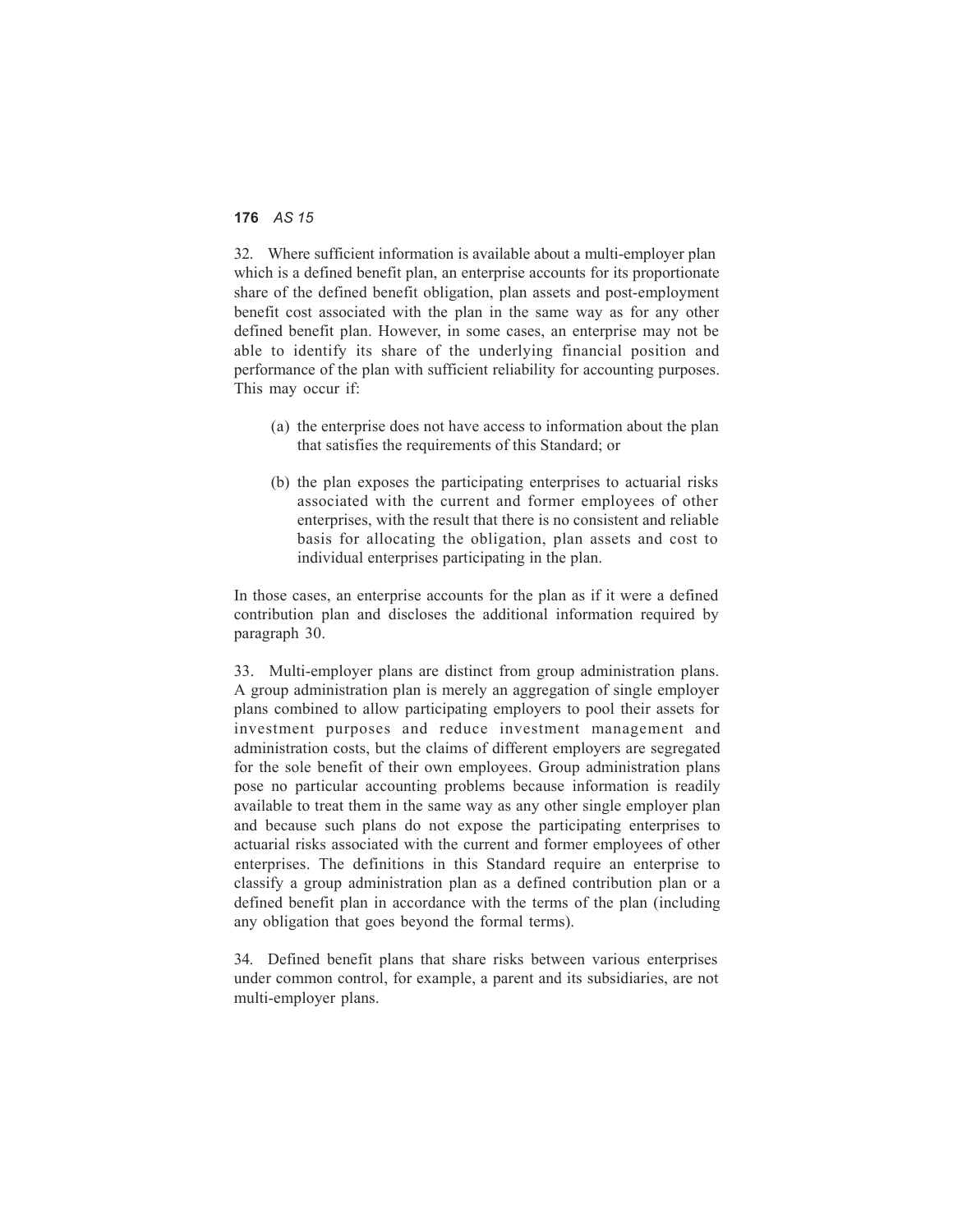35. In respect of such a plan, if there is a contractual agreement or stated policy for charging the net defined benefit cost for the plan as a whole to individual group enterprises, the enterprise recognises, in its separate financial statements, the net defined benefit cost so charged. If there is no such agreement or policy, the net defined benefit cost is recognised in the separate financial statements of the group enterprise that is legally the sponsoring employer for the plan. The other group enterprises recognise, in their separate financial statements, a cost equal to their contribution payable for the period.

36. AS 29 Provisions, Contingent Liabilities and Contingent Assets requires an enterprise to recognise, or disclose information about, certain contingent liabilities. In the context of a multi-employer plan, a contingent liability may arise from, for example:

- (a) actuarial losses relating to other participating enterprises because each enterprise that participates in a multi-employer plan shares in the actuarial risks of every other participating enterprise; or
- (b) any responsibility under the terms of a plan to finance any shortfall in the plan if other enterprises cease to participate.

### **State Plans**

#### *37. An enterprise should account for a state plan in the same way as for a multi-employer plan (see paragraphs 29 and 30).*

38. State plans are established by legislation to cover all enterprises (or all enterprises in a particular category, for example, a specific industry) and are operated by national or local government or by another body (for example, an autonomous agency created specifically for this purpose) which is not subject to control or influence by the reporting enterprise. Some plans established by an enterprise provide both compulsory benefits which substitute for benefits that would otherwise be covered under a state plan and additional voluntary benefits. Such plans are not state plans.

39. State plans are characterised as defined benefit or defined contribution in nature based on the enterprise's obligation under the plan. Many state plans are funded in a manner such that contributions are set at a level that is expected to be sufficient to pay the required benefits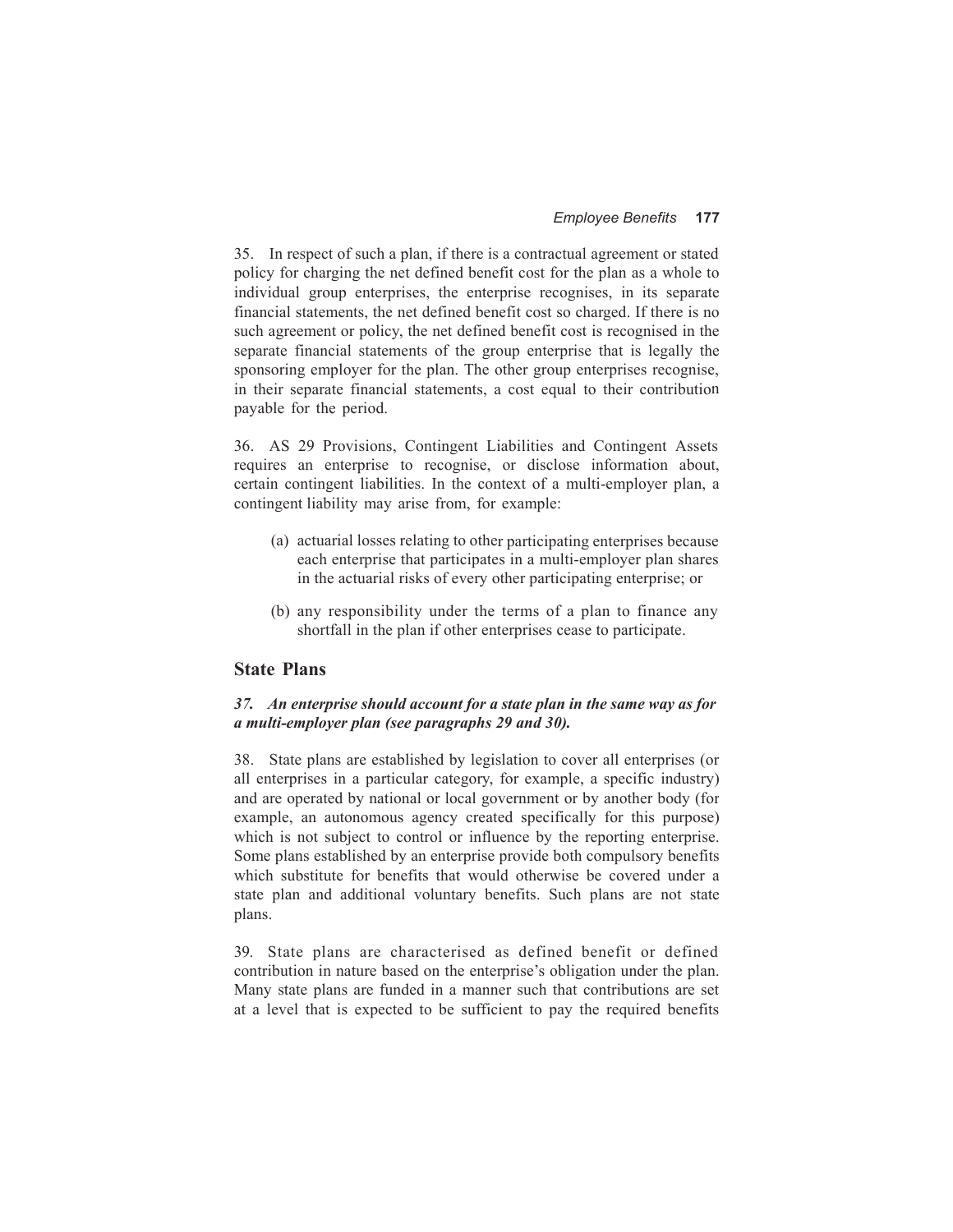falling due in the same period; future benefits earned during the current period will be paid out of future contributions. Nevertheless, in most state plans, the enterprise has no obligation to pay those future benefits: its only obligation is to pay the contributions as they fall due and if the enterprise ceases to employ members of the state plan, it will have no obligation to pay the benefits earned by such employees in previous years. For this reason, state plans are normally defined contribution plans. However, in the rare cases when a state plan is a defined benefit plan, an enterprise applies the treatment prescribed in paragraphs 29

#### **Insured Benefits**

*40. An enterprise may pay insurance premiums to fund a postemployment benefit plan. The enterprise should treat such a plan as a defined contribution plan unless the enterprise will have (either directly, or indirectly through the plan) an obligation to either:*

- *(a) pay the employee benefits directly when they fall due; or*
- *(b) pay further amounts if the insurer does not pay all future employee benefits relating to employee service in the current and prior periods.*

#### *If the enterprise retains such an obligation, the enterprise should treat the plan as a defined benefit plan.*

41. The benefits insured by an insurance contract need not have a direct or automatic relationship with the enterprise's obligation for employee benefits. Post-employment benefit plans involving insurance contracts are subject to the same distinction between accounting and funding as other funded plans.

42. Where an enterprise funds a post-employment benefit obligation by contributing to an insurance policy under which the enterprise (either directly, indirectly through the plan, through the mechanism for setting future premiums or through a related party relationship with the insurer) retains an obligation, the payment of the premiums does not amount to a defined contribution arrangement. It follows that the enterprise:

(a) accounts for a qualifying insurance policy as a plan asset (see paragraph 7); and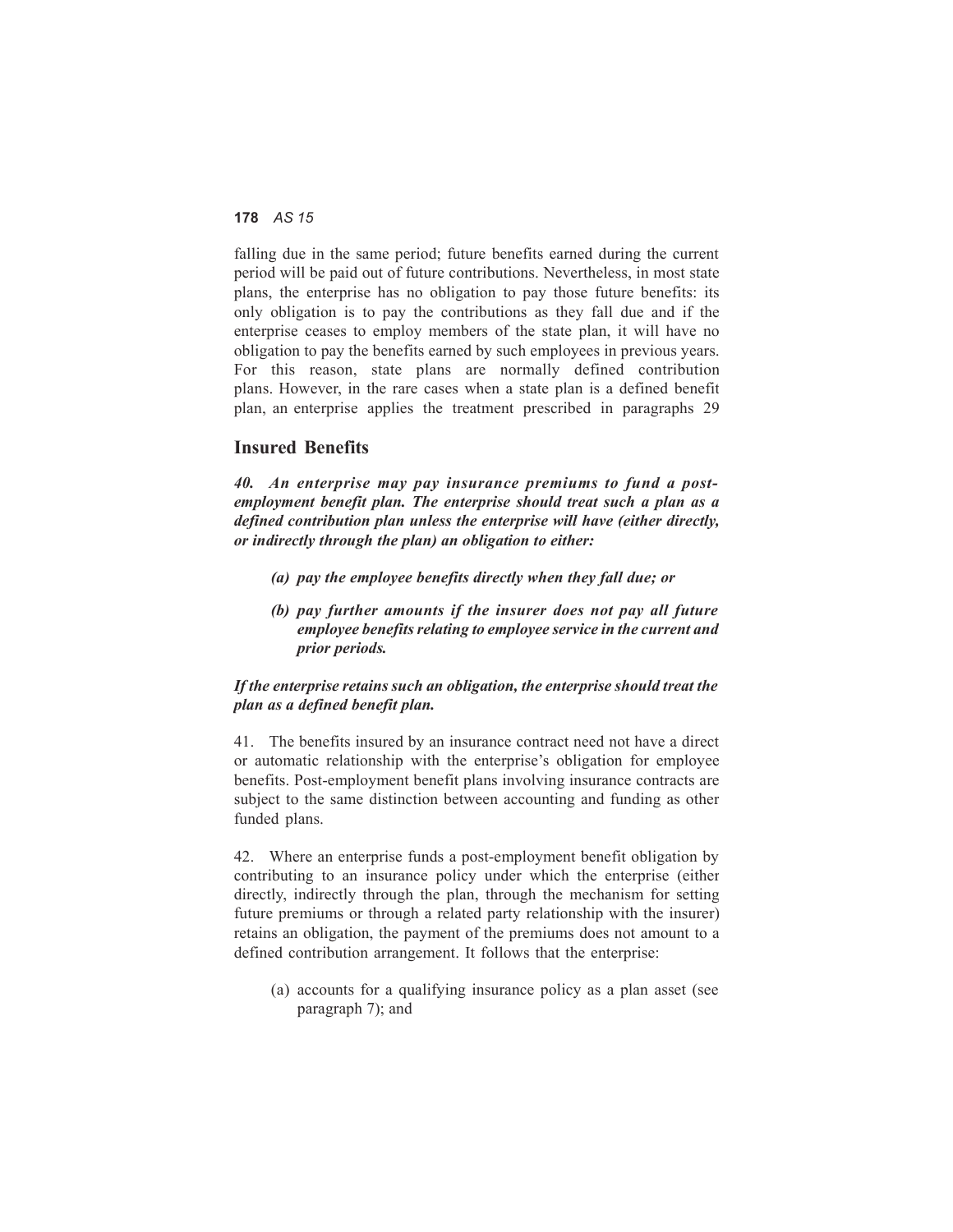(b) recognises other insurance policies as reimbursement rights (if the policies satisfy the criteria in paragraph 103).

43. Where an insurance policy is in the name of a specified plan participant or a group of plan participants and the enterprise does not have any obligation to cover any loss on the policy, the enterprise has no obligation to pay benefits to the employees and the insurer has sole responsibility for paying the benefits. The payment of fixed premiums under such contracts is, in substance, the settlement of the employee benefit obligation, rather than an investment to meet the obligation.

Consequently, the enterprise no longer has an asset or a liability. Therefore, an enterprise treats such payments as contributions to a defined contribution plan.

# **Post-employment Benefits: Defined Contribution Pl**

44. Accounting for defined contribution plans is straightforward because the reporting enterprise's obligation for each period is determined by the amounts to be contributed for that period. Consequently, no actuarial assumptions are required to measure the obligation or the expense and there is no possibility of any actuarial gain or loss. Moreover, the obligations are measured on an undiscounted basis, except where they do not fall due wholly within twelve months after the end of the period in which the employees render the related service.

#### **Recognition and Measurement**

*45. When an employee has rendered service to an enterprise during a period, the enterprise should recognise the contribution payable to a defined contribution plan in exchange for that service:*

*(a) as a liability (accrued expense), after deducting any contribution already paid. If the contribution already paid exceeds the contribution due for service before the balance sheet date, an enterprise should recognise that excess as an asset (prepaid expense) to the extent that the prepayment will lead to, for example, a reduction in future payments or a cash refund; and*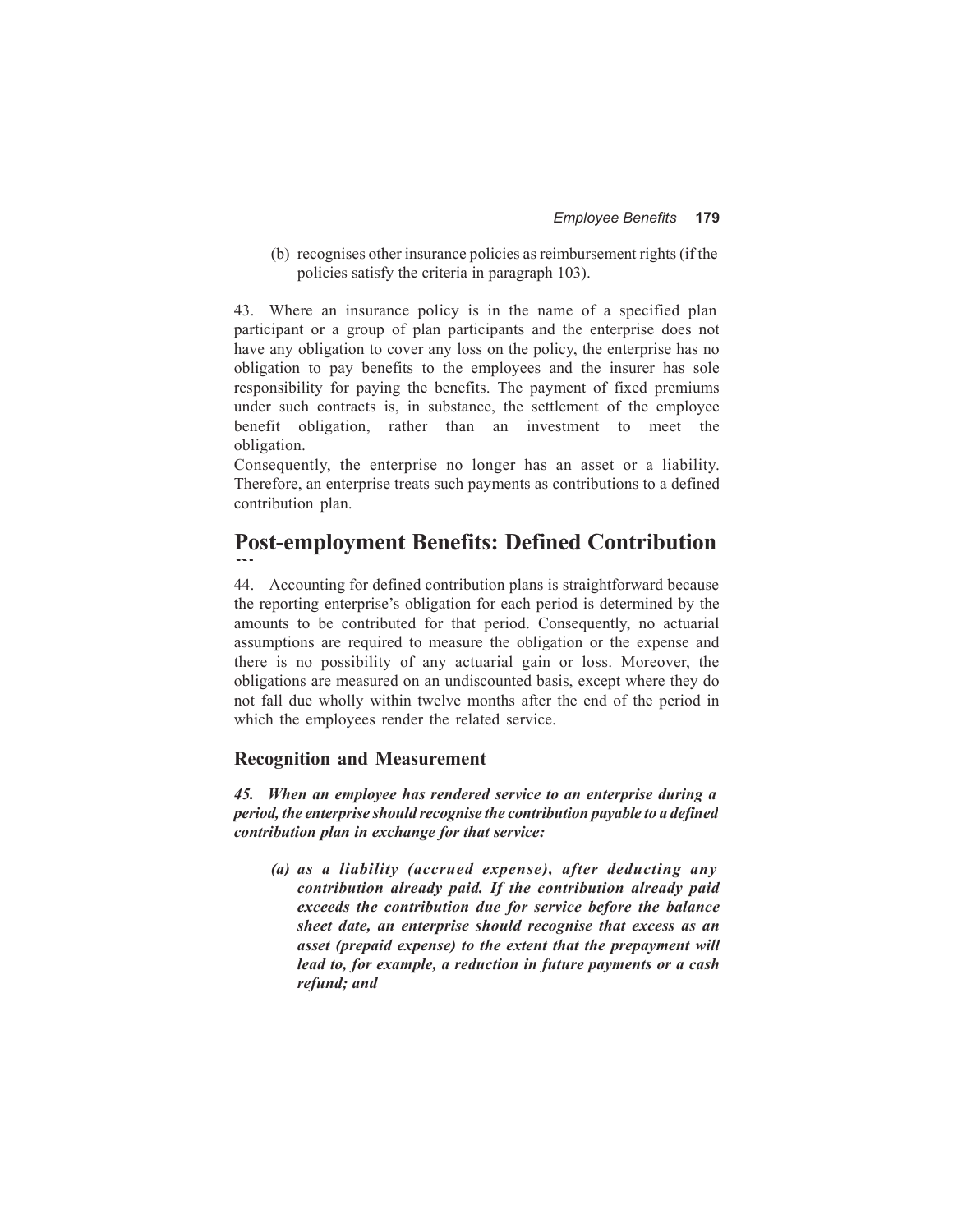*(b) as an expense, unless another Accounting Standard requires or permits the inclusion of the contribution in the cost of an asset (see, for example, AS 10,* **Accounting for Fixed Assets).**

*46. Where contributions to a defined contribution plan do not fall due wholly within twelve months after the end of the period in which the employees render the related service, they should be discounted using the discount rate specified in paragraph 78.*

*Provided that a Small and Medium-sized Company, as defined in the Notification, may not discount contributions that fall due more than 12 months after the balance sheet date.*

#### **Disclosure**

*47. An enterprise should disclose the amount recognised as an expense for defined contribution plans.*

48. Where required by AS 18 Related Party Disclosures an enterprise discloses information about contributions to defined contribution plans for key management personnel.

## **Post-employment Benefits: Defined Benefit Plans**

49. Accounting for defined benefit plans is complex because actuarial assumptions are required to measure the obligation and the expense and there is a possibility of actuarial gains and losses. Moreover, the obligations are measured on a discounted basis because they may be settled many years after the employees render the related service. While the Standard requires that it is the responsibility of the reporting enterprise to measure the obligations under the defined benefit plans, it is recognised that for doing so the enterprise would normally use the services of a qualified actuary.

#### **Recognition and Measurement**

50. Defined benefit plans may be unfunded, or they may be wholly or partly funded by contributions by an enterprise, and sometimes its employees, into an entity, or fund, that is legally separate from the reporting enterprise and from which the employee benefits are paid. The payment of funded benefits when they fall due depends not only on the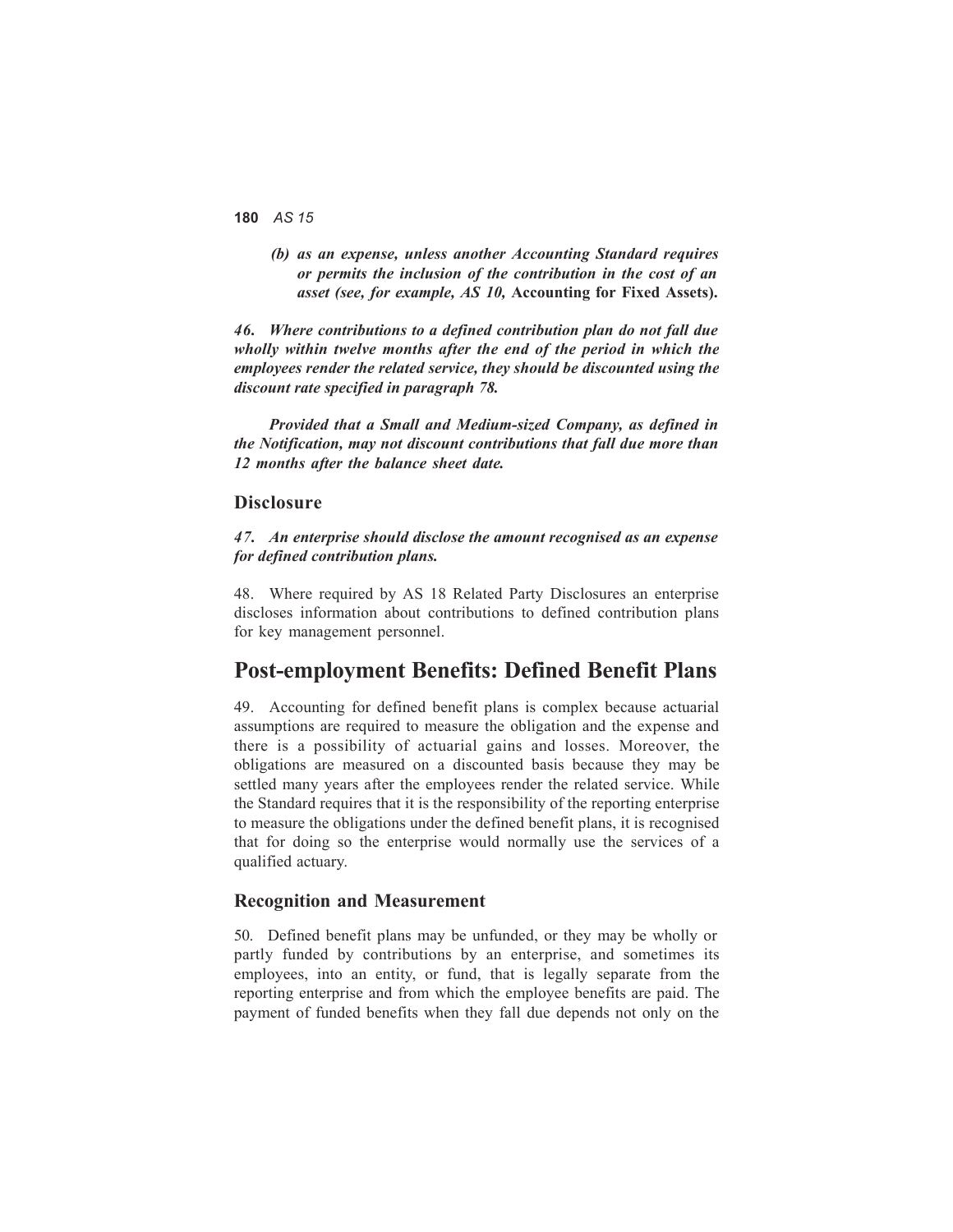financial position and the investment performance of the fund but also on an enterprise's ability to make good any shortfall in the fund's assets. Therefore, the enterprise is, in substance, underwriting the actuarial and investment risks associated with the plan. Consequently, the expense recognised for a defined benefit plan is not necessarily the amount of the contribution due for the period.

51. Accounting by an enterprise for defined benefit plans involves the following steps:

- (a) using actuarial techniques to make a reliable estimate of the amount of benefit that employees have earned in return for their service in the current and prior periods. This requires an enterprise to determine how much benefit is attributable to the current and prior periods (see paragraphs 68-72) and to make estimates (actuarial assumptions) about demographic variables (such as employee turnover and mortality) and financial variables (such as future increases in salaries and medical costs) that will influence the cost of the benefit (see paragraphs 73-91);
- (b) discounting that benefit using the Projected Unit Credit Method in order to determine the present value of the defined benefit obligation and the current service cost (see paragraphs 65-67);
- (c) determining the fair value of any plan assets (see paragraphs 100- 102);
- (d) determining the total amount of actuarial gains and losses (see paragraphs 92-93);
- (e) where a plan has been introduced or changed, determining the resulting past service cost (see paragraphs 94-99); and
- (f) where a plan has been curtailed orsettled, determining the resulting gain or loss (see paragraphs 110-116).

Where an enterprise has more than one defined benefit plan, the enterprise applies these procedures for each material plan separately.

52. For measuring the amounts under paragraph 51, in some cases, estimates, averages and simplified computations may provide a reliable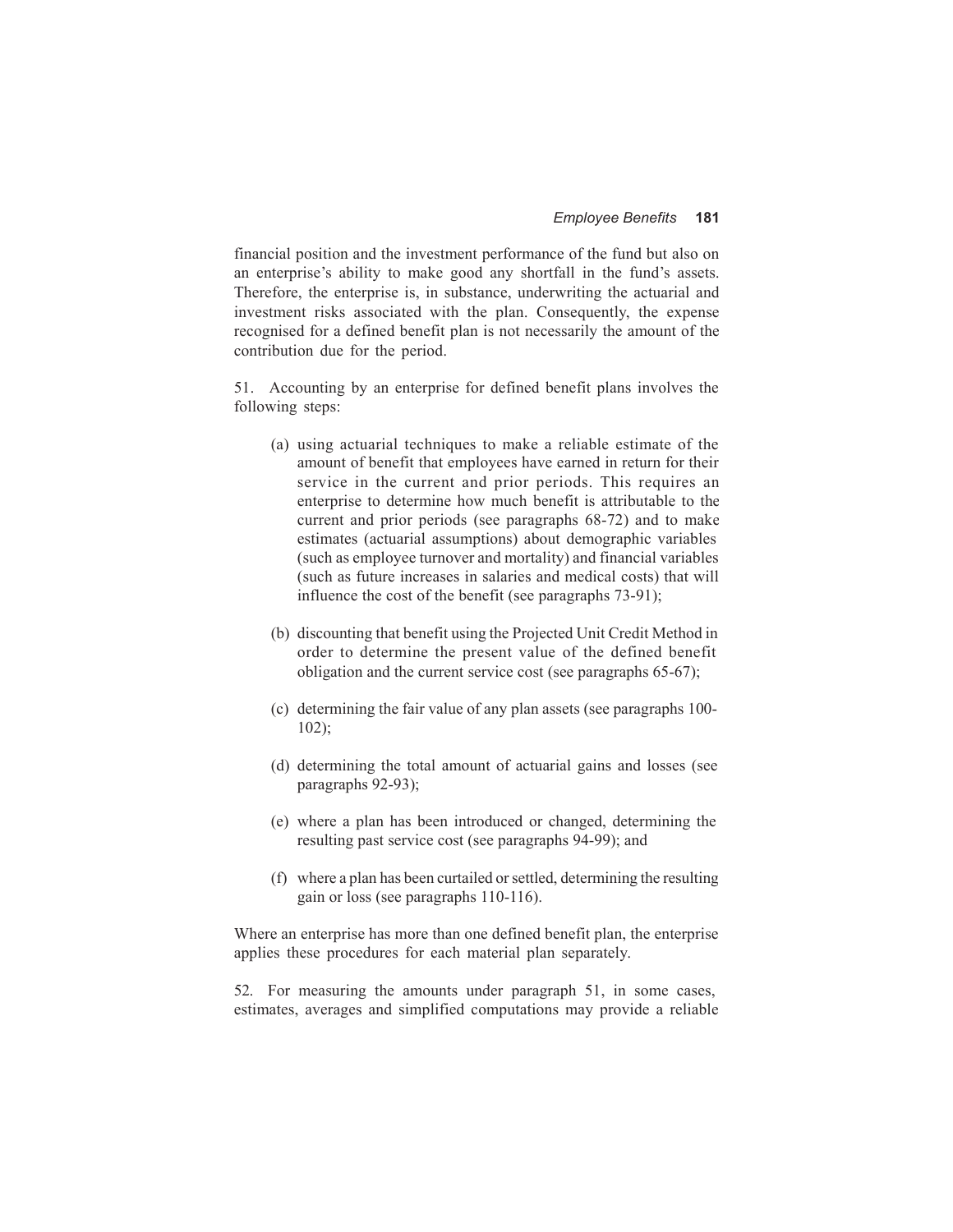approximation of the detailed computations.

#### **Accounting for the Obligation under a Defined Benefit Plan**

*53. An enterprise should account not only for its legal obligation under the formal terms of a defined benefit plan, but also for any other obligation that arises from the enterprise's informal practices. Informal practices give rise to an obligation where the enterprise has no realistic alternative but to pay employee benefits. An example of such an obligation is where a change in the enterprise's informal practices would cause unacceptable damage to its relationship with employees.*

54. The formal terms of a defined benefit plan may permit an enterprise to terminate its obligation under the plan. Nevertheless, it is usually difficult for an enterprise to cancel a plan if employees are to be retained. Therefore, in the absence of evidence to the contrary, accounting for postemployment benefits assumes that an enterprise which is currently promising such benefits will continue to do so over the remaining working lives of employees.

#### **Balance Sheet**

*55. The amount recognised as a defined benefit liability should be the net total of the following amounts:*

- *(a) the present value of the defined benefit obligation at the balance sheet date (see paragraph 65);*
- *(b) minus any past service cost not yet recognised (see paragraph 94);*
- *(c) minus the fair value at the balance sheet date of plan assets (if any) out of which the obligations are to be settled directly (see paragraphs 100-102).*

56. The present value of the defined benefit obligation is the gross obligation, before deducting the fair value of any plan assets.

*57. An enterprise should determine the present value of defined benefit obligations and the fair value of any plan assets with sufficient regularity that the amounts recognised in the financial statements do not differ*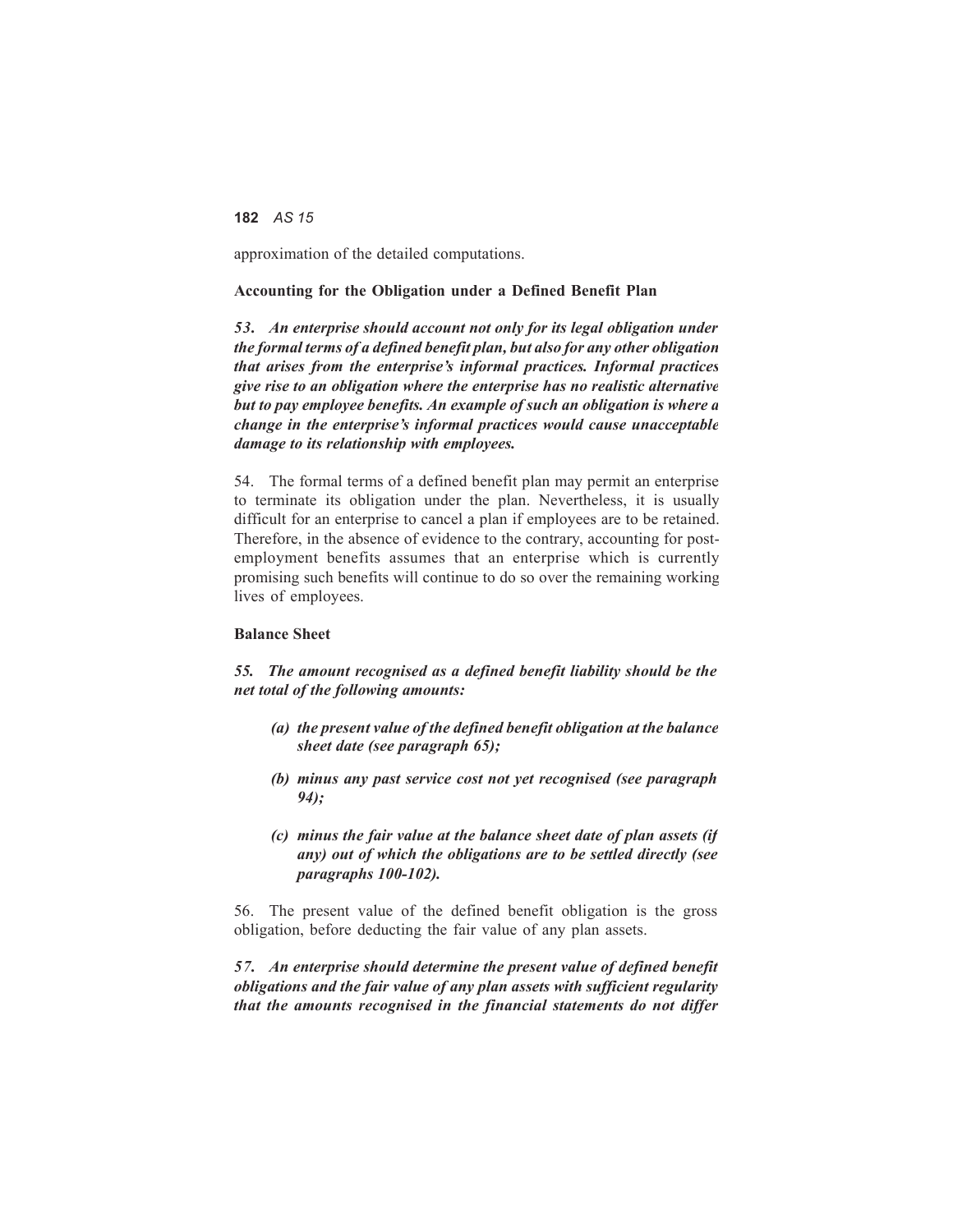#### *materially from the amounts that would be determined at the balance sheet date.*

58. The detailed actuarial valuation of the present value of defined benefit obligations may be made at intervals not exceeding three years. However, with a view that the amounts recognised in the financial statements do not differ materially from the amounts that would be determined at the balance sheet date, the most recent valuation is reviewed

at the balance sheet date and updated to reflect any material transactions and other material changes in circumstances (including changes in interest rates) between the date of valuation and the balance sheet date. The fair value of any plan assets is determined at each balance sheet

*59. The amount determined under paragraph 55 may be negative (an asset). An enterprise should measure the resulting asset at the lower of:*

- *(a) the amount determined under paragraph 55; and*
- *(b) the present value of any economic benefits available in the form of refunds from the plan or reductions in future contributions to the plan. The present value of these economic benefits should be determined using the discount rate specified in paragraph 78.*

60. An asset may arise where a defined benefit plan has been overfunded or in certain cases where actuarial gains are recognised. An enterprise recognises an asset in such cases because:

- (a) the enterprise controls a resource, which is the ability to use the surplus to generate future benefits;
- (b) that control is a result of past events (contributions paid by the enterprise and service rendered by the employee); and
- (c) future economic benefits are available to the enterprise in the form of a reduction in future contributions or a cash refund, either directly to the enterprise or indirectly to another plan in deficit.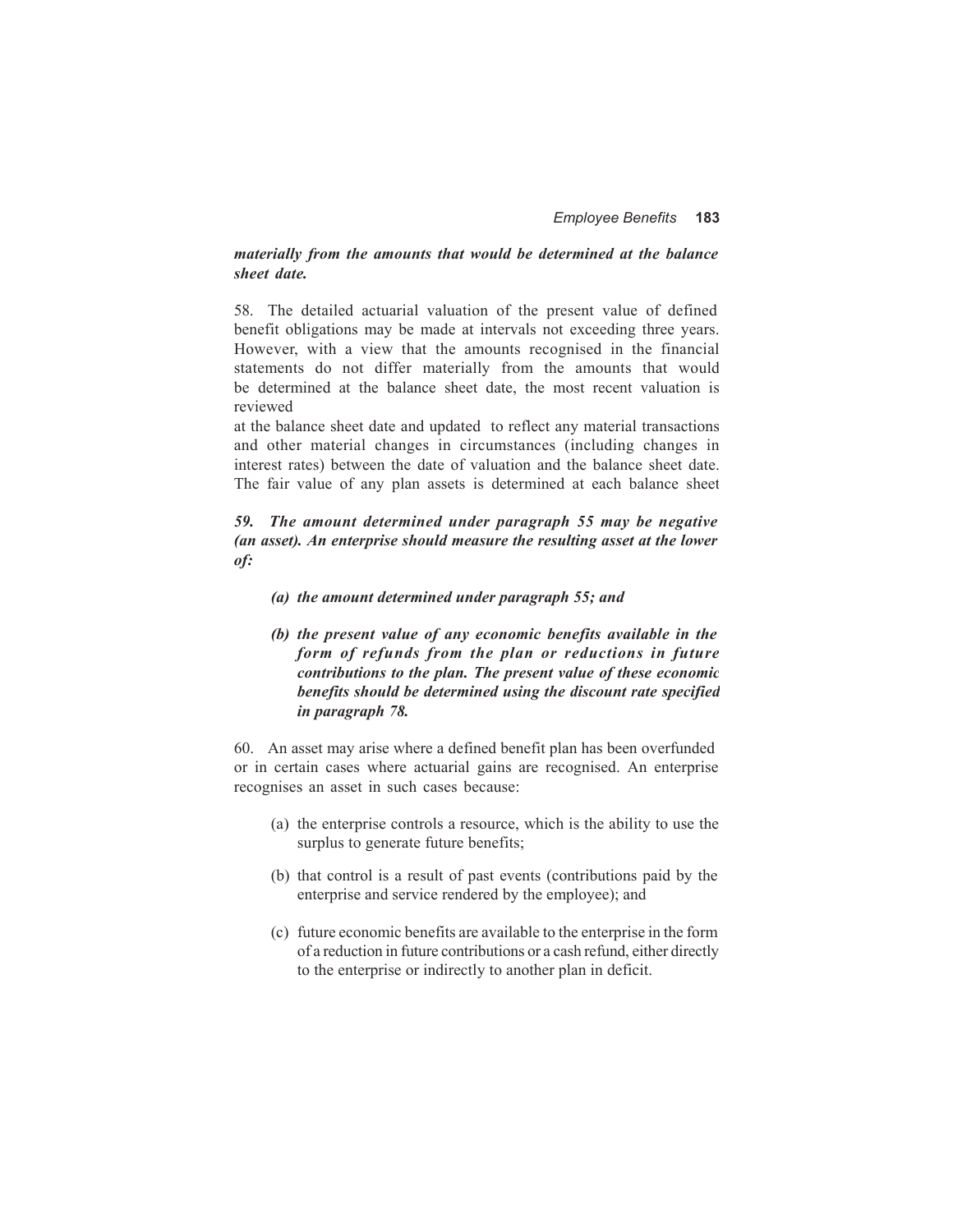| <b>Example Illustrating Paragraph 59</b>                                        |                          |
|---------------------------------------------------------------------------------|--------------------------|
| A defined benefit plan has the following characteristics:                       | <i>(Amount in Rs.)</i>   |
| Present value of the obligation<br>Fair value of plan assets                    | 1,100<br>(1,190)<br>(90) |
| Unrecognised past service cost<br>Negative amount determined under paragraph 55 | (70)<br>160)             |
| Present value of available future refunds and reductions                        |                          |
| in future contributions                                                         | 90                       |
| Limit under paragraph 59 (b)                                                    | 90                       |

#### **Statement of Profit and Loss**

*61. An enterprise should recognise the net total of the following amounts in the statement of profit and loss, except to the extent that another Accounting Standard requires or permits their inclusion in the cost of an asset:*

- *(a) current service cost (see paragraphs 64-91);*
- *(b) interest cost (see paragraph 82);*
- *(c) the expected return on any plan assets (see paragraphs 107-109) and on any reimbursement rights (see paragraph 103);*
- *(d) actuarial gains and losses (see paragraphs 92-93);*
- *(e) past service cost to the extent that paragraph 94 requires an enterprise to recognise it;*
- *(f) the effect of any curtailments or settlements (see paragraphs 110 and 111); and*
- *(g) the effect of the limit in paragraph 59 (b), i.e., the extent to which the amount determined under paragraph 55 (if negative) exceeds the amount determined under paragraph 59 (b).*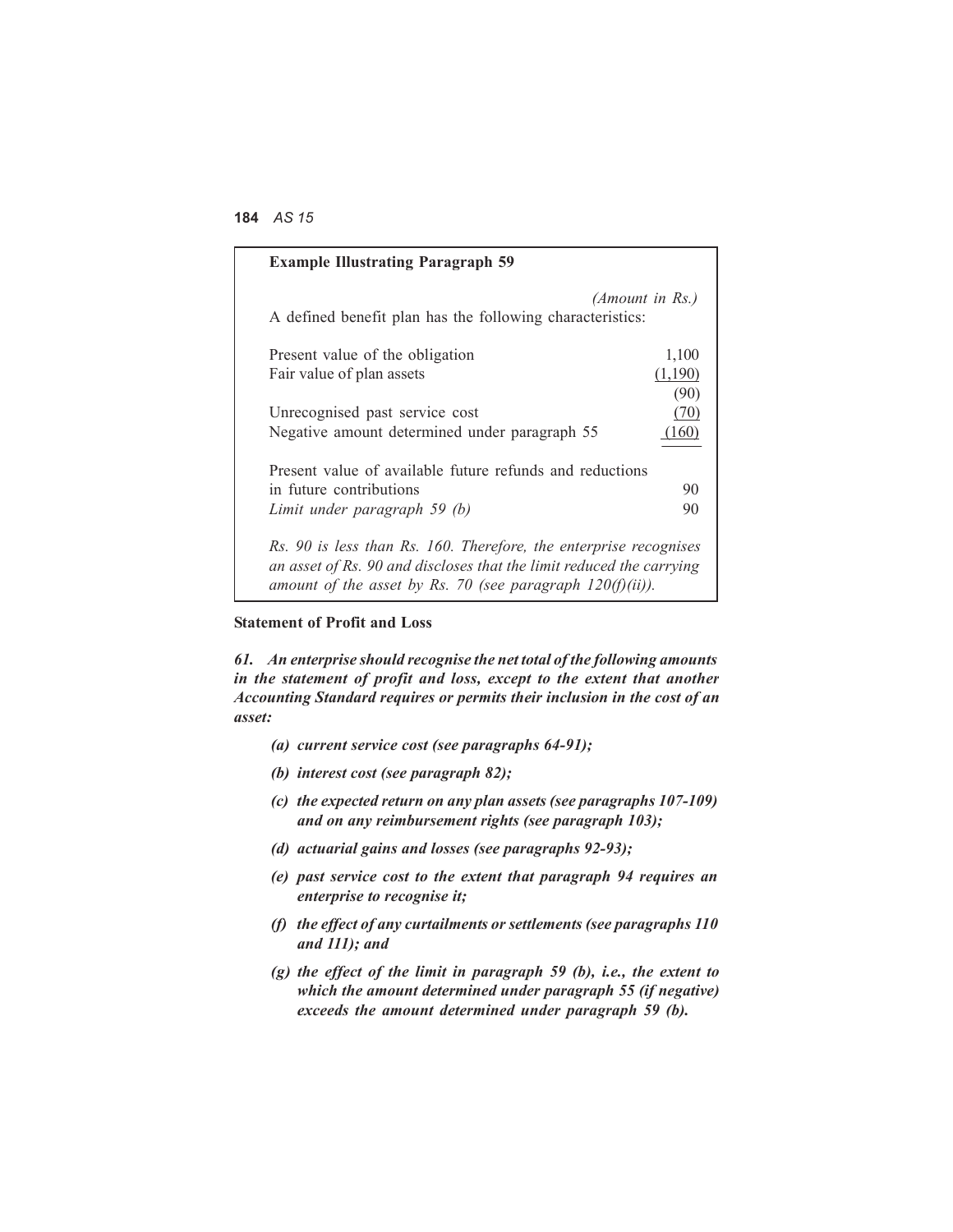62. Other Accounting Standards require the inclusion of certain employee benefit costs within the cost of assets such as tangible fixed assets (see AS 10 Accounting for Fixed Assets). Any post-employment benefit costs included in the cost of such assets include the appropriate proportion of the components listed in paragraph 61.

#### **Illustration**

63. Illustration I attached to the standard illustrates describing the components of the amounts recognised in the balance sheet and statement of profit and loss in respect of defined benefit plans.

### **Recognition and Measurement: Present Value of Defined Benefit Obligations and Current Service Cost**

64. The ultimate cost of a defined benefit plan may be influenced by many variables, such as final salaries, employee turnover and mortality, medical cost trends and, for a funded plan, the investment earnings on the plan assets. The ultimate cost of the plan is uncertain and this uncertainty is likely to persist over a long period of time. In order to measure the present value of the post-employment benefit obligations and the related current service cost, it is necessary to:

- (a) apply an actuarial valuation method (see paragraphs 65-67);
- (b) attribute benefit to periods of service (see paragraphs 68-72); and
- (c) make actuarial assumptions (see paragraphs 73-91).

#### **Actuarial Valuation Method**

*65. An enterprise should use the Projected Unit Credit Method to determine the present value of its defined benefit obligations and the related current service cost and, where applicable, past service cost.*

66. The Projected Unit Credit Method (sometimes known as the accrued benefit method pro-rated on service or as the benefit/years of service method) considers each period of service as giving rise to an additional unit of benefit entitlement (see paragraphs 68-72) and measures each unit separately to build up the final obligation (see paragraphs 73-91).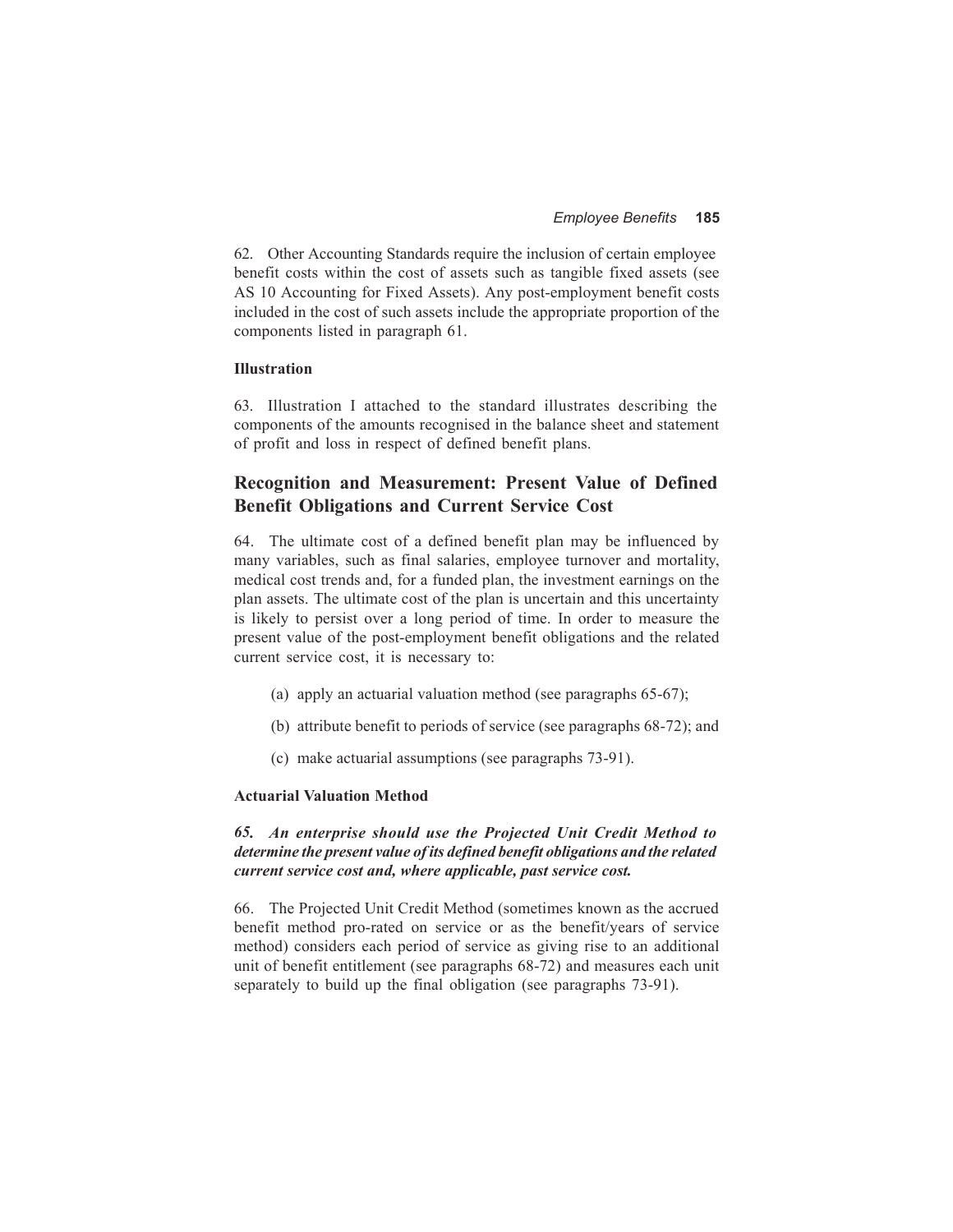67. An enterprise discounts the whole of a post-employment benefit obligation, even if part of the obligation falls due within twelve months of the balance sheet date.

#### **Example Illustrating Paragraph 66**

A lump sum benefit, equal to 1% of final salary for each year of service, is payable on termination of service. The salary in year 1 is Rs. 10,000 and is assumed to increase at 7% (compound) each year resulting in Rs. 13,100 at the end of year 5. The discount rate used is 10% per annum. The following table shows how the obligation builds up for an employee who is expected to leave at the end of year 5, assuming that there are no changes in actuarial assumptions. For simplicity, this example ignores the additional adjustment needed to reflect the probability that the employee may leave the enterprise at an earlier or later date.

|                                                                                                            |           |                |               | $(A$ <i>mount in Rs.</i> ) |    |
|------------------------------------------------------------------------------------------------------------|-----------|----------------|---------------|----------------------------|----|
| Year                                                                                                       |           | - 2            | $\mathcal{E}$ | $\overline{4}$             | .5 |
| Benefit attributed to:                                                                                     |           |                |               |                            |    |
| - prior years                                                                                              | 0         | 131            | 262           | 393 524                    |    |
| - current year (1% of final salary) 131                                                                    |           | 131            | <u>131</u>    | <u>131 131</u>             |    |
| - current and prior years                                                                                  |           |                |               | <u>131 262 393 524 655</u> |    |
| Opening Obligation (see note 1)                                                                            |           | 89             | 196           | 324 476                    |    |
| Interest at 10%                                                                                            |           | 9              | 20            | 33                         | 48 |
| Current Service Cost (see note 2)                                                                          | <u>89</u> | $\frac{98}{5}$ | <u>108</u>    | <u>119 131</u>             |    |
| Closing Obligation (see note 3)                                                                            | <u>89</u> | <u> 196</u>    | <u>324</u>    | <u>476 655</u>             |    |
| Notes:                                                                                                     |           |                |               |                            |    |
| The Opening Obligation is the present value of benefit<br>$l_{\cdot}$<br><i>attributed to prior years.</i> |           |                |               |                            |    |
| The Current Service Cost is the present value of benefit<br>2.<br>attributed to the current year.          |           |                |               |                            |    |
| The Closing Obligation is the present value of benefit<br>3.<br>attributed to current and prior years.     |           |                |               |                            |    |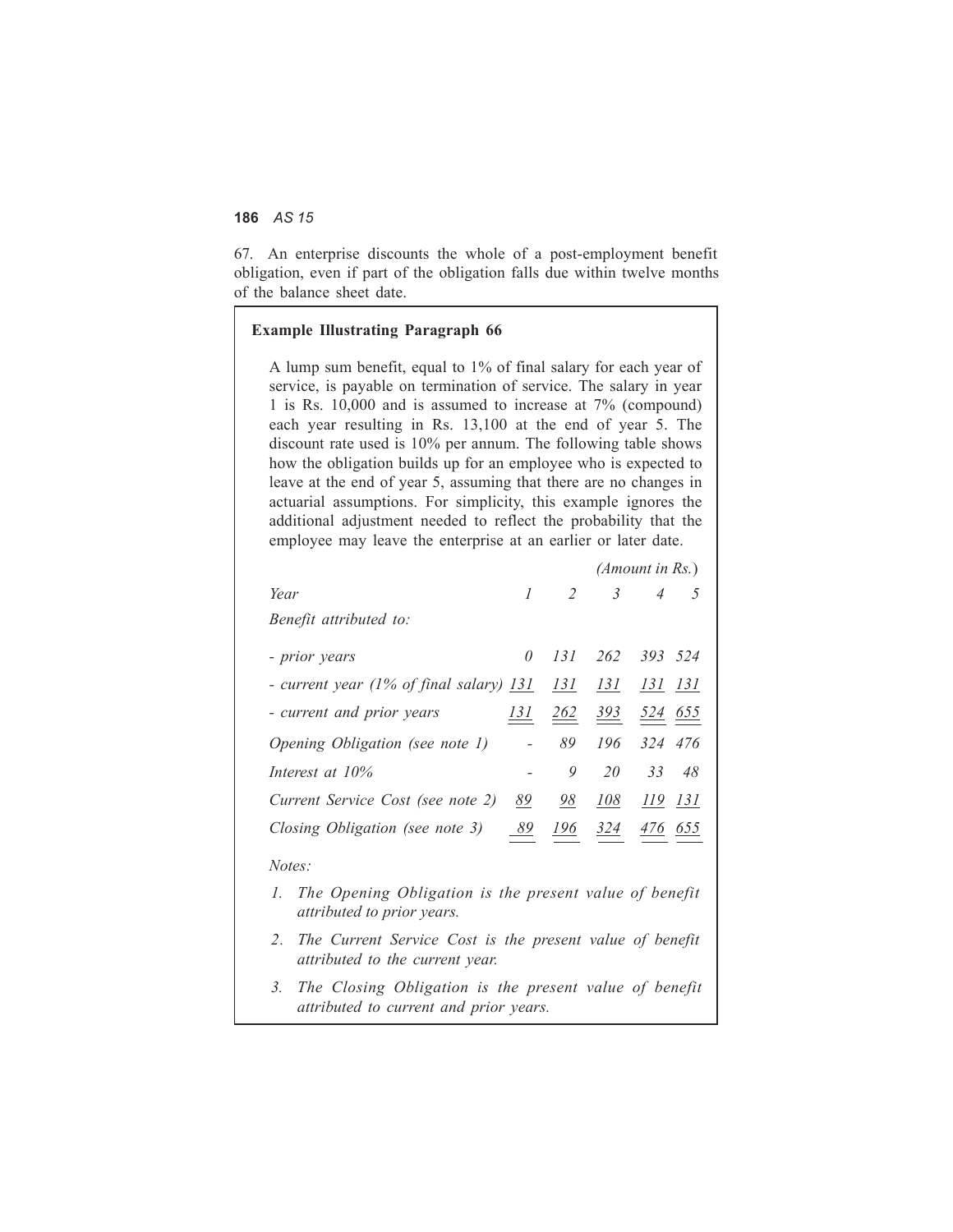#### **Attributing Benefit to Periods of Service**

*68. In determining the present value of its defined benefit obligations and the related current service cost and, where applicable, past service cost, an enterprise should attribute benefit to periods of service under the plan's benefit formula. However, if an employee's service in later years will lead to a materially higher level of benefit than in earlier years, an enterprise should attribute benefit on a straight-line basis from:*

- *(a) the date when service by the employee first leads to benefits under the plan (whether or not the benefits are conditional on further service); until*
- *(b) the date when further service by the employee will lead to no material amount of further benefits under the plan, other than from further salary increases.*

69. The Projected Unit Credit Method requires an enterprise to attribute benefit to the current period (in order to determine current service cost) and the current and prior periods (in order to determine the present value of defined benefit obligations). An enterprise attributes benefit to periods in which the obligation to provide post-employment benefits arises. That obligation arises as employees render services in return for postemployment benefits which an enterprise expects to pay in future reporting periods. Actuarial techniques allow an enterprise to measure that obligation with sufficient reliability to justify recognition of a liability.

#### **Examples Illustrating Paragraph 69**

1. A defined benefit plan provides a lump-sum benefit of Rs. 100 payable on retirement for each year of service.

*A benefit of Rs. 100 is attributed to each year. The current service cost is the present value of Rs. 100. The present value of the defined benefit obligation is the present value of Rs. 100, multiplied by the number of years of service up to the balance sheet date.*

*If the benefit is payable immediately when the employee leaves the enterprise, the current service cost and the present value of*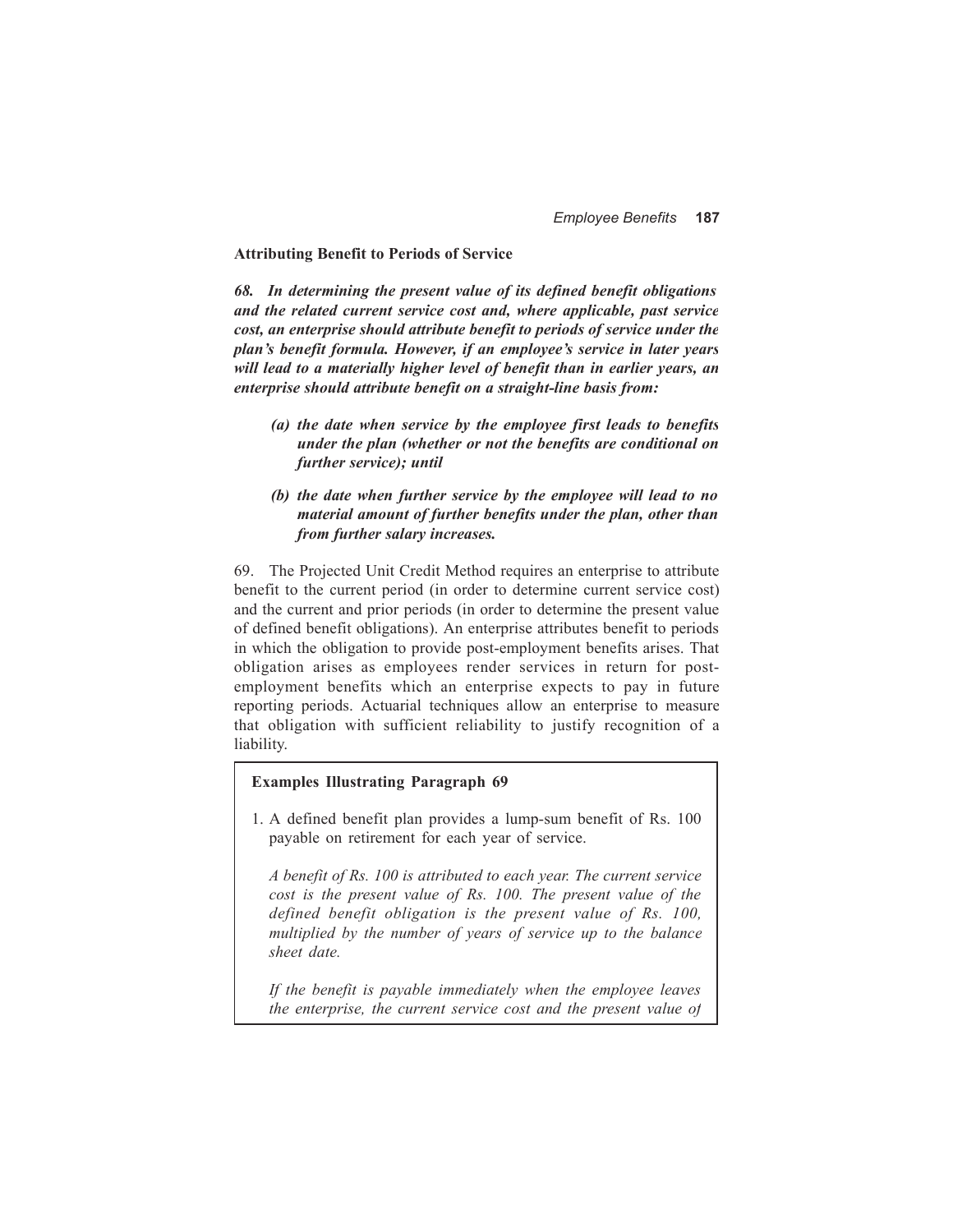*the defined benefit obligation reflect the date at which the employee is expected to leave. Thus, because of the effect of discounting, they are less than the amounts that would be determined if the employee left at the balance sheet date.*

2. A plan provides a monthly pension of 0.2% of final salary for each year of service. The pension is payable from the age of 60.

*Benefit equal to the present value, at the expected retirement date, of a monthly pension of 0.2% of the estimated final salary payable from the expected retirement date until the expected date of death is attributed to each year of service. The current service cost is the present value of that benefit. The present value of the defined benefit obligation is the present value of monthly pension payments of 0.2% of final salary, multiplied by the number of years of service up to the balance sheet date. The current service cost and the present value of the defined benefit obligation are discounted because pension payments begin at the age of 60.*

70. Employee service gives rise to an obligation under a defined benefit plan even if the benefits are conditional on future employment (in other words they are not vested). Employee service before the vesting date gives rise to an obligation because, at each successive balance sheet date, the amount of future service that an employee will have to render before becoming entitled to the benefit is reduced. In measuring its defined benefit obligation, an enterprise considers the probability that some employees may not satisfy any vesting requirements. Similarly, although certain post-employment benefits, for example, post-employment medical benefits, become payable only if a specified event occurs when an employee is no longer employed, an obligation is created when the employee renders service that will provide entitlement to the benefit if the specified event occurs. The probability that the specified event will occur affects the measurement of the obligation, but does not determine whether the obligation exists.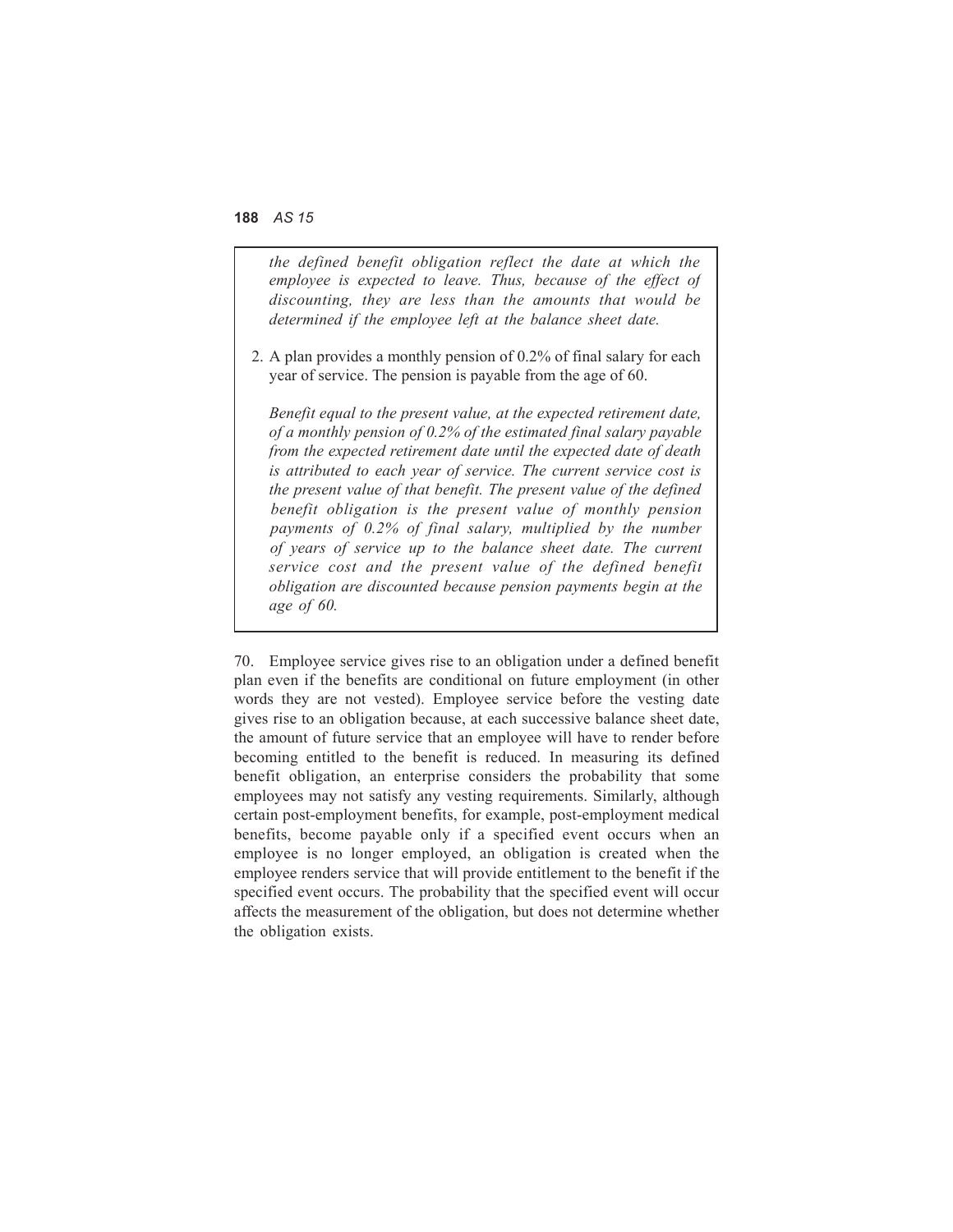#### **Examples Illustrating Paragraph 70**

1. A plan pays a benefit of Rs. 100 for each year of service. The benefits vest after ten years of service.

*A benefit of Rs. 100 is attributed to each year. In each of the first ten years, the current service cost and the present value of the obligation reflect the probability that the employee may not complete ten years of service.*

2. A plan pays a benefit of Rs. 100 for each year of service, excluding service before the age of 25. The benefits vest immediately.

*No benefit is attributed to service before the age of 25 because service before that date does not lead to benefits (conditional or unconditional). A benefit of Rs. 100 is attributed to each subsequent year.*

71. The obligation increases until the date when further service by the employee will lead to no material amount of further benefits. Therefore, all benefit is attributed to periods ending on or before that date. Benefit is attributed to individual accounting periods under the plan's benefit formula. However, if an employee's service in later years will lead to a materially higher level of benefit than in earlier years, an enterprise attributes benefit on a straight-line basis until the date when further service by the employee will lead to no material amount of further benefits. That is because the employee's service throughout the entire period will ultimately lead to benefit at that higher level.

#### **Examples Illustrating Paragraph 71**

1. A plan pays a lump-sum benefit of Rs. 1,000 that vests after ten years of service. The plan provides no further benefit for subsequent service.

*A benefit of Rs. 100 (Rs. 1,000 divided by ten) is attributed to each of the first ten years. The current service cost in each of the first ten years reflects the probability that the employee may not complete ten years of service. No benefit is attributed to subsequent years.*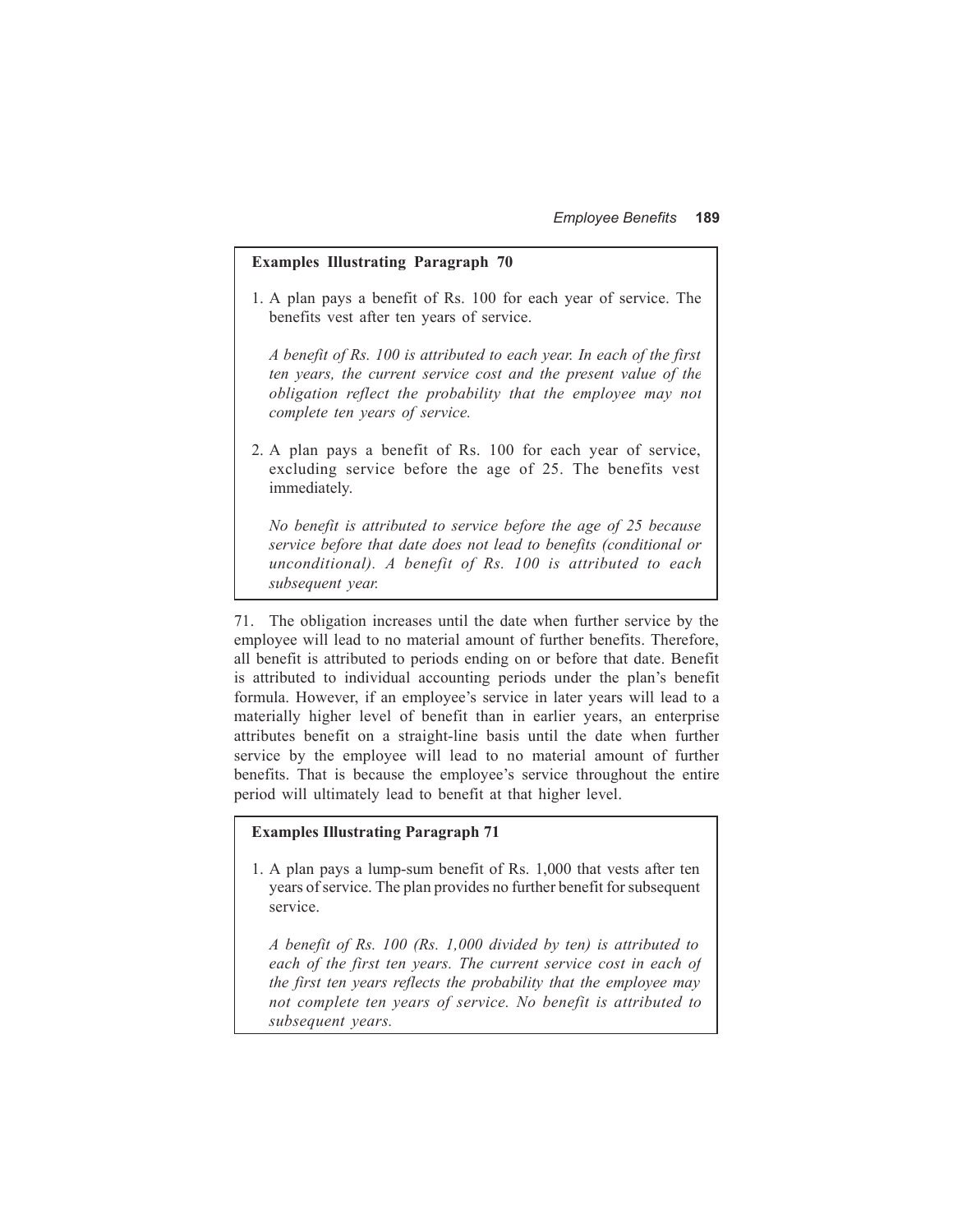2. A plan pays a lump-sum retirement benefit of Rs. 2,000 to all employees who are still employed at the age of 50 after twenty years of service, or who are still employed at the age of 60, regardless of their length of service.

*For employees who join before the age of 30, service first leads to benefits under the plan at the age of 30 (an employee could leave at the age of 25 and return at the age of 28, with no effect on the amount or timing of benefits). Those benefits are conditional on further service. Also, service beyond the age of 50 will lead to no material amount of further benefits. For these employees, the enterprise attributes benefit of Rs. 100 (Rs. 2,000 divided by 20) to each year from the age of 30 to the age of 50.*

*For employees who join between the ages of 30 and 40, service beyond twenty years will lead to no material amount of further benefits. For these employees, the enterprise attributes benefit of Rs. 100 (Rs. 2,000 divided by 20) to each of the first twenty years.*

*For an employee who joins at the age of 50, service beyond ten years will lead to no material amount of further benefits. For this employee, the enterprise attributes benefit of Rs. 200 (Rs. 2,000 divided by 10) to each of the first ten years.*

*For all employees, the current service cost and the present value of the obligation reflect the probability that the employee may not complete the necessary period of service.*

3. A post-employment medical plan reimburses 40% of an employee's post-employment medical costs if the employee leaves after more than ten and less than twenty years of service and 50% of those costs if the employee leaves after twenty or more years of service.

*Under the plan's benefit formula, the enterprise attributes 4% of the present value of the expected medical costs (40% divided by ten) to each of the first ten years and 1% (10% divided by ten) to each of the second ten years. The current service cost in each year reflects the probability that the*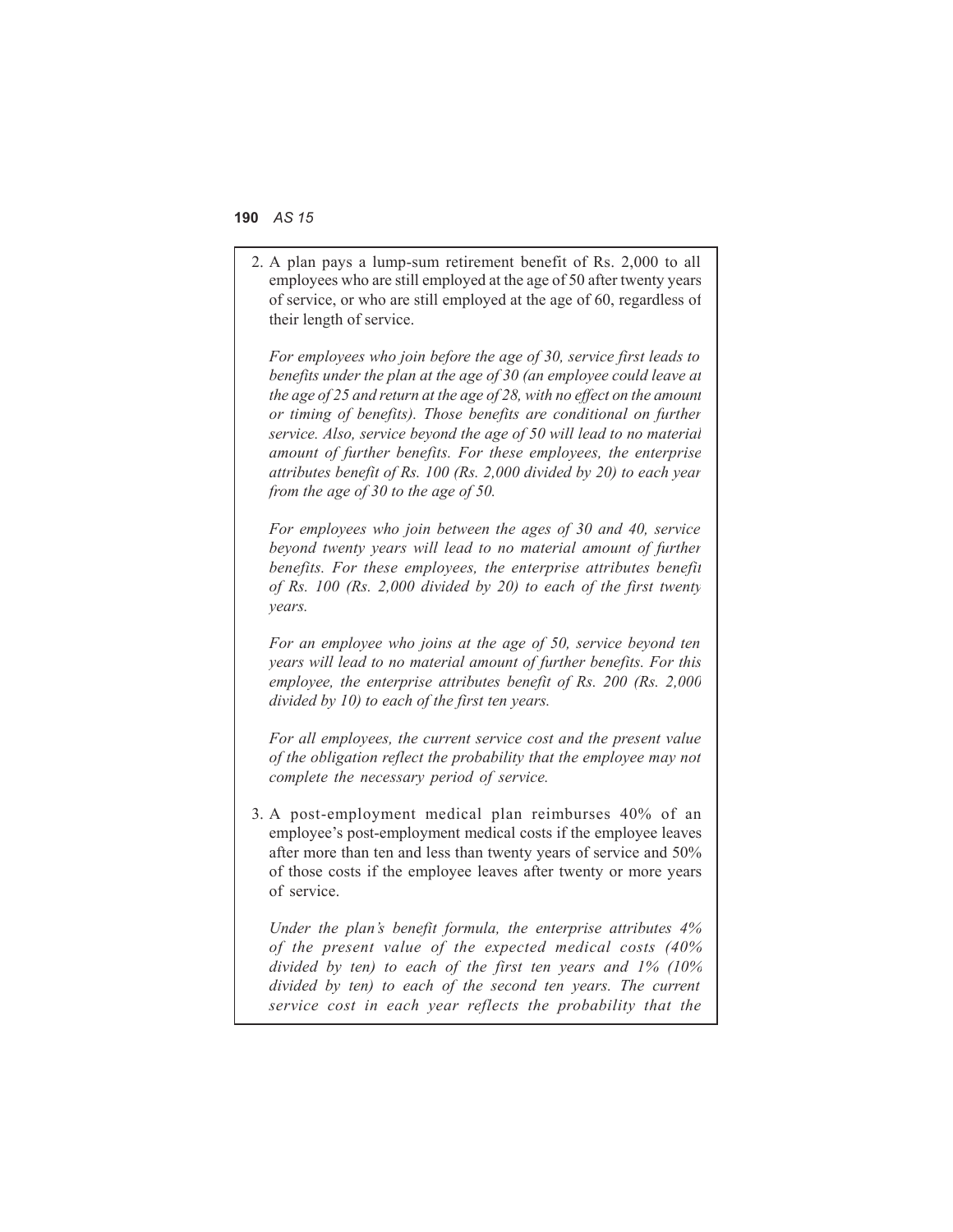*employee may not complete the necessary period of service to earn part or all of the benefits. For employees expected to leave within ten years, no benefit is attributed.*

4. A post-employment medical plan reimburses 10% of an employee's post-employment medical costs if the employee leaves after more than ten and less than twenty years of service and 50% of those costs if the employee leaves after twenty or more years of service.

*Service in later years will lead to a materially higher level of benefit than in earlier years. Therefore, for employees expected to leave after twenty or more years, the enterprise attributes benefit on a straight-line basis under paragraph 69. Service beyond twenty years will lead to no material amount of further benefits. Therefore, the benefit attributed to each of the first twenty years is 2.5% of the present value of the expected medical costs (50% divided by twenty).*

*For employees expected to leave between ten and twenty years, the benefit attributed to each of the first ten years is 1% of the present value of the expected medical costs. For these employees, no benefit is attributed to service between the end of the tenth year and the estimated date of leaving.*

*For employees expected to leave within ten years, no benefit is attributed.*

72. Where the amount of a benefit is a constant proportion of final salary for each year of service, future salary increases will affect the amount required to settle the obligation that exists for service before the balance sheet date, but do not create an additional obligation. Therefore:

- (a) for the purpose of paragraph 68(b), salary increases do not lead to further benefits, even though the amount of the benefits is dependent on final salary; and
- (b) the amount of benefit attributed to each period is a constant proportion of the salary to which the benefit is linked.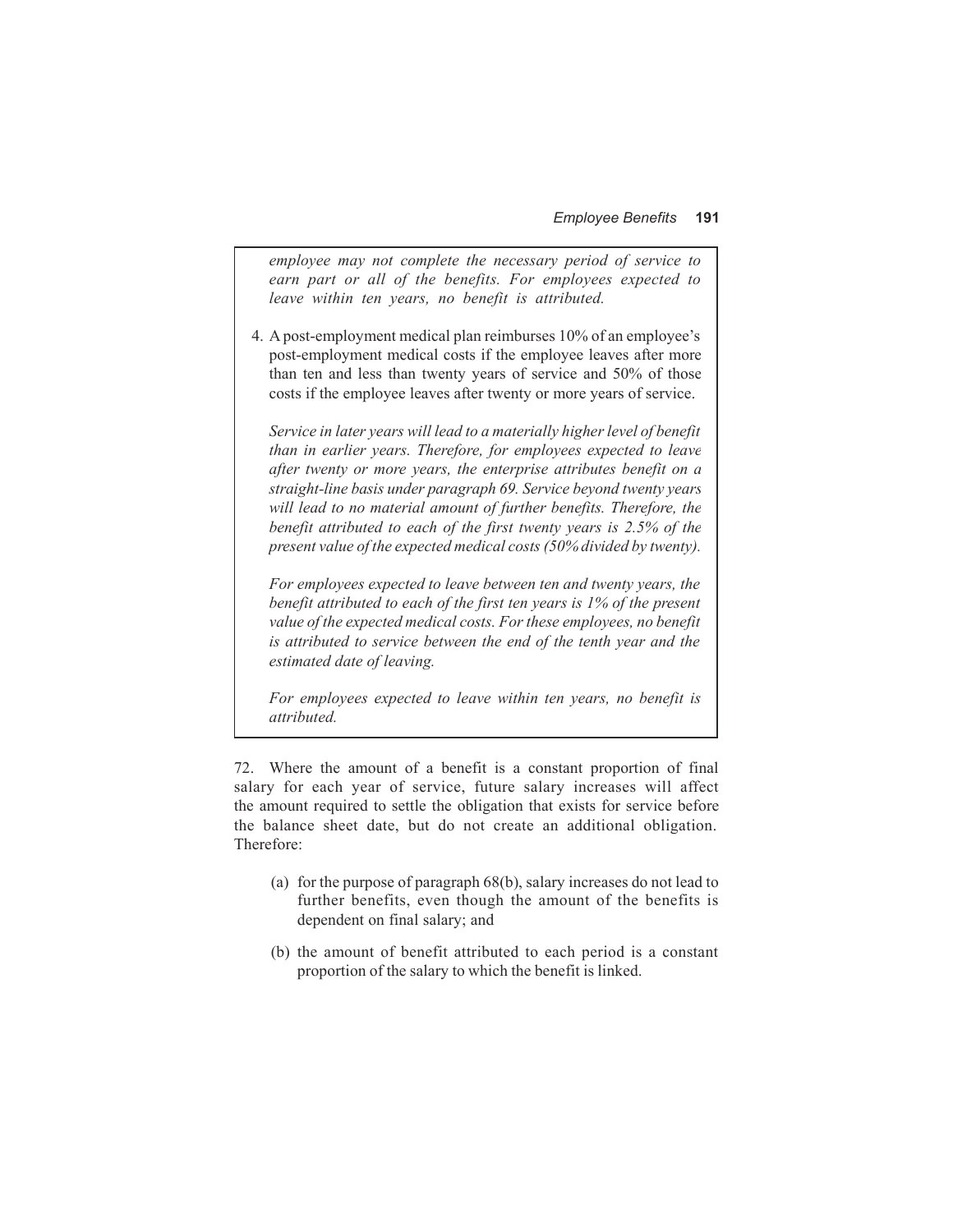#### **Example Illustrating Paragraph 72**

Employees are entitled to a benefit of 3% of final salary for each year of service before the age of 55.

*Benefit of 3% of estimated final salary is attributed to each year up to the age of 55. This is the date when further service by the employee will lead to no material amount of further benefits under the plan. No benefit is attributed to service after that age.*

#### **Actuarial Assumptions**

*73. Actuarial assumptions comprising demographic assumptions and financial assumptions should be unbiased and mutually compatible. Financial assumptions should be based on market expectations, at the balance sheet date, for the period over which the obligations are to be settled.*

74. Actuarial assumptions are an enterprise's best estimates of the variables that will determine the ultimate cost of providing postemployment benefits. Actuarial assumptions comprise:

- (a) demographic assumptions about the future characteristics of current and former employees (and their dependants) who are eligible for benefits. Demographic assumptions deal with matters such as:
	- (i) mortality, both during and after employment;
	- (ii) rates of employee turnover, disability and early retirement;
	- (iii) the proportion of plan members with dependants who will be eligible for benefits; and
	- (iv) claim rates under medical plans; and
- (b) financial assumptions, dealing with items such as:
	- (i) the discount rate (see paragraphs 78-82);
	- (ii) future salary and benefit levels (see paragraphs 83-87);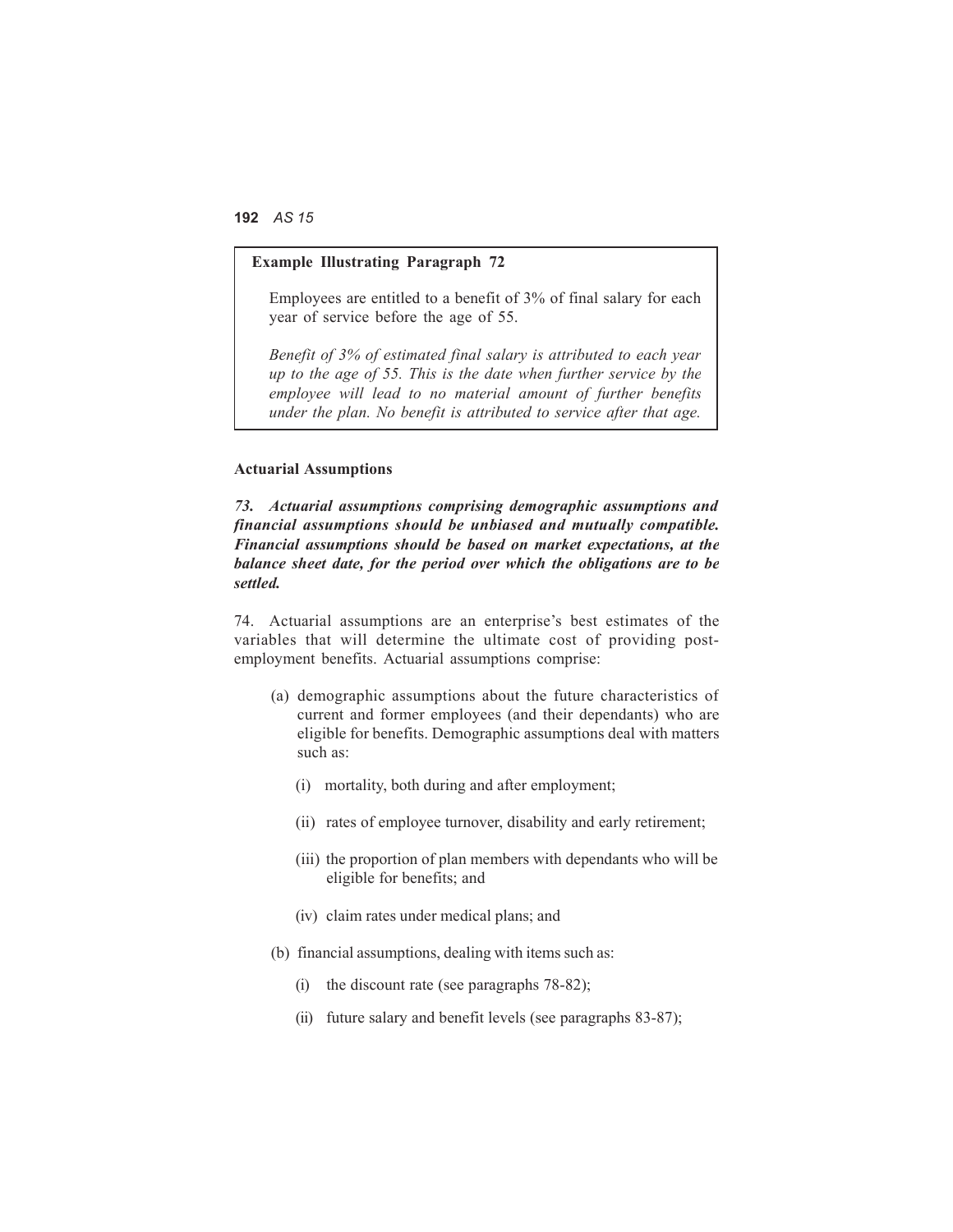- (iii) in the case of medical benefits, future medical costs, including, where material, the cost of administering claims and benefit payments (see paragraphs 88-91); and
- (iv) the expected rate of return on plan assets (see paragraphs 107- 109).

75. Actuarial assumptions are unbiased if they are neither imprudent nor excessively conservative.

76. Actuarial assumptions are mutually compatible if they reflect the economic relationships between factors such as inflation, rates of salary increase, the return on plan assets and discount rates. For example, all assumptions which depend on a particular inflation level (such as assumptions about interest rates and salary and benefit increases) in any given future period assume the same inflation level in that period.

77. An enterprise determines the discount rate and other financial assumptions in nominal (stated) terms, unless estimates in real (inflationadjusted) terms are more reliable, for example, where the benefit is indexlinked and there is a deep market in index-linked bonds of the same currency and term.

#### **Actuarial Assumptions: Discount Rate**

*78. The rate used to discount post-employment benefit obligations (both funded and unfunded) should be determined by reference to market yields at the balance sheet date on government bonds. The currency and term of the government bonds should be consistent with the currency and estimated term of the post-employment benefit obligations.*

79. One actuarial assumption which has a material effect is the discount rate. The discount rate reflects the time value of money but not the actuarial or investment risk. Furthermore, the discount rate does not reflect the enterprise-specific credit risk borne by the enterprise's creditors, nor does it reflect the risk that future experience may differ from actuarial assumptions.

80. The discount rate reflects the estimated timing of benefit payments. In practice, an enterprise often achieves this by applying a single weighted average discount rate that reflects the estimated timing and amount of benefit payments and the currency in which the benefits are to be paid.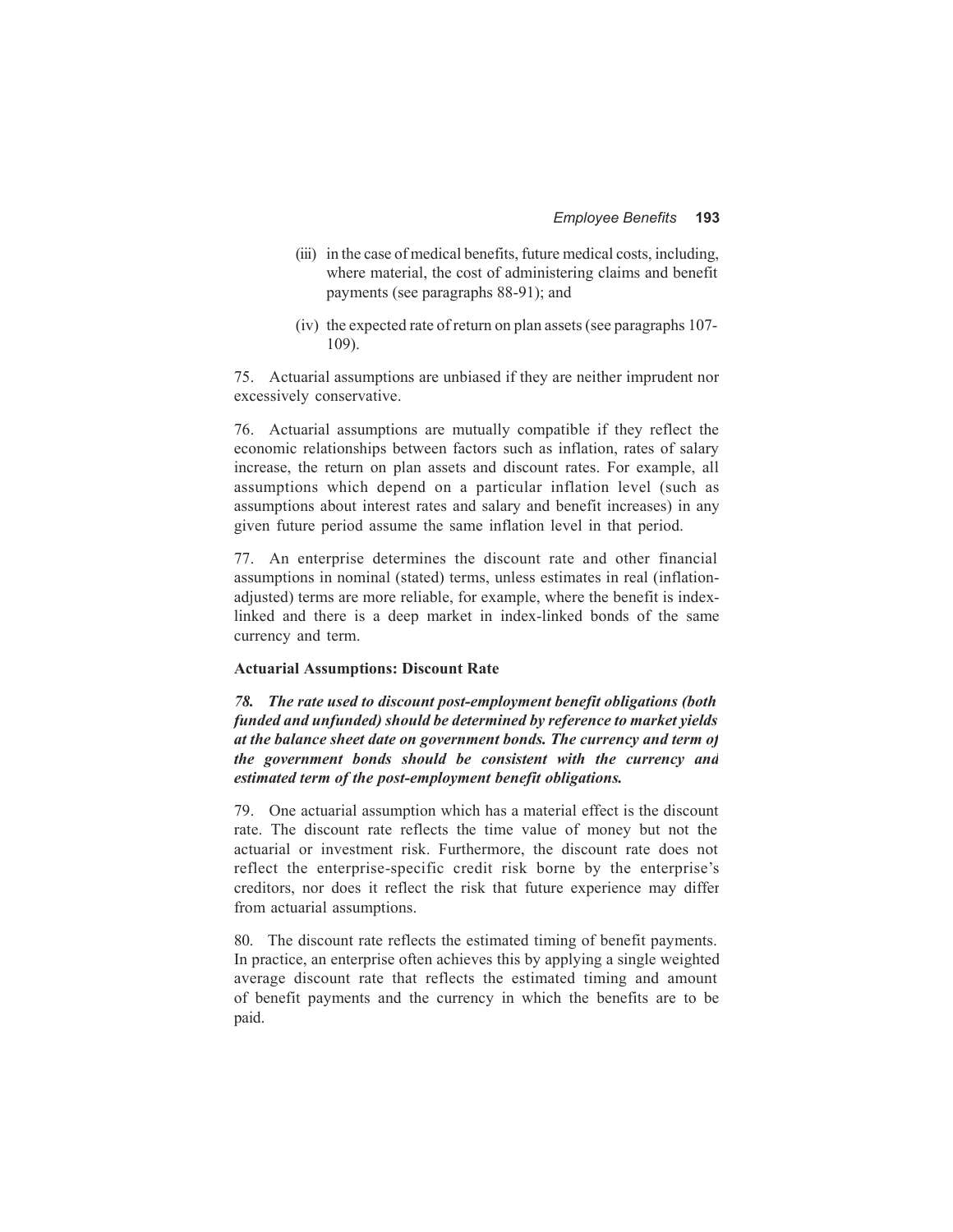81. In some cases, there may be no government bonds with a sufficiently long maturity to match the estimated maturity of all the benefit payments. In such cases, an enterprise uses current market rates of the appropriate term to discount shorter term payments, and estimates the discount rate for longer maturities by extrapolating current market rates along the yield curve. The total present value of a defined benefit obligation is unlikely to be particularly sensitive to the discount rate applied to the portion of benefits that is payable beyond the final maturity of the available government bonds.

82. Interest cost is computed by multiplying the discount rate as determined at the start of the period by the present value of the defined benefit obligation throughout that period, taking account of any material changes in the obligation. The present value of the obligation will differ from the liability recognised in the balance sheet because the liability is recognised after deducting the fair value of any plan assets and because some past service cost are not recognised immediately. [*Illustration I* attached to the Standard illustrates the computation of interest cost, among other things]

#### **Actuarial Assumptions: Salaries, Benefits and Medical Costs**

#### *83. Post-employment benefit obligations should be measured on a basis that reflects:*

- *(a) estimated future salary increases;*
- *(b) the benefits set out in the terms of the plan (or resulting from any obligation that goes beyond those terms) at the balance sheet date; and*
- *(c) estimated future changes in the level of any state benefits that affect the benefits payable under a defined benefit plan, if, and only if, either:*
	- *(i) those changes were enacted before the balance sheet date; or*
	- *(ii) past history, or other reliable evidence, indicates that those state benefits will change in some predictable manner, for example, in line with future changes in general price levels or general salary levels.*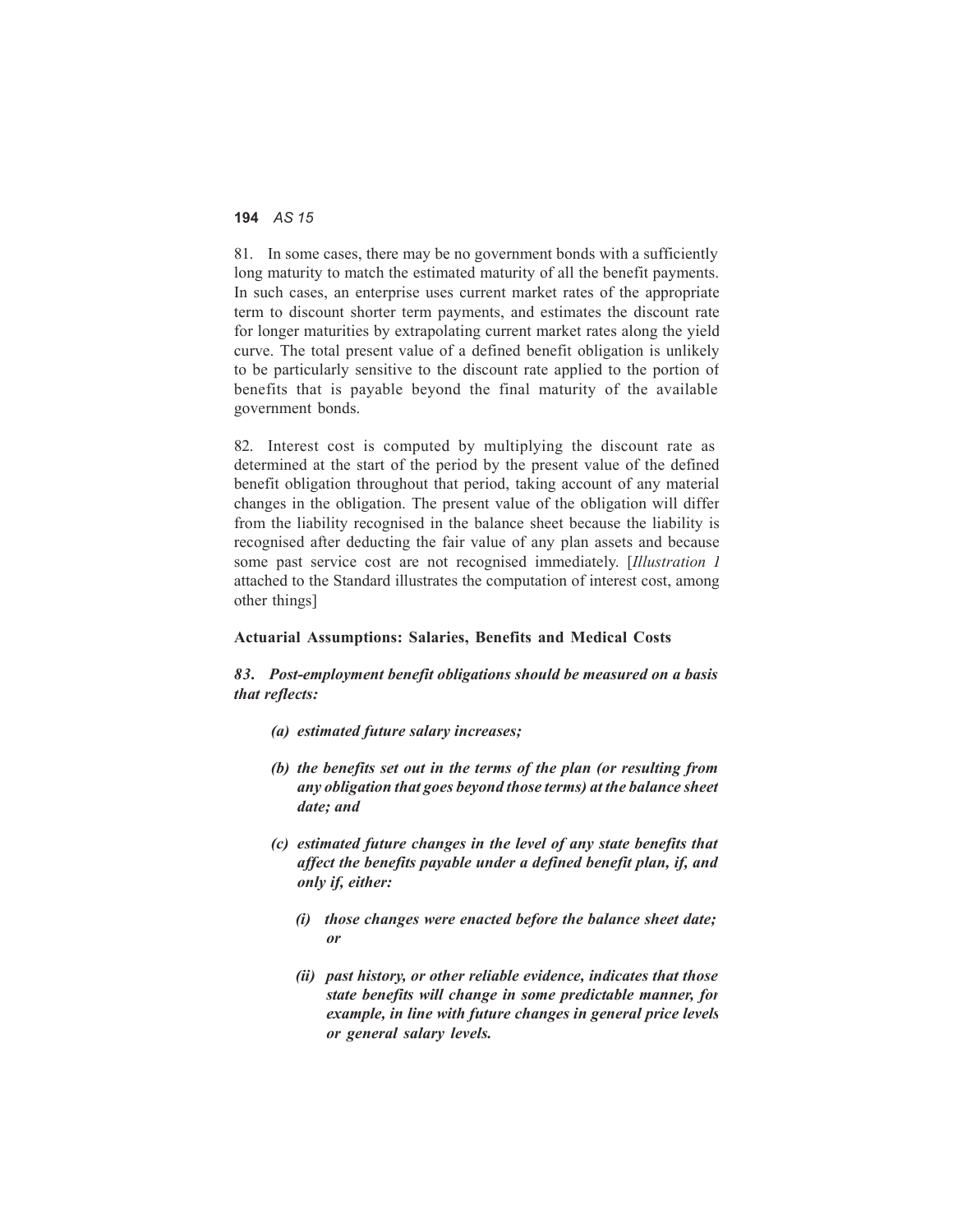84. Estimates of future salary increases take account of inflation, seniority, promotion and other relevant factors, such as supply and demand in the employment market.

85. If the formal terms of a plan (or an obligation that goes beyond those terms) require an enterprise to change benefits in future periods, the measurement of the obligation reflects those changes. This is the case when, for example:

- (a) the enterprise has a past history of increasing benefits, for example, to mitigate the effects of inflation, and there is no indication that this practice will change in the future; or
- (b) actuarial gains have already been recognised in the financial statements and the enterprise is obliged, by either the formal terms of a plan (or an obligation that goes beyond those terms) or legislation, to use any surplus in the plan for the benefit of plan participants (see paragraph  $96(c)$ ).

86. Actuarial assumptions do not reflect future benefit changes that are not set out in the formal terms of the plan (or an obligation that goes beyond those terms) at the balance sheet date. Such changes will result in:

- (a) past service cost, to the extent that they change benefits for service before the change; and
- (b) current service cost for periods after the change, to the extent that they change benefits for service after the change.

87. Some post-employment benefits are linked to variables such as the level of state retirement benefits or state medical care. The measurement of such benefits reflects expected changes in such variables, based on past history and other reliable evidence.

#### *88. Assumptions about medical costs should take account of estimated future changes in the cost of medical services, resulting from both inflation and specific changes in medical costs.*

89. Measurement of post-employment medical benefits requires assumptions about the level and frequency of future claims and the cost of meeting those claims. An enterprise estimates future medical costs on the basis of historical data about the enterprise's own experience,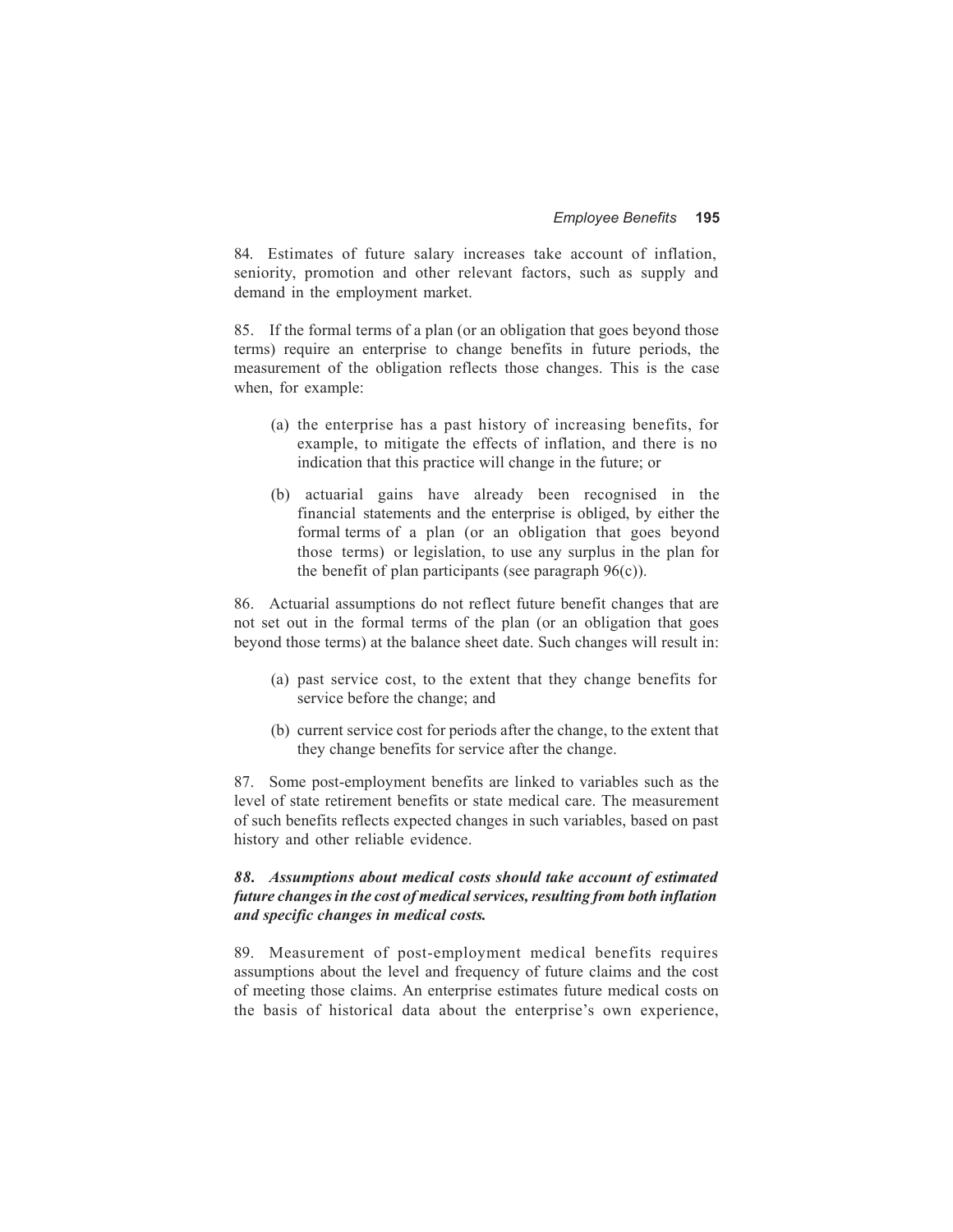supplemented where necessary by historical data from other enterprises, insurance companies, medical providers or other sources. Estimates of future medical costs consider the effect of technological advances, changes in health care utilisation or delivery patterns and changes in the health status of plan participants.

90. The level and frequency of claims is particularly sensitive to the age, health status and sex of employees (and their dependants) and may be sensitive to other factors such as geographical location. Therefore, historical data is adjusted to the extent that the demographic mix of the population differs from that of the population used as a basis for the historical data. It is also adjusted where there is reliable evidence that historical trends will not continue.

91. Some post-employment health care plans require employees to contribute to the medical costs covered by the plan. Estimates of future medical costs take account of any such contributions, based on the terms of the plan at the balance sheet date (or based on any obligation that goes beyond those terms). Changes in those employee contributions result in past service cost or, where applicable, curtailments. The cost of meeting claims may be reduced by benefits from state or other medical providers (see paragraphs 83(c) and 87).

#### **Actuarial Gains and Losses**

#### *92. Actuarial gains and losses should be recognised immediately in the statement of profit and loss as income or expense (see paragraph 61).*

93. Actuarial gains and losses may result from increases or decreases in either the present value of a defined benefit obligation or the fair value of any related plan assets. Causes of actuarial gains and losses include, for example:

- (a) unexpectedly high or low rates of employee turnover, early retirement or mortality or of increases in salaries, benefits (if the terms of a plan provide for inflationary benefit increases) or medical costs;
- (b) the effect of changes in estimates of future employee turnover, early retirement or mortality or of increases in salaries, benefits (if the terms of a plan provide for inflationary benefit increases) or medical costs;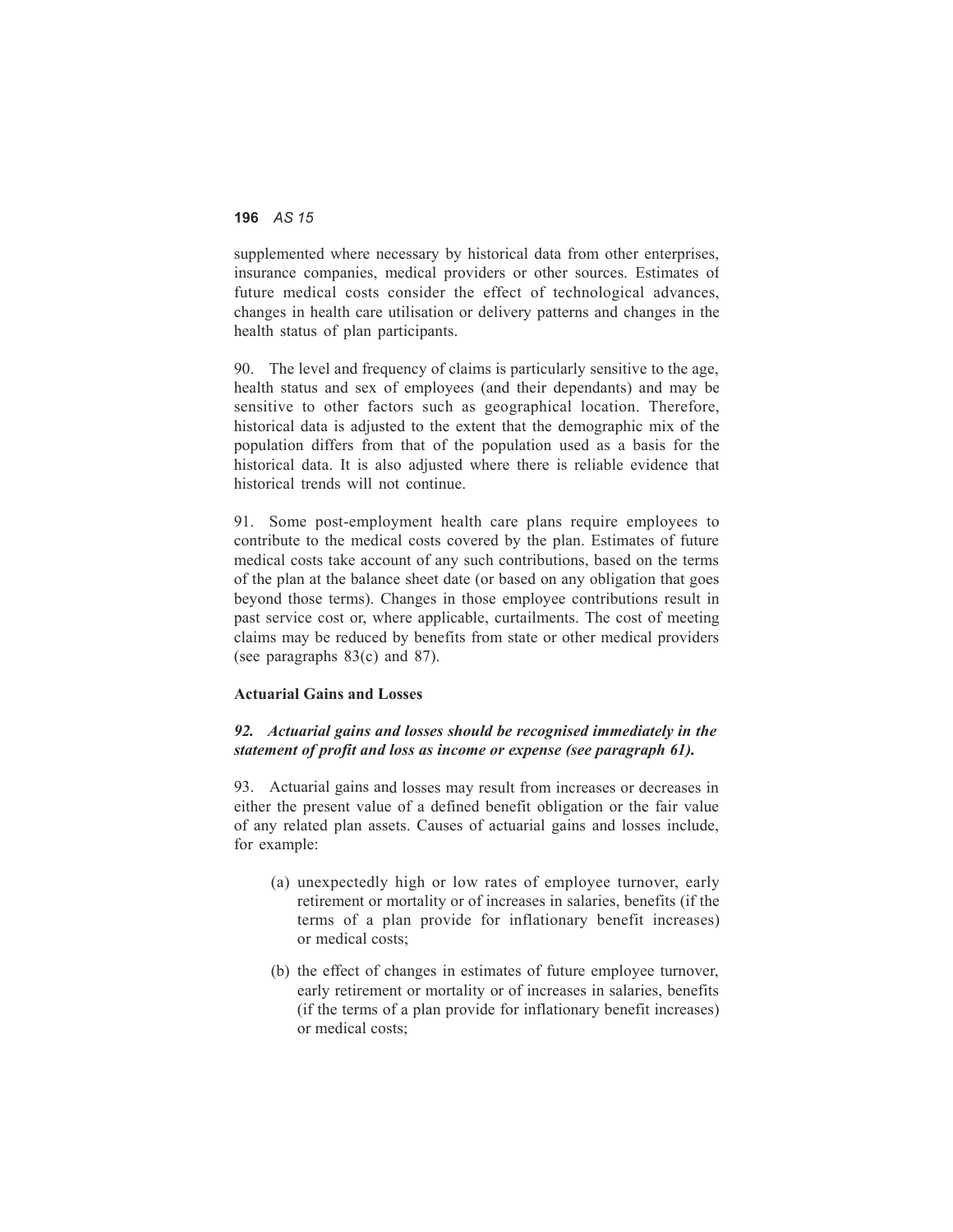- (c) the effect of changes in the discount rate; and
- (d) differences between the actual return on plan assets and the expected return on plan assets (see paragraphs 107-109).

#### **Past Service Cost**

*94. In measuring its defined benefit liability under paragraph 55, an enterprise should recognise past service cost as an expense on a straightline basis over the average period until the benefits become vested. To the extent that the benefits are already vested immediately following the introduction of, or changes to, a defined benefit plan, an enterprise should recognise past service cost immediately.*

95. Past service cost arises when an enterprise introduces a defined benefit plan or changes the benefits payable under an existing defined benefit plan. Such changes are in return for employee service over the period until the benefits concerned are vested. Therefore, past service cost is recognised over that period, regardless of the fact that the cost refers to employee service in previous periods. Past service cost is measured as the change in the liability resulting from the amendment (see paragraph 65).

#### **Example Illustrating Paragraph 95**

An enterprise operates a pension plan that provides a pension of 2% of final salary for each year of service. The benefits become vested after five years of service. On 1 January 20X5 the enterprise improves the pension to 2.5% of final salary for each year of service starting from 1 January 20X1. At the date of the improvement, the present value of the additional benefits for service from 1 January 20X1 to 1 January 20X5 is as follows:

- Employees with more than five years' service at  $1/1/X5$  Rs. 150 Employees with less than five years' service at 1/1/X5
- (average period until vesting: three years) Rs. 120

Rs. 270

*The enterprise recognises Rs. 150 immediately because those benefits are already vested. The enterprise recognises Rs. 120 on a straight-line basis over three years from 1 January 20X5.*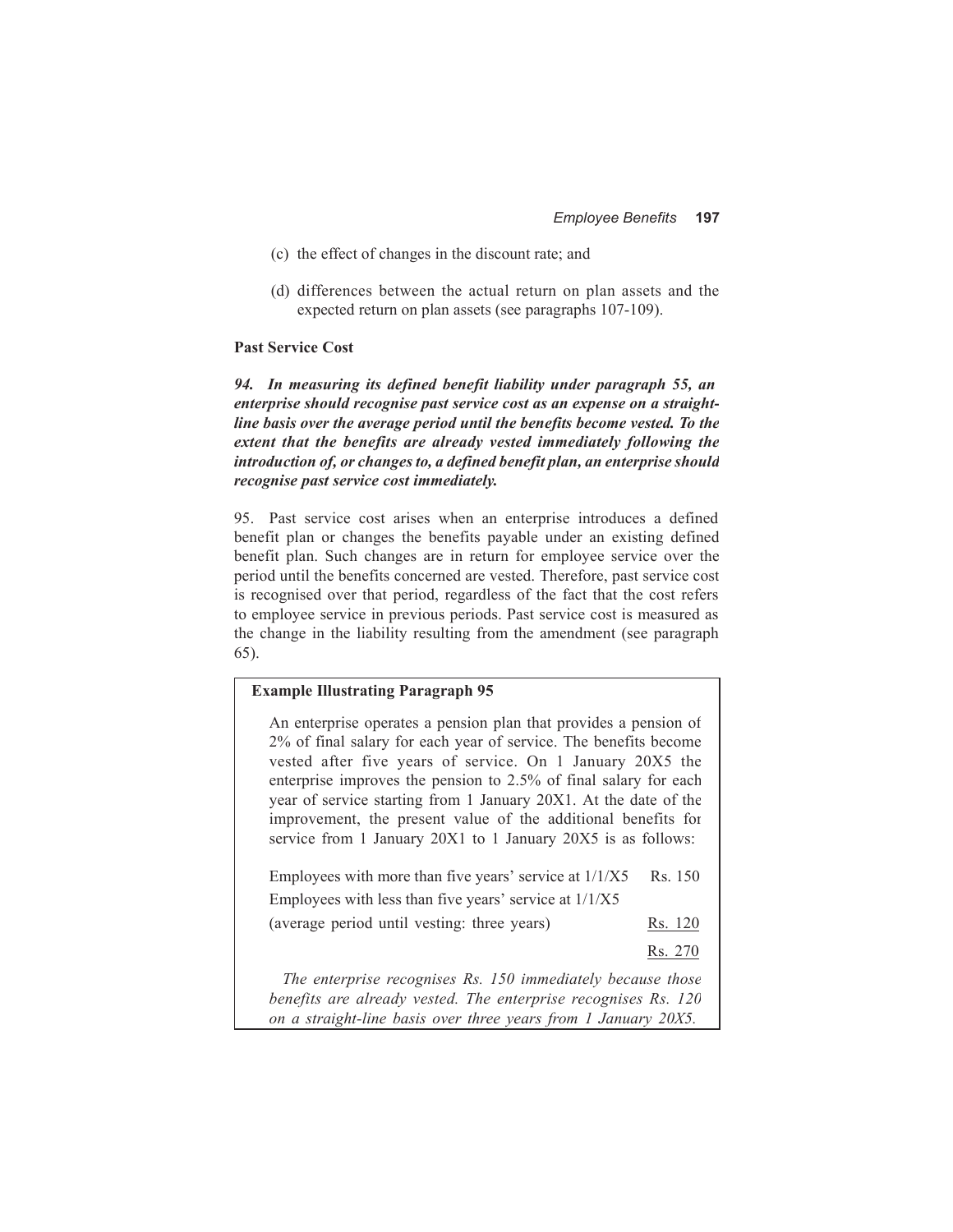- 96. Past service cost excludes:
	- (a) the effect of differences between actual and previously assumed salary increases on the obligation to pay benefits for service in prior years (there is no past service cost because actuarial assumptions allow for projected salaries);
	- (b) under and over estimates of discretionary pension increases where an enterprise has an obligation to grant such increases (there is no past service cost because actuarial assumptions allow for such increases);
	- (c) estimates of benefit improvements that result from actuarial gains that have already been recognised in the financial statements if the enterprise is obliged, by either the formal terms of a plan (or an obligation that goes beyond those terms) or legislation, to use any surplus in the plan for the benefit of plan participants, even if the benefit increase has not yet been formally awarded (the resulting increase in the obligation is an actuarial loss and not past service cost, see paragraph 85(b));
	- (d) the increase in vested benefits (not on account of new or improved benefits) when employees complete vesting requirements (there is no past service cost because the estimated cost of benefits was recognised as current service cost as the service was rendered); and
	- (e) the effect of plan amendments that reduce benefits for future service (a curtailment).

97. An enterprise establishes the amortisation schedule for past service cost when the benefits are introduced or changed. It would be impracticable to maintain the detailed records needed to identify and implement subsequent changes in that amortisation schedule. Moreover, the effect is likely to be material only where there is a curtailment or settlement. Therefore, an enterprise amends the amortisation schedule for past service cost only if there is a curtailment or settlement.

98. Where an enterprise reduces benefits payable under an existing defined benefit plan, the resulting reduction in the defined benefit liability is recognised as (negative) past service cost over the average period until the reduced portion of the benefits becomes vested.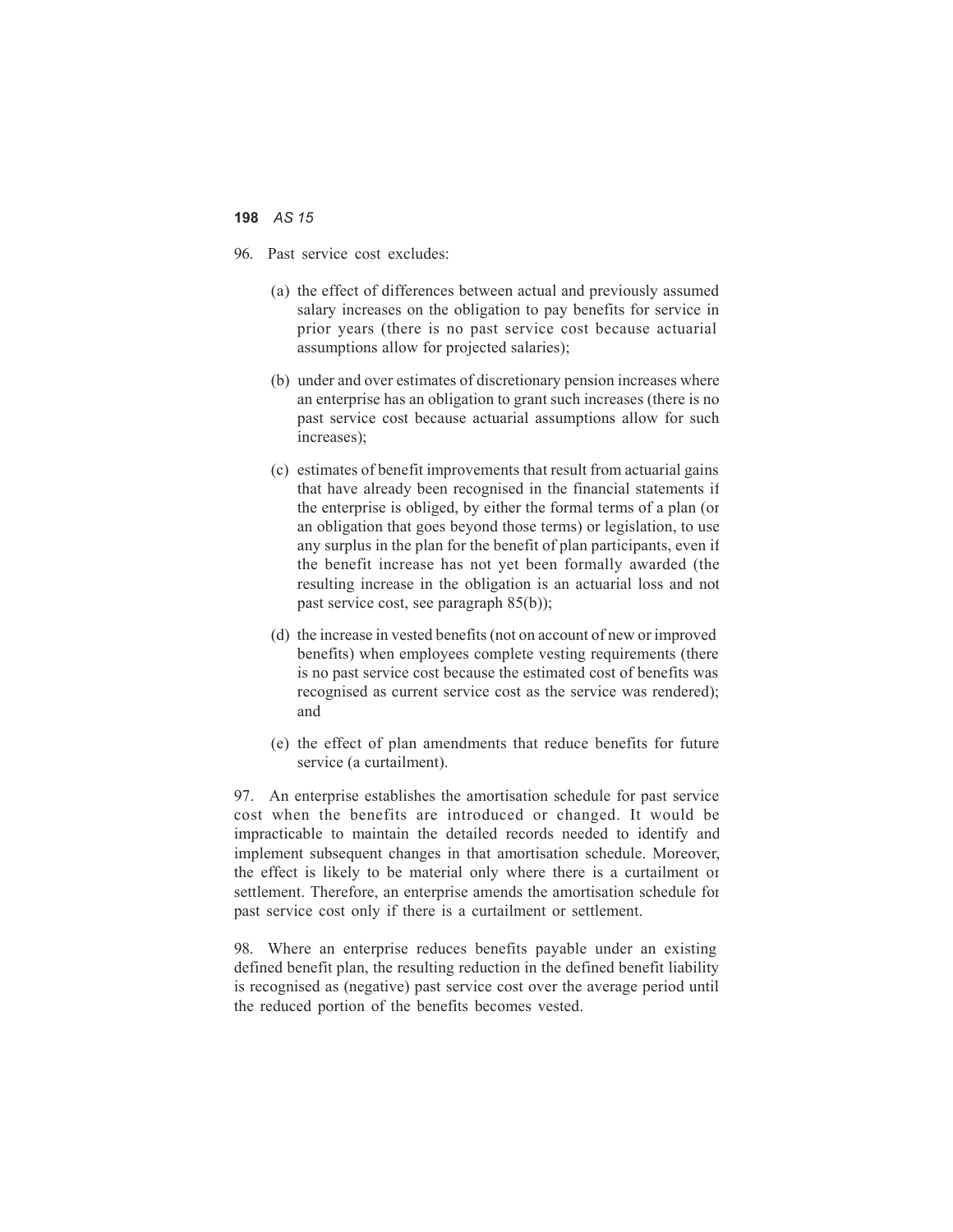99. Where an enterprise reduces certain benefits payable under an existing defined benefit plan and, at the same time, increases other benefits payable under the plan for the same employees, the enterprise treats the change as a single net change.

#### **Recognition and Measurement: Plan Assets**

#### **Fair Value of Plan Assets**

100. The fair value of any plan assets is deducted in determining the amount recognised in the balance sheet under paragraph 55. When no market price is available, the fair value of plan assets is estimated; for example, by discounting expected future cash flows using a discount rate that reflects both the risk associated with the plan assets and the maturity or expected disposal date of those assets (or, if they have no maturity, the expected period until the settlement of the related obligation).

101. Plan assets exclude unpaid contributions due from the reporting enterprise to the fund, as well as any non-transferable financial instruments issued by the enterprise and held by the fund. Plan assets are reduced by any liabilities of the fund that do not relate to employee benefits, for example, trade and other payables and liabilities resulting from derivative financial instruments.

102. Where plan assets include qualifying insurance policies that exactly match the amount and timing of some or all of the benefits payable under the plan, the fair value of those insurance policies is deemed to be the present value of the related obligations, as described in paragraph 55 (subject to any reduction required if the amounts receivable under the insurance policies are not recoverable in full).

#### **Reimbursements**

*103. When, and only when, it is virtually certain that another party will* reimburse some or all of the expenditure required to settle a defined benefit *obligation, an enterprise should recognise its right to reimbursement as a separate asset. The enterprise should measure the asset at fair value. In all other respects, an enterprise should treat that asset in the same way as plan assets. In the statement of profit and loss, the expense relating to a defined benefit plan may be presented net of the amount recognised for a reimbursement.*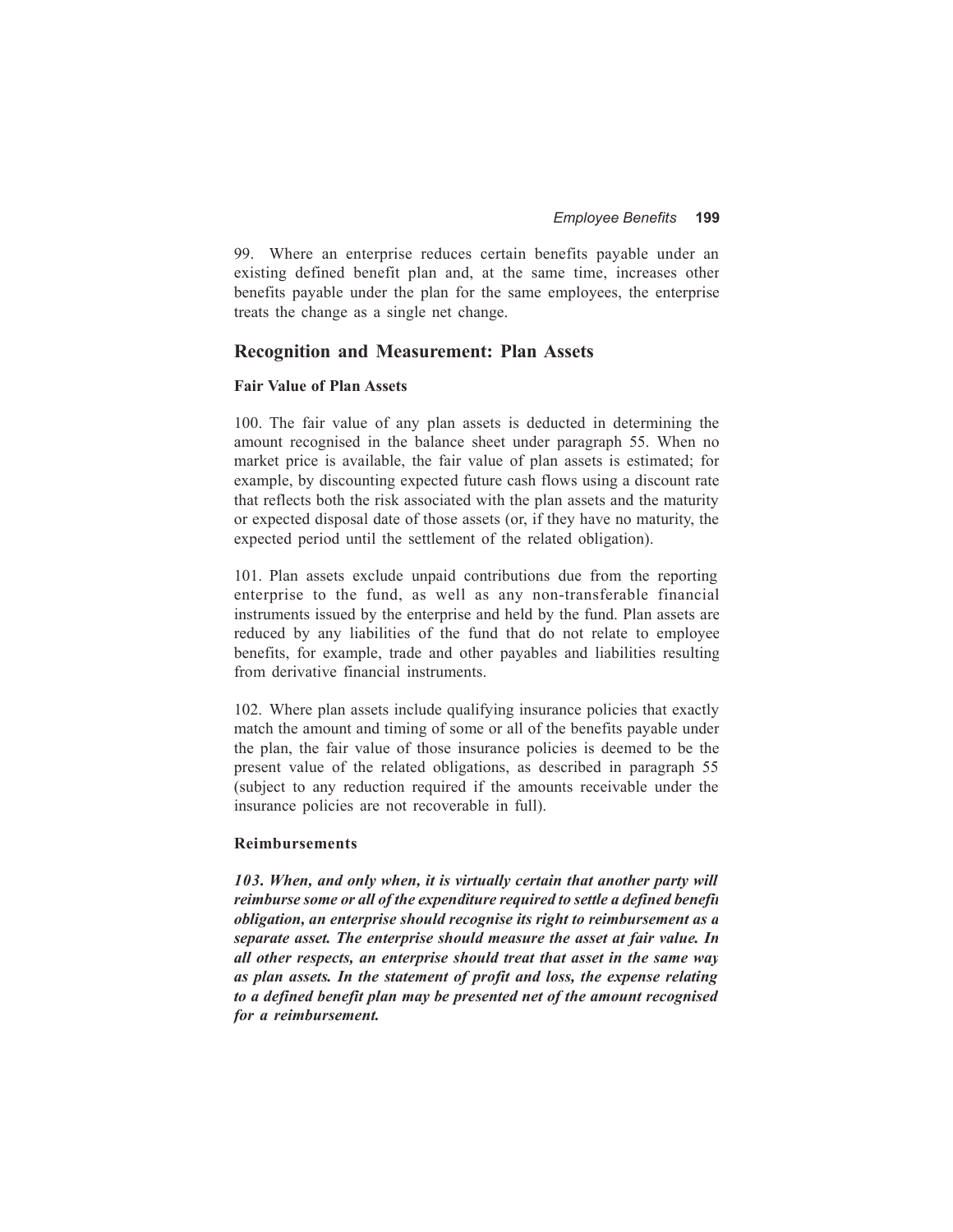104. Sometimes, an enterprise is able to look to another party, such as an insurer, to pay part or all of the expenditure required to settle a defined benefit obligation. Qualifying insurance policies, as defined in paragraph 7, are plan assets. An enterprise accounts for qualifying insurance policies in the same way as for all other plan assets and paragraph 103 does not apply (see paragraphs 40-43 and 102).

105. When an insurance policy is not a qualifying insurance policy, that insurance policy is not a plan asset. Paragraph 103 deals with such cases: the enterprise recognises its right to reimbursement under the insurance policy as a separate asset, rather than as a deduction in determining the defined benefit liability recognised under paragraph 55; in all other respects, including for determination of the fair value, the enterprise treats that asset in the same way as plan assets. Paragraph  $120(f)(iii)$  requires the enterprise to disclose a brief description of the link between the reimbursement right and the related obligation.

| <b>Example Illustrating Paragraphs 103-105</b>                                                                                 |  |
|--------------------------------------------------------------------------------------------------------------------------------|--|
| (Amount in Rs.)<br>Liability recognised in balance sheet being the                                                             |  |
| present value of obligation                                                                                                    |  |
| Rights under insurance policies that exactly match the<br>amount and timing of some of the benefits payable<br>under the plan. |  |
| Those benefits have a present value of Rs. 1,092                                                                               |  |

106. If the right to reimbursement arises under an insurance policy that exactly matches the amount and timing of some or all of the benefits payable under a defined benefit plan, the fair value of the reimbursement right is deemed to be the present value of the related obligation, as described in paragraph 55 (subject to any reduction required if the reimbursement is not recoverable in full).

#### **Return on Plan Assets**

*107. The expected return on plan assets is a component of the expense recognised in the statement of profit and loss. The difference between the expected return on plan assets and the actual return on plan assets is an actuarial gain or loss.*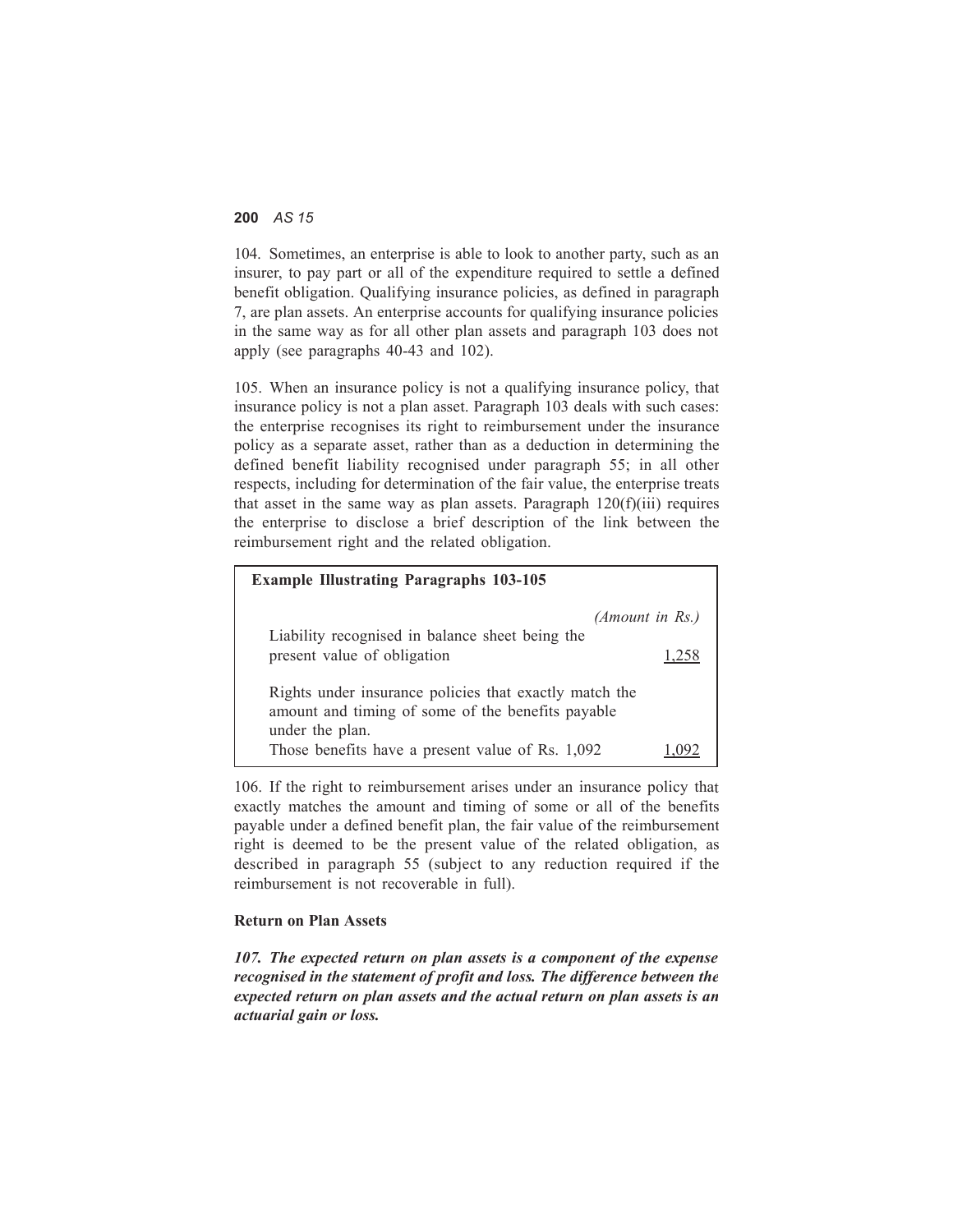#### *Employee Benefits* **201**

 $\frac{0}{0}$ 

108. The expected return on plan assets is based on market expectations, at the beginning of the period, for returns over the entire life of the related obligation. The expected return on plan assets reflects changes in the fair value of plan assets held during the period as a result of actual contributions paid into the fund and actual benefits paid out of the fund.

109. In determining the expected and actual return on plan assets, an enterprise deducts expected administration costs, other than those included in the actuarial assumptions used to measure the obligation.

#### **Example Illustrating Paragraph 108**

At 1 January 20X1, the fair value of plan assets was Rs. 10,000. On 30 June 20X1, the plan paid benefits of Rs. 1,900 and received contributions of Rs. 4,900. At 31 December 20X1, the fair value of plan assets was Rs. 15,000 and the present value of the defined benefit obligation was Rs. 14,792. Actuarial losses on the obligation for 20X1 were Rs. 60.

At 1 January 20X1, the reporting enterprise made the following estimates, based on market prices at that date:

| Interest and dividend income, after tax payable by the   |        |
|----------------------------------------------------------|--------|
| fund                                                     | 9 2 5  |
| Realised and unrealised gains on plan assets (after tax) | 2.00   |
| Administration costs                                     | (1.00) |
| Expected rate of return                                  | 10.25  |

*For 20X1, the expected and actual return on plan assets are as follows:*

|                                                           | $(A$ <i>mount in Rs.</i> ) |
|-----------------------------------------------------------|----------------------------|
| Return on Rs. $10,000$ held for 12 months at $10.25\%$    | 1,025                      |
| Return on Rs. 3,000 held for six months at 5% (equivalent |                            |
| to 10.25% annually, compounded every six months)          | <i>150</i>                 |
| Expected return on plan assets for 20X1                   | 1,175                      |
| Fair value of plan assets at 31 December 20X1             | 15,000                     |
| Less fair value of plan assets at 1 January 20X1          | (10,000)                   |
| Less contributions received                               | (4,900)                    |
| Add benefits paid                                         | 1,900                      |
| Actual return on plan assets                              | 2,000                      |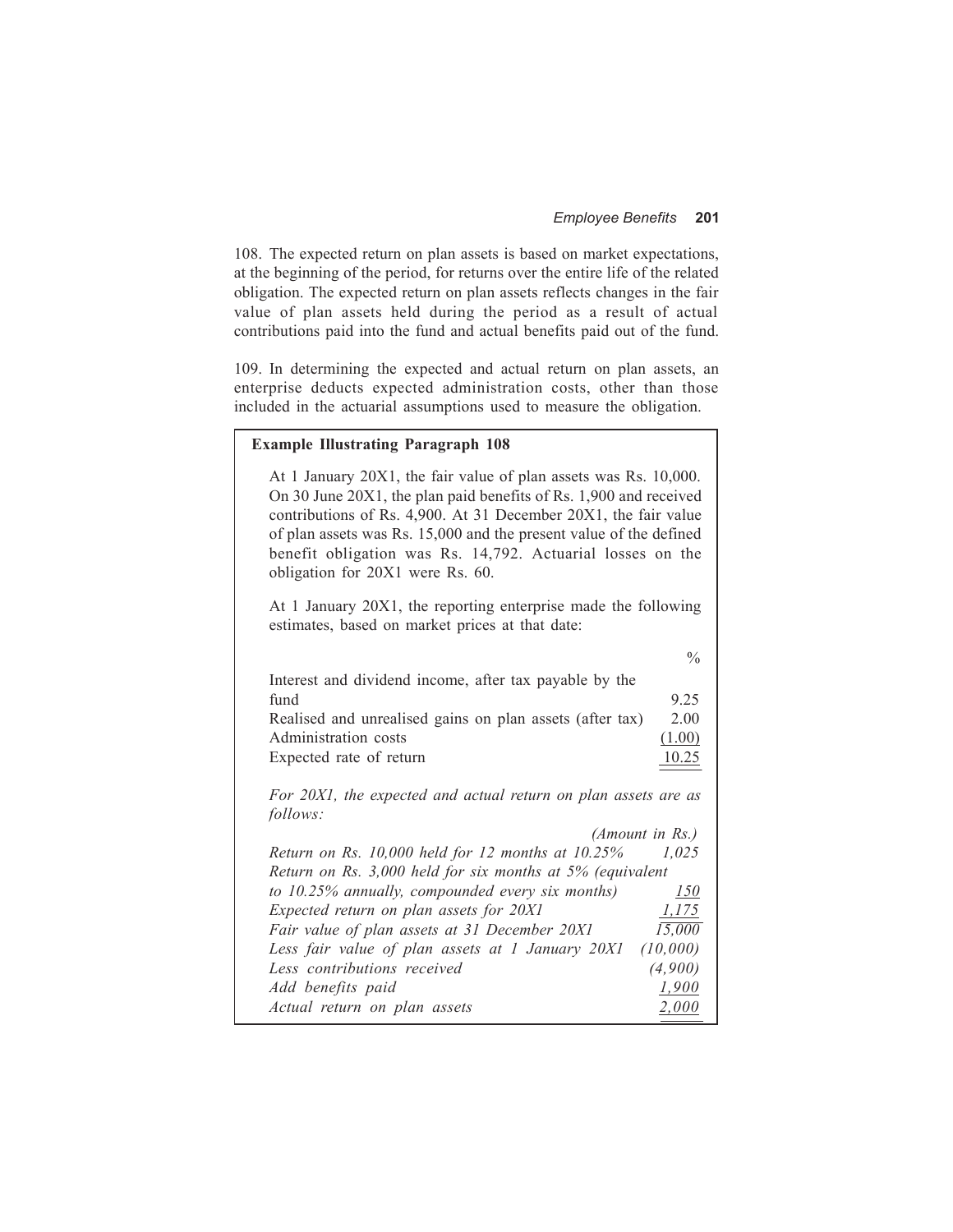*The difference between the expected return on plan assets (Rs. 1,175) and the actual return on plan assets (Rs. 2,000) is an actuarial gain of Rs. 825. Therefore, the net actuarial gain of Rs. 765 (Rs. 825 – Rs. 60 (actuarial loss on the obligation)) would be recognised in the statement of profit and loss.*

*The expected return on plan assets for 20X2 will be based on market expectations at 1/1/X2 for returns over the entire life of the obligation.*

#### **Curtailments and Settlements**

*110. An enterprise should recognise gains or losses on the curtailment or settlement of a defined benefit plan when the curtailment or settlement occurs. The gain or loss on a curtailment or settlement should comprise:*

- *(a) any resulting change in the present value of the defined benefit obligation;*
- *(b) any resulting change in the fair value of the plan assets;*
- *(c) any related past service cost that, under paragraph 94, had not previously been recognised.*

*111. Before determining the effect of a curtailment or settlement, an enterprise should remeasure the obligation (and the related plan assets, if* any) using current actuarial assumptions (including current market *interest rates and other current market prices).*

- 112. A curtailment occurs when an enterprise either:
	- (a) has a present obligation, arising from the requirement of a statute/ regulator or otherwise, to make a material reduction in the number of employees covered by a plan; or
	- (b) amends the terms of a defined benefit plan such that a material element of future service by current employees will no longer qualify for benefits, or will qualify only for reduced benefits.

A curtailment may arise from an isolated event, such as the closing of a plant, discontinuance of an operation or termination or suspension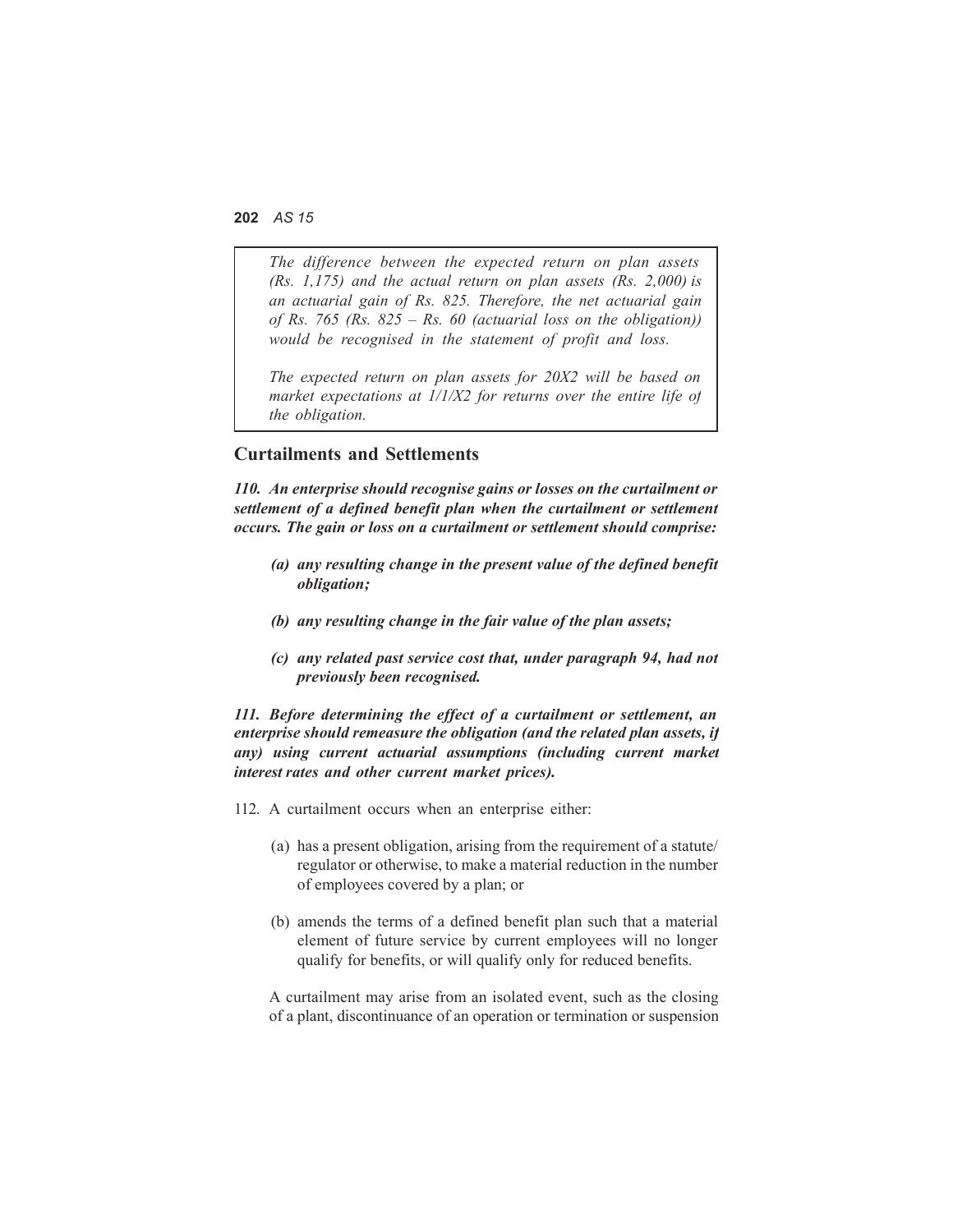of a plan. An event is material enough to qualify as a curtailment if the recognition of a curtailment gain or loss would have a material effect on the financial statements. Curtailments are often linked with a restructuring. Therefore, an enterprise accounts for a curtailment at the same time as for a related restructuring.

113. A settlement occurs when an enterprise enters into a transaction that eliminates all further obligations for part or all of the benefits provided under a defined benefit plan, for example, when a lump-sum cash payment is made to, or on behalf of, plan participants in exchange for their rights to receive specified post-employment benefits.

114. In some cases, an enterprise acquires an insurance policy to fund some or all of the employee benefits relating to employee service in the current and prior periods. The acquisition of such a policy is not a settlement if the enterprise retains an obligation (see paragraph 40) to pay further amounts if the insurer does not pay the employee benefits specified in the insurance policy. Paragraphs 103-106 deal with the recognition and measurement of reimbursement rights under insurance policies that are not plan assets.

115. A settlement occurs together with a curtailment if a plan is terminated such that the obligation is settled and the plan ceases to exist. However, the termination of a plan is not a curtailment or settlement if the plan is replaced by a new plan that offers benefits that are, in substance, identical.

116. Where a curtailment relates to only some of the employees covered by a plan, or where only part of an obligation is settled, the gain or loss includes a proportionate share of the previously unrecognised past service cost. The proportionate share is determined on the basis of the present value of the obligations before and after the curtailment or settlement, unless another basis is more rational in the circumstances.

#### **Example Illustrating Paragraph 116**

An enterprise discontinues a business segment and employees of the discontinued segment will earn no further benefits. This is a curtailment without a settlement. Using current actuarial assumptions (including current market interest rates and other current market prices) immediately before the curtailment, the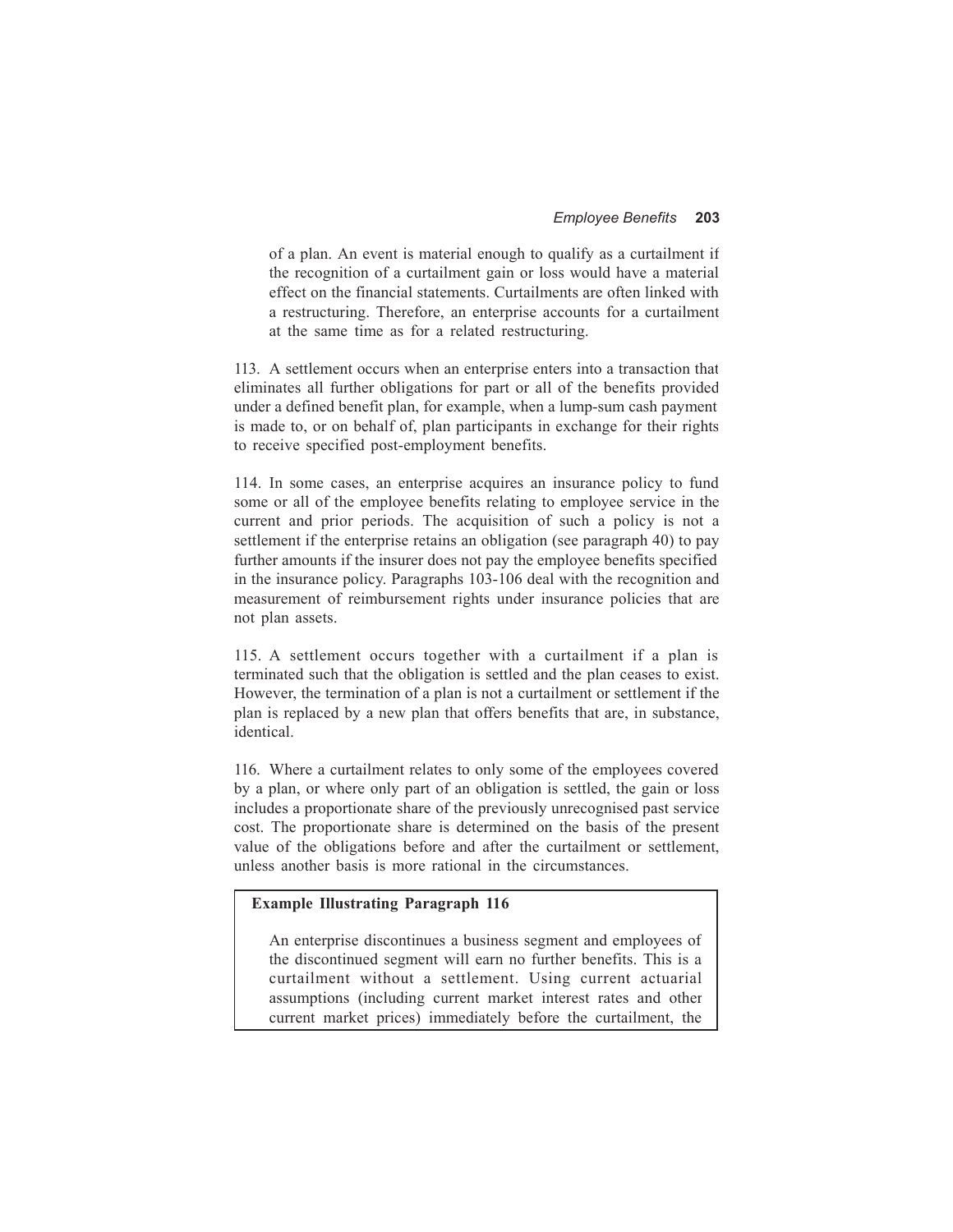enterprise has a defined benefit obligation with a net present value of Rs. 1,000 and plan assets with a fair value of Rs. 820 and unrecognised past service cost of Rs. 50. The curtailment reduces the net present value of the obligation by Rs. 100 to Rs. 900. *Of the previously unrecognised past service cost, 10% (Rs. 100/ Rs.1000) relates to the part of the obligation that was eliminated through the curtailment. Therefore, the effect of the curtailment is as follows:*

*(Amount in Rs.)*

|                                              | Curtailment | Before Curtailment | After<br>gain curtailment |
|----------------------------------------------|-------------|--------------------|---------------------------|
| Net present value of obligation              | 1.000       | (100)              | 900                       |
| Fair value of plan assets                    | (820)       |                    | (820)                     |
|                                              | 180         | (100)              | 80                        |
| Unrecognised past service cost               | (50)        | Ć                  | (45)                      |
| Net liability recognised in<br>balance sheet | 130         | (95)               | 35                        |

*Provided that a Small and Medium-sized Company, as defined in the Notification, may not apply the recognition and measurement principles laid down in paragraphs 50 to 116 in respect of accounting for defined benefit plans. However, such a company should actuarially determine and provide for the accrued liability in respect of defined benefit plans as follows:*

- *The method used for actuarial valuation should be the Projected Unit Credit Method.*
- *The discount rate used should be determined by reference to market yields at the balance sheet date on government bonds as per paragraph 78 of the Standard.*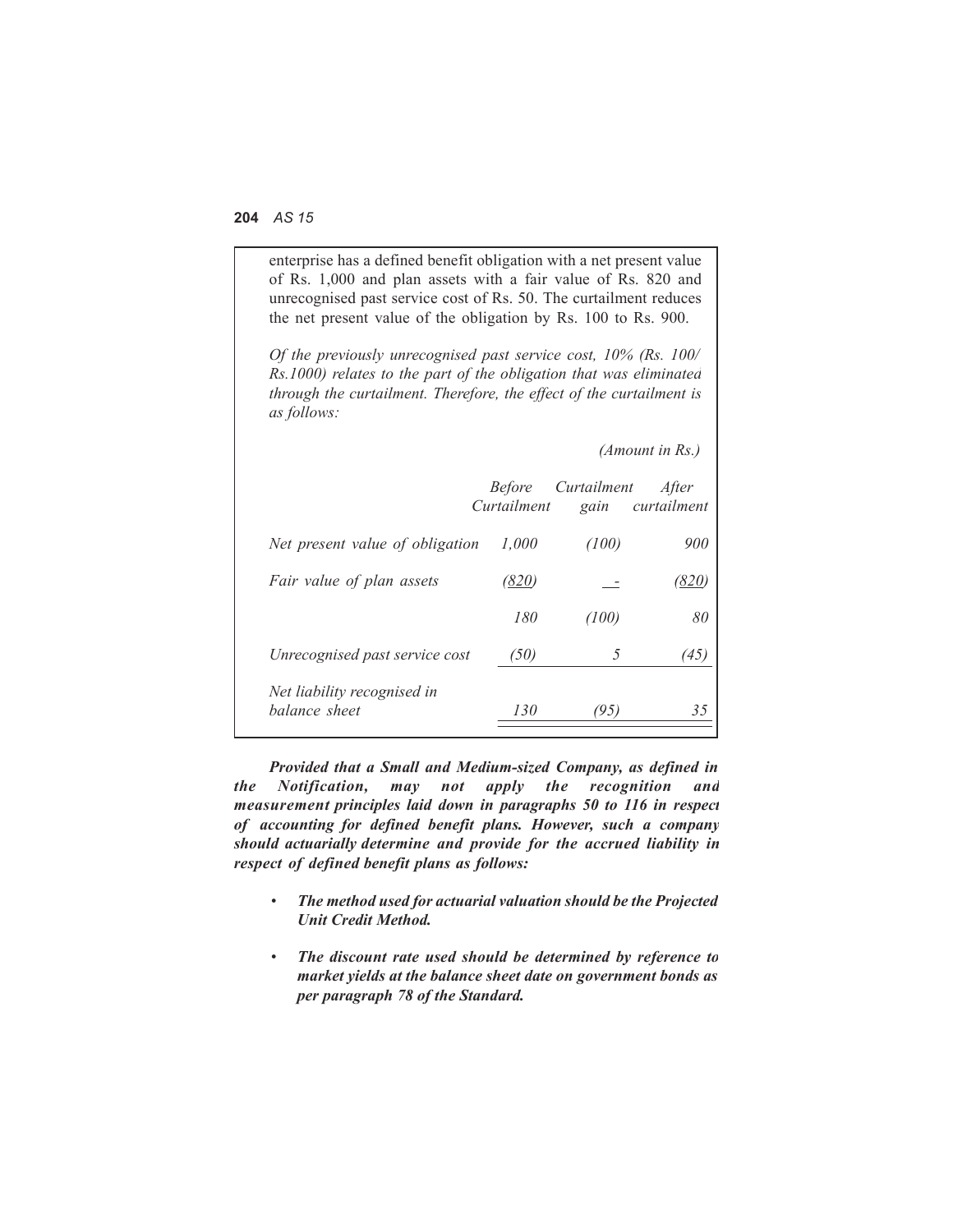#### **Presentation**

**Offset**

*117. An enterprise should offset an asset relating to one plan against a liability relating to another plan when, and only when, the enterprise:*

- *(a) has a legally enforceable right to use a surplus in one plan to settle obligations under the other plan; and*
- *(b) intends either to settle the obligations on a net basis, or to realise the surplus in one plan and settle its obligation under the other plan simultaneously.*

#### **Financial Components of Post-employment Benefit Costs**

118. This Standard does not specify whether an enterprise should present current service cost, interest cost and the expected return on plan assets as components of a single item of income or expense on the face of the statement of profit and loss.

*Provided that a Small and Medium-sized Company, as defined in the Notification, may not apply the presentation requirements laid down in paragraphs 117 to 118 of the Standard in respect of accounting for defined benefit plans.*

#### **Disclosure**

*119. An enterprise should disclose information that enables users of financial statements to evaluate the nature of its defined benefit plans and the financial effects of changes in those plans during the period.*

*120. An enterprise should disclose the following information about defined benefit plans:*

- *(a) the enterprise's accounting policy forrecognising actuarial gains and losses.*
- *(b) a general description of the type of plan.*
- *(c) a reconciliation of opening and closing balances of the present value of the defined benefit obligation showing separately, if*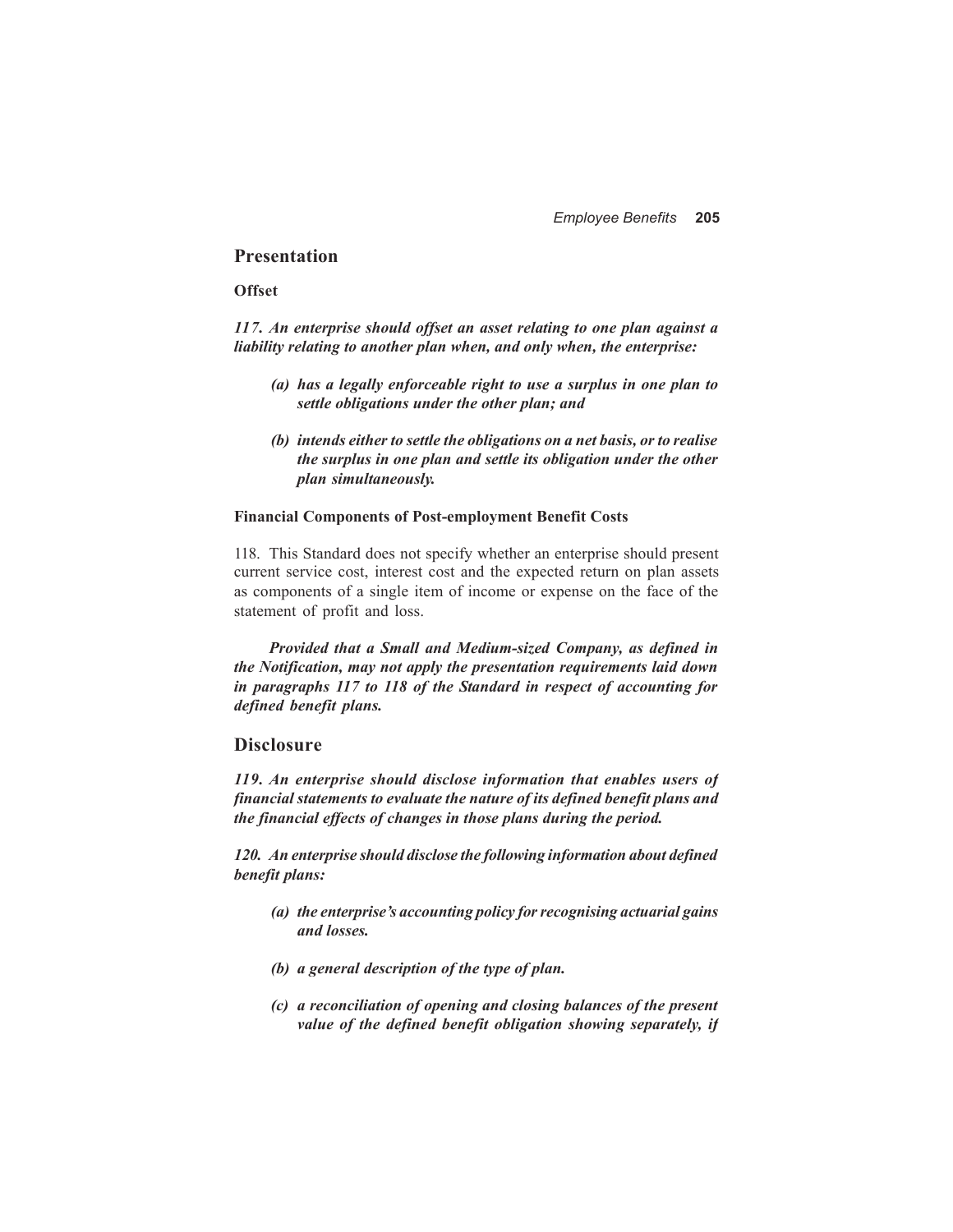*applicable, the effects during the period attributable to each of the following:*

- *(i) current service cost,*
- *(ii) interest cost,*
- *(iii) contributions by plan participants,*
- *(iv) actuarial gains and losses,*
- *(v) foreign currency exchange rate changes on plans measured in a currency different from the enterprise's reporting currency,*
- *(vi) benefits paid,*
- *(vii) past service cost,*
- *(viii) amalgamations,*
- *(ix) curtailments, and*
- *(x) settlements.*
- *(d) an analysis of the defined benefit obligation into amounts arising from plans that are wholly unfunded and amounts arising from plans that are wholly or partly funded.*
- *(e) a reconciliation of the opening and closing balances of the fair value of plan assets and of the opening and closing balances of any reimbursement right recognised as an asset in accordance with paragraph 103 showing separately, if applicable, the effects during the period attributable to each of the following:*
	- *(i) expected return on plan assets,*
	- *(ii) actuarial gains and losses,*
	- *(iii) foreign currency exchange rate changes on plans measured in a currency different from the enterprise's reporting currency,*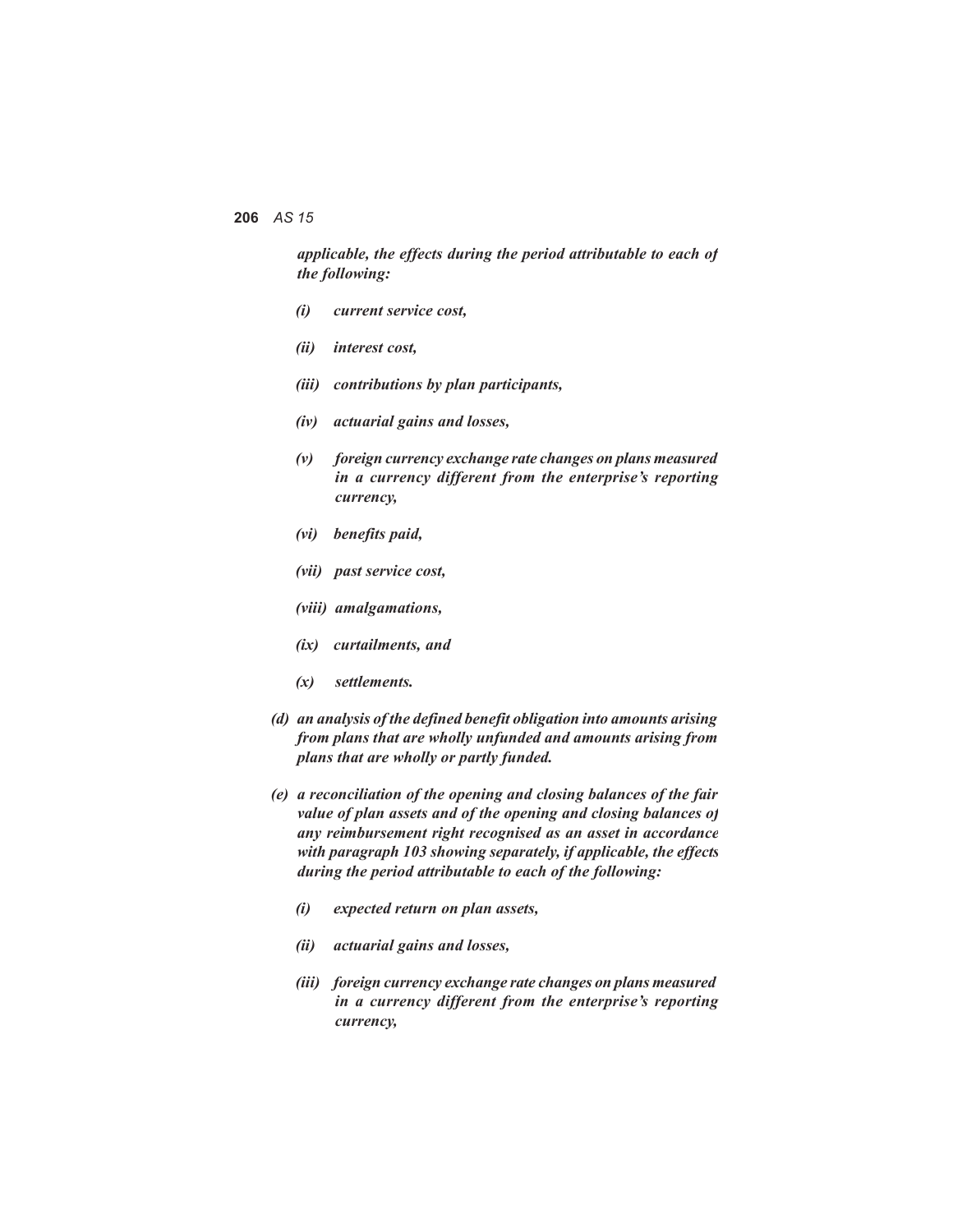- *(iv) contributions by the employer,*
- *(v) contributions by plan participants,*
- *(vi) benefits paid,*
- *(vii) amalgamations, and*
- *(viii) settlements.*
- *(f) a reconciliation of the present value of the defined benefit obligation in (c) and the fair value of the plan assets in (e) to the assets and liabilities recognised in the balance sheet, showing at least:*
	- *(i) the past service cost not yet recognised in the balance sheet (see paragraph 94);*
	- *(ii) any amount notrecognised as an asset, because of the limit in paragraph 59(b);*
	- *(iii) the fair value at the balance sheet date of any reimbursement right recognised as an asset in accordance with paragraph 103 (with a brief description of the link between the reimbursement right and the related obligation); and*
	- *(iv) the other amounts recognised in the balance sheet.*
- *(g) the total expense recognised in the statement of profit and loss for each of the following, and the line item(s) of the statement of profit and loss in which they are included:*
	- *(i) current service cost;*
	- *(ii) interest cost;*
	- *(iii) expected return on plan assets;*
	- *(iv) expected return on any reimbursement right recognised as an asset in accordance with paragraph 103;*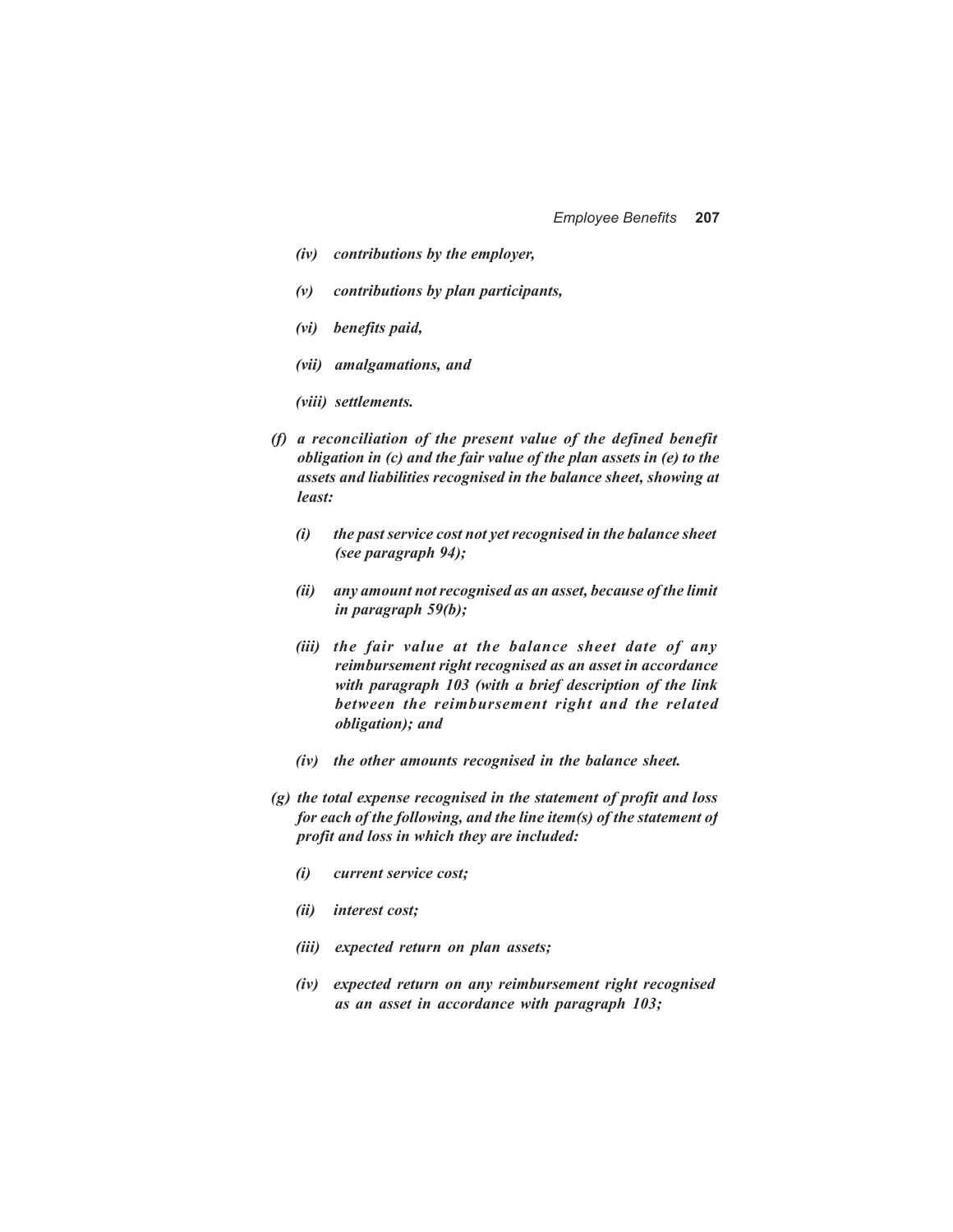- *(v) actuarial gains and losses;*
- *(vi) past service cost;*
- *(vii) the effect of any curtailment or settlement; and*
- *(viii) the effect of the limit in paragraph 59 (b), i.e., the extent to which the amount determined in accordance with paragraph 55 (if negative) exceeds the amount determined in accordance with paragraph 59 (b).*
- *(h) for each major category of plan assets, which should include, but is not limited to, equity instruments, debt instruments, property, and all other assets, the percentage or amount that each major category constitutes of the fair value of the total plan assets.*
- *(i) the amounts included in the fair value of plan assets for:*
	- *(i) each category ofthe enterprise's own financial instruments; and*
	- *(ii) any property occupied by, or other assets used by, the enterprise.*
- *(j) a narrative description of the basis used to determine the overall expected rate of return on assets, including the effect of the major categories of plan assets.*
- *(k) the actual return on plan assets, as well as the actual return on any reimbursement right recognised as an asset in accordance with paragraph 103.*
- *(l) the principal actuarial assumptions used as at the balance sheet date, including, where applicable:*
	- *(i) the discount rates;*
	- *(ii) the expected rates of return on any plan assets for the periods presented in the financial statements;*
	- *(iii) the expected rates of return for the periods presented in the financial statements on any reimbursement right*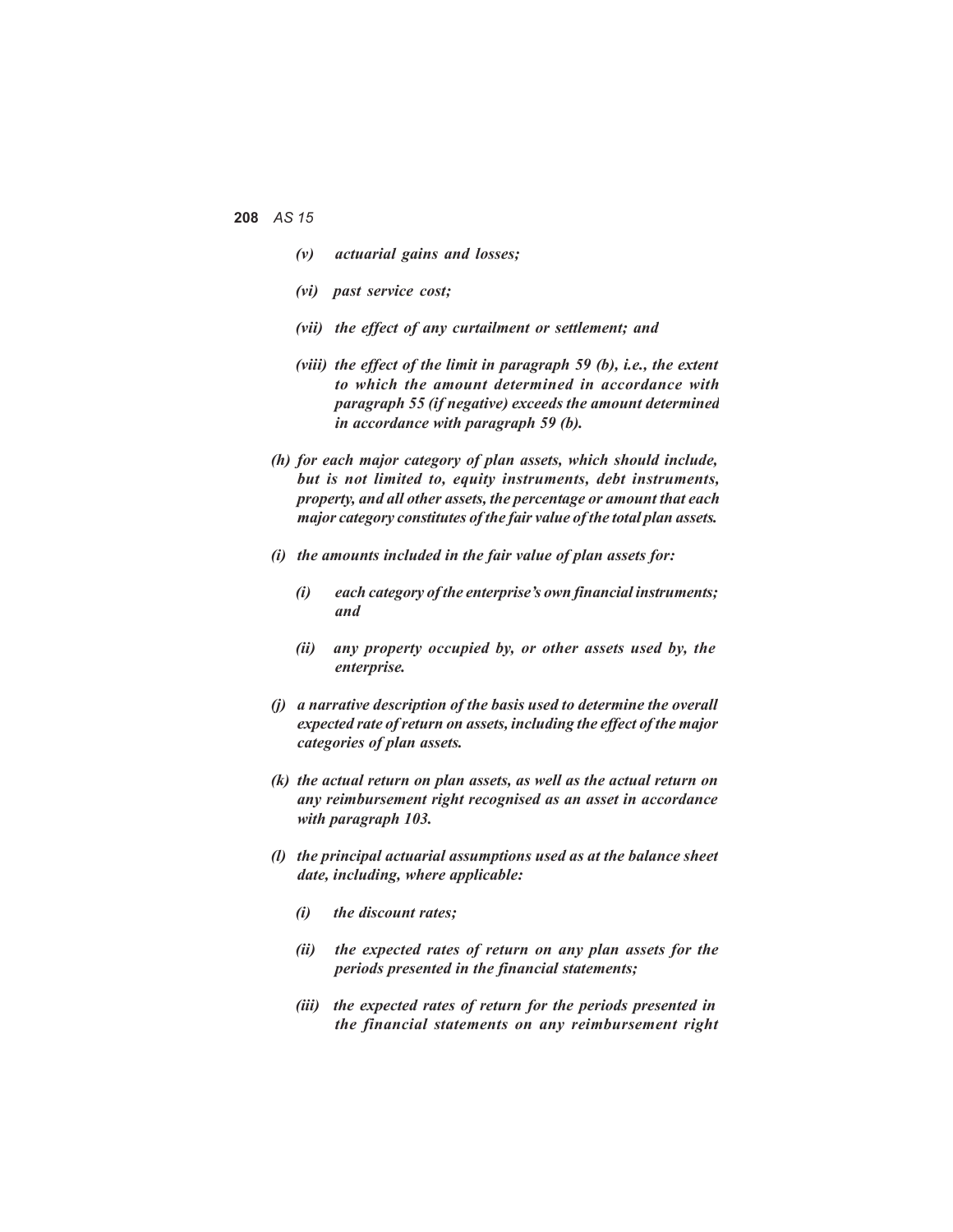*recognised as an asset in accordance with paragraph 103;*

- *(iv) medical cost trend rates; and*
- *(v) any other material actuarial assumptions used.*

*An enterprise should disclose each actuarial assumption in absolute terms (for example, as an absolute percentage) and not just as a margin between different percentages or other variables.*

*Apart from the above actuarial assumptions, an enterprise should include an assertion under the actuarial assumptions to the effect that estimates of future salary increases, considered in actuarial valuation, take account of inflation, seniority, promotion and other relevant factors, such as supply and demand in the employment market.*

- *(m) the effect of an increase of one percentage point and the effect of a decrease of one percentage point in the assumed medical cost trend rates on:*
	- *(i) the aggregate of the current service cost and interest cost components of net periodic post-employment medical costs; and*
	- *(ii) the accumulated post-employment benefit obligation for medical costs.*

*For the purposes of this disclosure, all other assumptions should be held constant. For plans operating in a high inflation environment, the disclosure should be the effect of a percentage increase or decrease in the assumed medical cost trend rate of a significance similar to one percentage point in a low inflation environment.*

- *(n) the amounts for the current annual period and previous four annual periods of:*
	- *(i) the present value of the defined benefit obligation, the fair value of the plan assets and the surplus or deficit in the plan; and*
	- *(ii) the experience adjustments arising on:*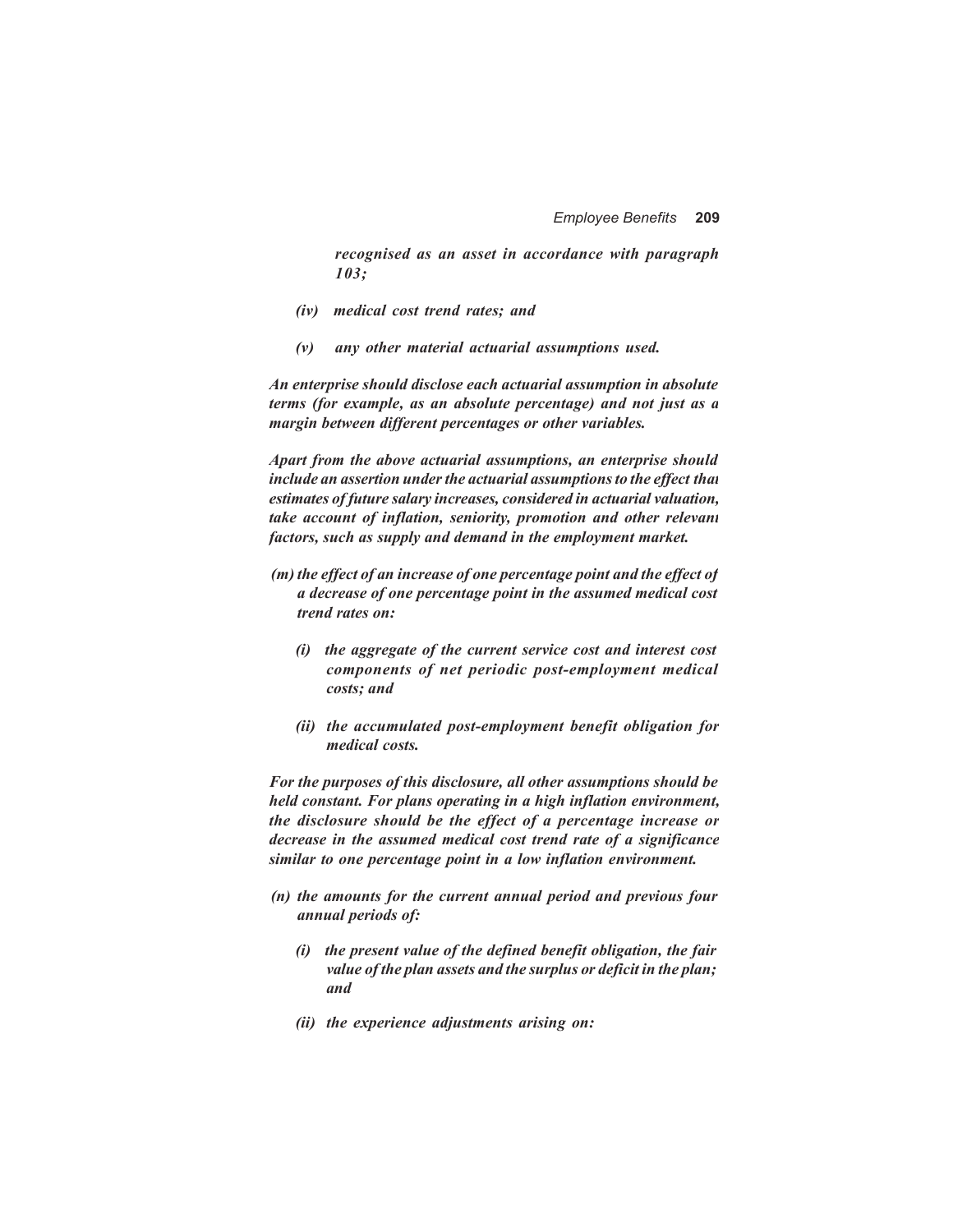- *(A) the plan liabilities expressed either as (1) an amount or (2) a percentage of the plan liabilities at the balance sheet date, and*
- *(B) the plan assets expressed either as (1) an amount or (2) a percentage of the plan assets at the balance sheet date.*

#### *(o) the employer's best estimate, as soon as it can reasonably be determined, of contributions expected to be paid to the plan during the annual period beginning after the balance sheet date.*

121. Paragraph 120(b) requires a general description of the type of plan. Such a description distinguishes, for example, flat salary pension plans from final salary pension plans and from post-employment medical plans. The description of the plan should include informal practices that give rise to other obligations included in the measurement of the defined benefit obligation in accordance with paragraph 53. Further detail is not required.

122. When an enterprise has more than one defined benefit plan, disclosures may be made in total, separately for each plan, or in such groupings as are considered to be the most useful. It may be useful to distinguish groupings by criteria such as the following:

- (a) the geographical location of the plans, for example, by distinguishing domestic plans from foreign plans; or
- (b) whether plans are subject to materially different risks, for example, by distinguishing flat salary pension plans from final salary pension plans and from post-employment medical plans.

When an enterprise provides disclosures in total for a grouping of plans, such disclosures are provided in the form of weighted averages or of relatively narrow ranges.

123. Paragraph 30 requires additional disclosures about multi-employer defined benefit plans that are treated as if they were defined contribution plans.

124. Where required by AS 18 *Related Party Disclosures* an enterprise discloses information about: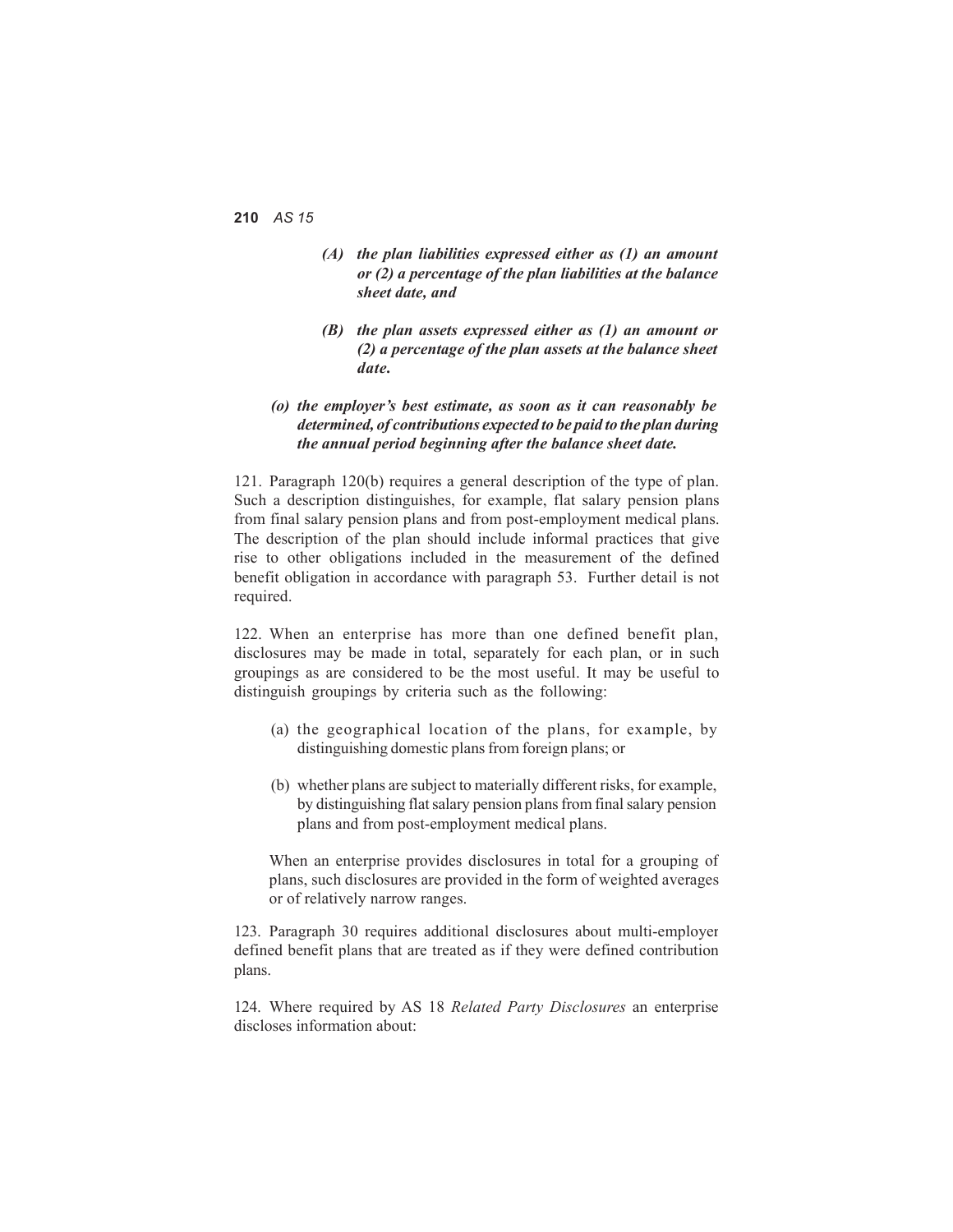- (a) related party transactions with post-employment benefit plans; and
- (b) post-employment benefits for key management personnel.

125. Where required by AS 29 *Provisions, Contingent Liabilities and Contingent Assets* an enterprise discloses information about contingent liabilities arising from post-employment benefit obligations.

#### **Illustrative Disclosures**

126. Illustration II attached to the Standard contains illustrative disclosures.

*Provided that a Small and Medium-sized Company, as defined in the Notification, may not apply the disclosure requirements laid down in paragraphs 119 to 123 of the Standard in respect of accounting for defined benefit plans. However, such a company should disclose actuarial assumptions as per paragraph 120(l) of the Standard.*

### **Other Long-term Employee Benefits**

127. Other long-term employee benefits include, for example:

- (a) long-term compensated absences such as long-service orsabbatical leave;
- (b) jubilee or other long-service benefits;
- (c) long-term disability benefits;
- (d) profit-sharing and bonuses payable twelve months or more after the end of the period in which the employees render the related service; and
- (e) deferred compensation paid twelve months or more after the end of the period in which it is earned.

128. In case of other long-term employee benefits, the introduction of, or changes to, other long-term employee benefits rarely causes a material amount of past service cost. For this reason, this Standard requires a simplified method of accounting for other long-term employee benefits. This method differs from the accounting required for post-employment benefits insofar as that all past service cost is recognised immediately.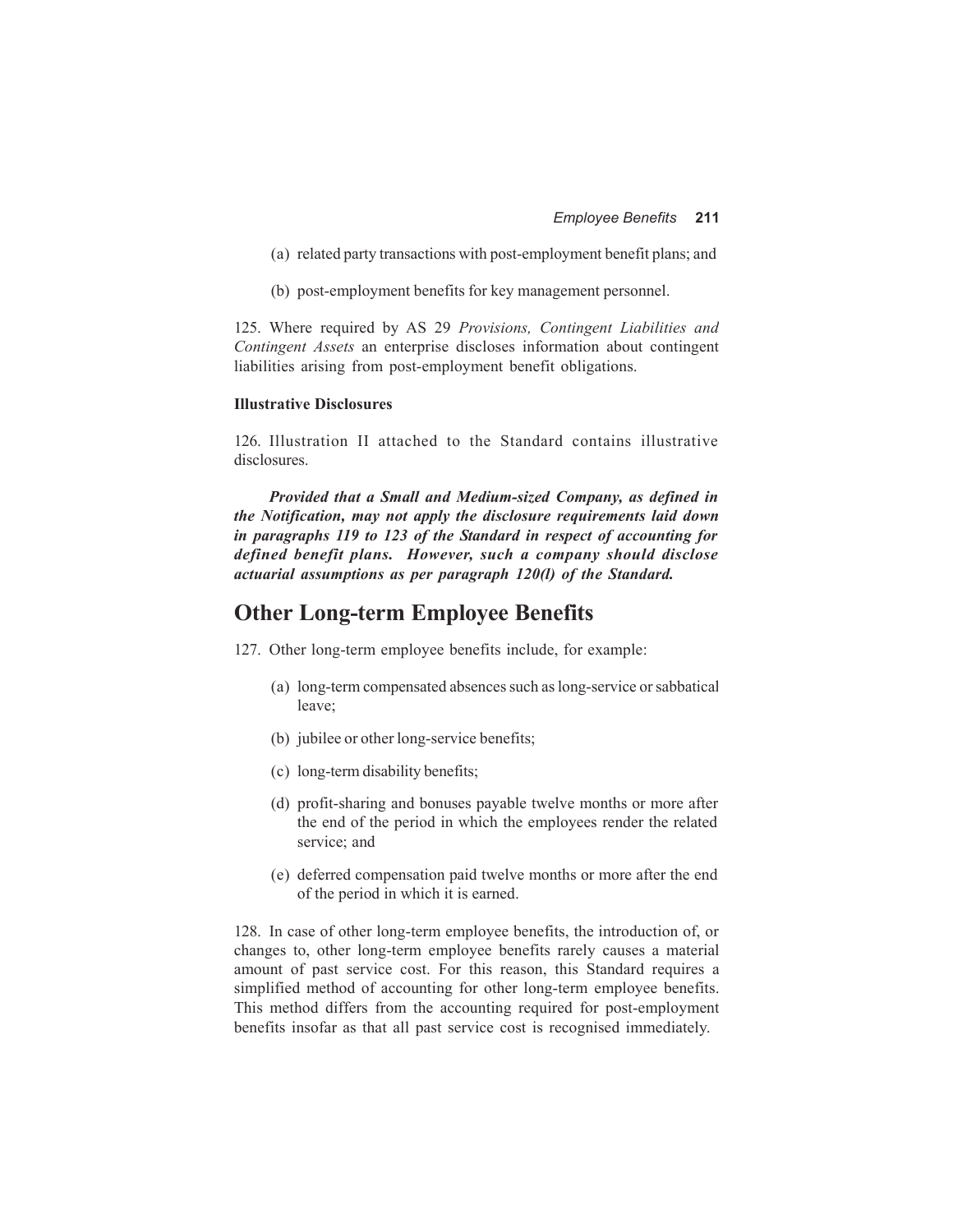#### **Recognition and Measurement**

*129. The amount recognised as a liability for other long-term employee benefits should be the net total of the following amounts:*

- *(a) the present value of the defined benefit obligation at the balance sheet date (see paragraph 65);*
- *(b) minus the fair value at the balance sheet date of plan assets (if any) out of which the obligations are to be settled directly (see paragraphs 100-102).*

*In measuring the liability, an enterprise should apply paragraphs 49-91, excluding paragraphs 55 and 61. An enterprise should apply paragraph 103 in recognising and measuring any reimbursement right.*

*130. For other long-term employee benefits, an enterprise should recognise the net total of the following amounts as expense or (subject to paragraph 59) income, except to the extent that another Accounting Standard requires or permits their inclusion in the cost of an asset:*

- *(a) current service cost (see paragraphs 64-91);*
- *(b) interest cost (see paragraph 82);*
- *(c) the expected return on any plan assets (see paragraphs 107-109) and on any reimbursement right recognised as an asset (see paragraph 103);*
- *(d) actuarial gains and losses, which should all be recognised immediately;*
- *(e) past service cost, which should all be recognised immediately; and*
- *(f) the effect of any curtailments or settlements (see paragraphs 110 and 111).*

131. One form of other long-term employee benefit is long-term disability benefit. If the level of benefit depends on the length of service, an obligation arises when the service is rendered. Measurement of that obligation reflects the probability that payment will be required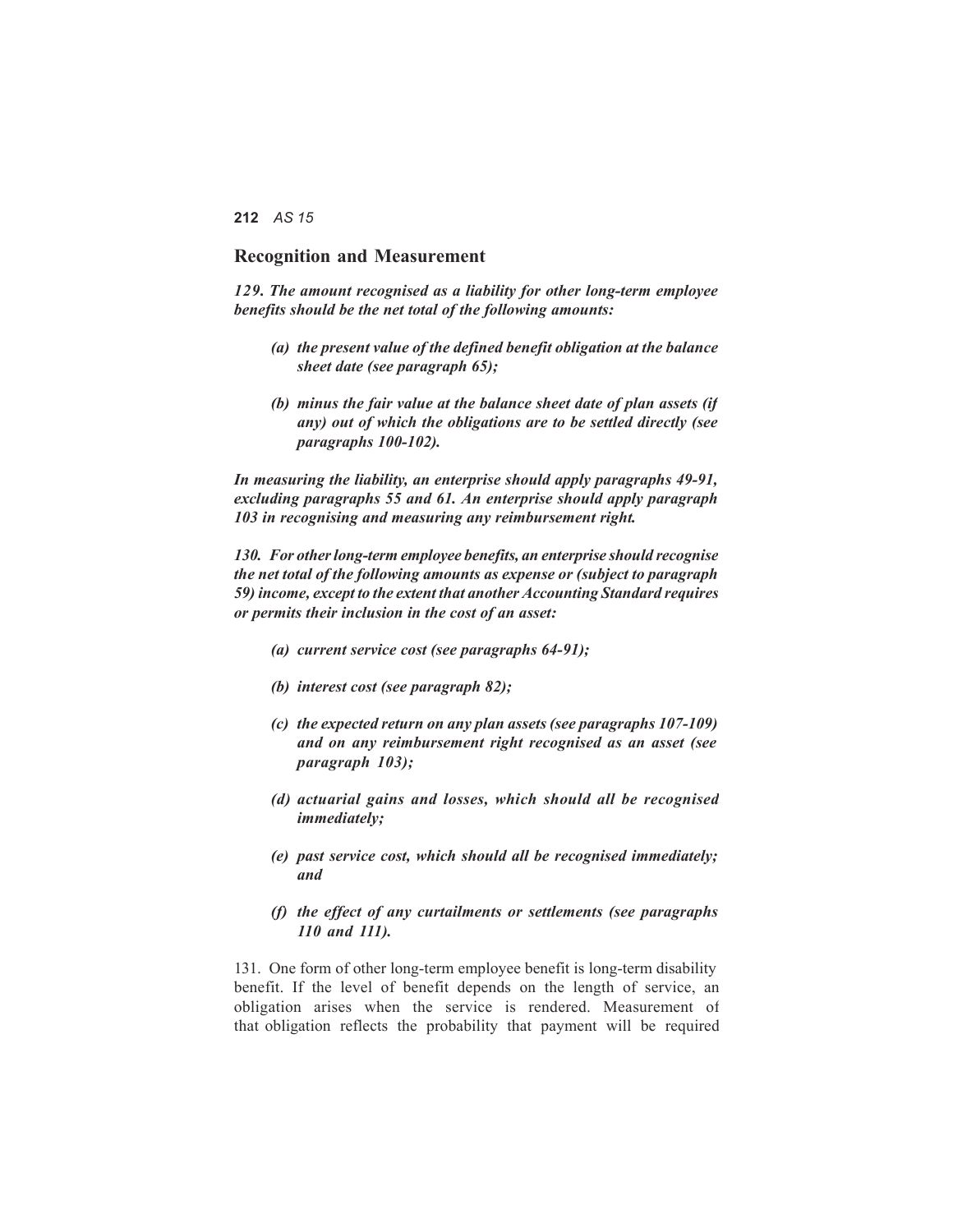length of time for which payment is expected to be made. If the level of benefit is the same for any disabled employee regardless of years of service, the expected cost of those benefits is recognised when an event occurs that causes a long-term disability.

*Provided that a Small and Medium-sized Company, as defined in the Notification, may not apply the recognition and measurement principles laid down in paragraphs 129 to 131 of the Standard in respect of accounting for other long-term employee benefits. However, such a company should actuarially determine and provide for the accrued liability in respect of other long-term employee benefits as follows:*

> *The method used for actuarial valuation should be the Projected Unit Credit Method.*

> *The discount rate used should be determined by reference to market yields at the balance sheet date on government bonds as per paragraph 78 of the Standard.*

#### **Disclosure**

132. Although this Standard does not require specific disclosures about other long-term employee benefits, other Accounting Standards may require disclosures, for example, where the expense resulting from such benefits is of such size, nature or incidence that its disclosure is relevant to explain the performance of the enterprise for the period (see AS 5 Net Profit or Loss for the Period, Prior Period Items and Changes in Accounting Policies). Where required by AS 18 *Related Party Disclosures* an enterprise discloses information about other long-term employee benefits for key management personnel.

# **Termination Benefits**

133. This Standard deals with termination benefits separately from other employee benefits because the event which gives rise to an obligation is the termination rather than employee service.

### **Recognition**

*134. An enterprise should recognise termination benefits as a liability and an expense when, and only when:*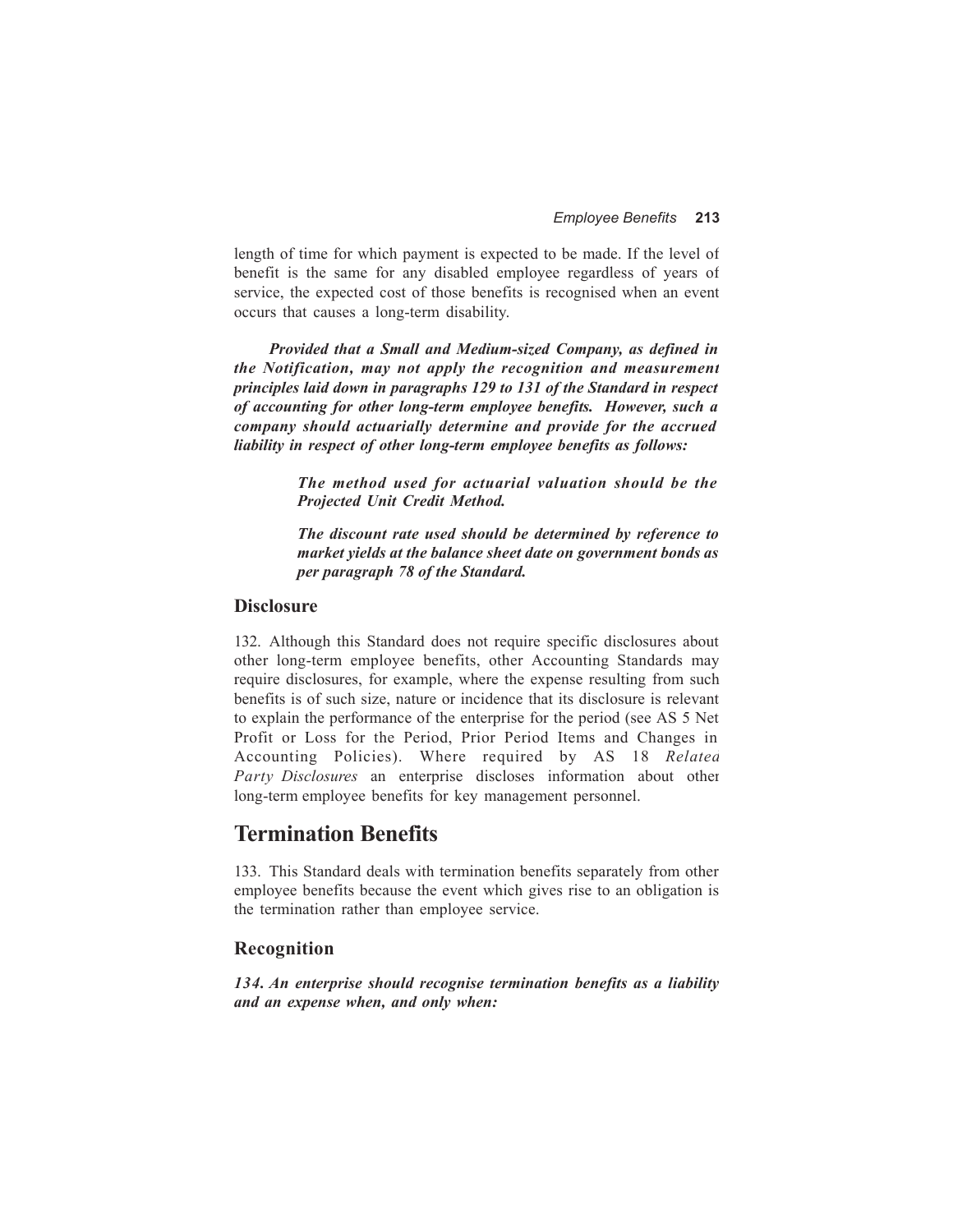- *(a) the enterprise has a present obligation as a result of a past event;*
- *(b) it is probable that an outflow of resources embodying economic benefits will be required to settle the obligation; and*
- *(c) a reliable estimate can be made of the amount of the obligation.*

135. An enterprise may be committed, by legislation, by contractual or other agreements with employees or their representatives or by an obligation based on business practice, custom or a desire to act equitably, to make payments (or provide other benefits) to employees when it terminates their employment. Such payments are termination benefits. Termination benefits are typically lump-sum payments, but sometimes also include:

- (a) enhancement of retirement benefits or of other post-employment benefits, either indirectly through an employee benefit plan or directly; and
- (b) salary until the end of a specified notice period if the employee renders no further service that provides economic benefits to the enterprise.

136. Some employee benefits are payable regardless of the reason for the employee's departure. The payment of such benefits is certain (subject to any vesting or minimum service requirements) but the timing of their payment is uncertain. Although such benefits may be described as termination indemnities, or termination gratuities, they are postemployment benefits, rather than termination benefits and an enterprise accounts for them as post-employment benefits. Some enterprises provide a lower level of benefit for voluntary termination at the request of the employee (in substance, a post-employment benefit) than for involuntary termination at the request of the enterprise. The additional benefit payable on involuntary termination is a termination benefit.

137. Termination benefits are recognised as an expense immediately.

138. Where an enterprise recognises termination benefits, the enterprise may also have to account for a curtailment of retirement benefits or other employee benefits (see paragraph 110).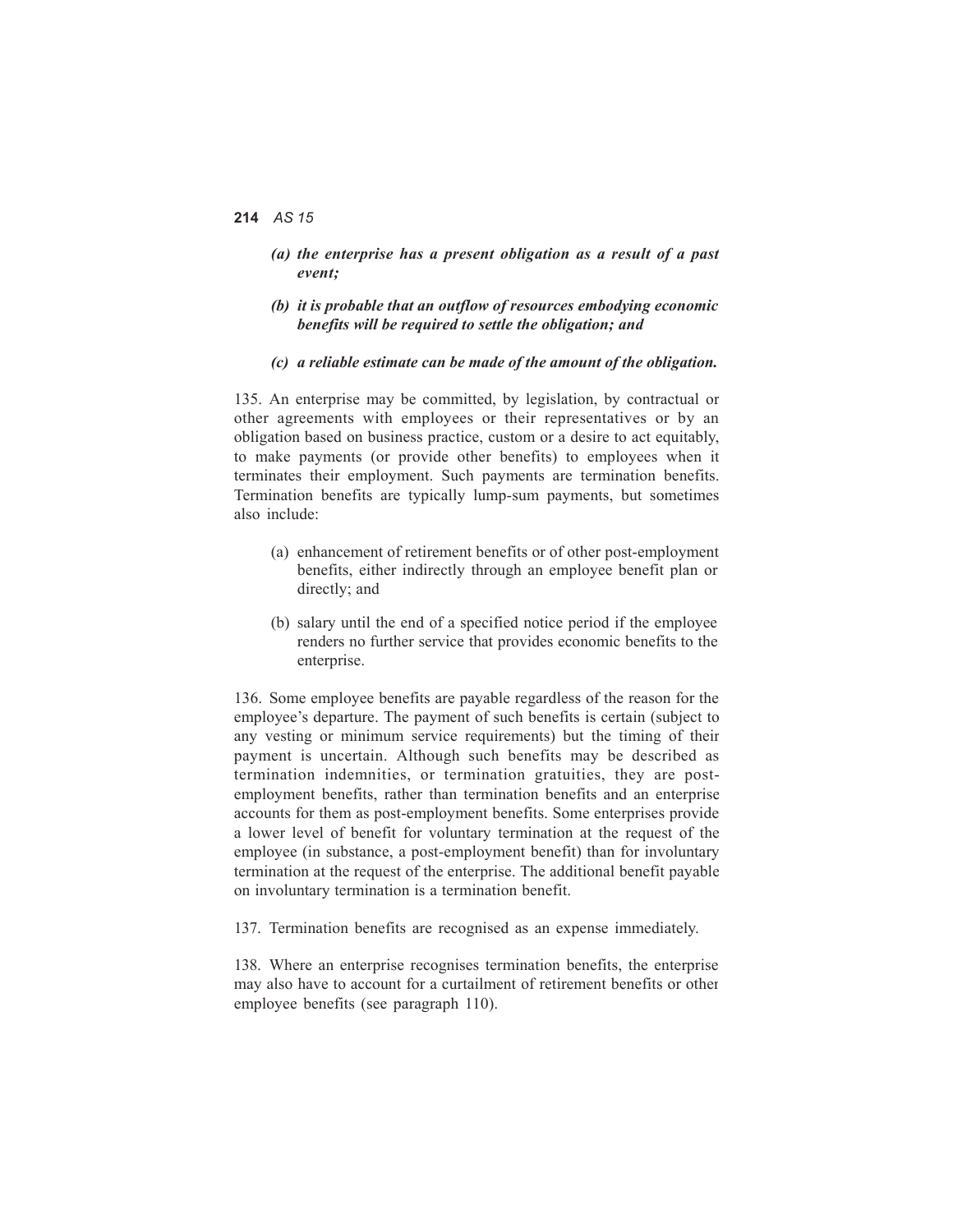#### **Measurement**

*139. Where termination benefits fall due more than 12 months after the balance sheet date, they should be discounted using the discount rate specified in paragraph 78.*

*Provided that a Small and Medium-sized Company, as defined in the Notification, may not discount amounts that fall due more than 12 months after the balance sheet date.*

#### **Disclosure**

140. Where there is uncertainty about the number of employees who will accept an offer of termination benefits, a contingent liability exists. As required by AS 29, Provisions, Contingent Liabilities and Contingent Assets an enterprise discloses information about the contingent liability unless the possibility of an outflow in settlement is remote.

141. As required by AS 5, Net Profit or Loss for the Period, Prior Period Items and Changes in Accounting Policies an enterprise discloses the nature and amount of an expense if it is of such size, nature or incidence that its disclosure is relevant to explain the performance of the enterprise for the period. Termination benefits may result in an expense needing disclosure in order to comply with this requirement.

142. Where required by AS 18, Related Party Disclosures an enterprise discloses information about termination benefits for key management personnel.

### **Transitional Provisions**

### **Employee Benefits other than Defined Benefit Plans and Termination Benefits**

*143. Where an enterprise first adopts this Standard for employee benefits, the difference (as adjusted by any related tax expense) between the liability in respect of employee benefits other than defined benefit plans and termination benefits, as per this Standard, existing on the date of adopting this Standard and the liability that would have been recognised at the same date, as per the pre-revised AS 15 issued by the ICAI in 1995, should be adjusted against opening balance of revenue reserves and surplus.*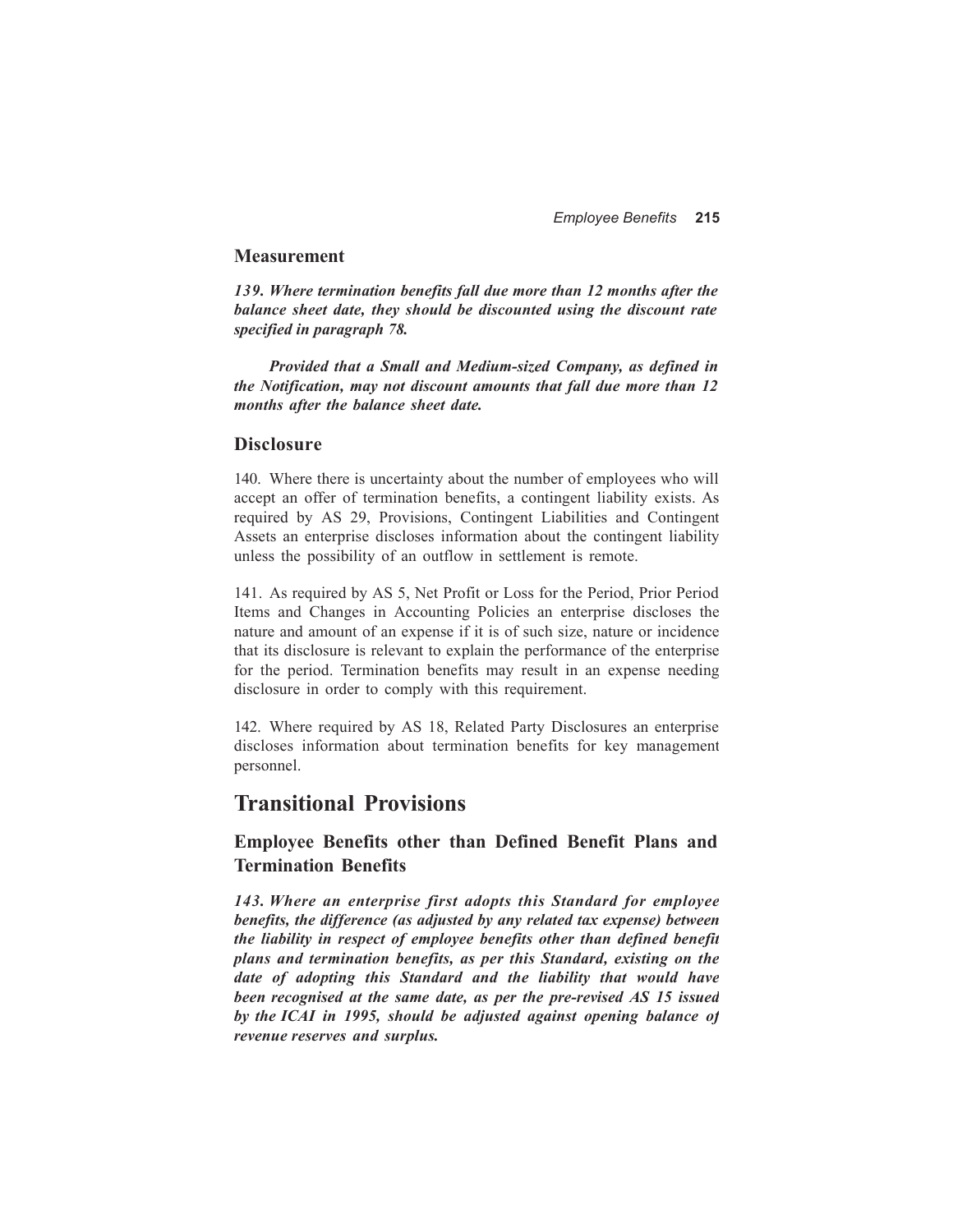#### **Defined Benefit Plans**

*144. On first adopting this Standard, an enterprise should determine its transitional liability for defined benefit plans at that date as:*

- *(a) the present value of the obligation (see paragraph 65) at the date of adoption;*
- *(b) minus the fair value, at the date of adoption, of plan assets (if any) out of which the obligations are to be settled directly (see paragraphs 100-102);*
- *(c) minus any past service cost that, under paragraph 94, should be recognised in later periods.*

*145. The difference (as adjusted by any related tax expense) between the transitional liability and the liability that would have been recognised at the same date, as per the pre-revised AS 15 issued by the ICAI in 1995, should be adjusted immediately, against opening balance of revenue reserves and surplus.*

#### **Example Illustrating Paragraphs 144 and 145**

At 31 March 20X6, an enterprise's balance sheet includes a pension liability of Rs. 100, recognised as per the pre-revised AS 15 issued by the ICAI in 1995. The enterprise adopts the Standard as of 1 April 20X6, when the present value of the obligation under the Standard is Rs. 1,300 and the fair value of plan assets is Rs. 1,000. On 1 April 20X0, the enterprise had improved pensions (cost for non-vested benefits: Rs. 160; and average remaining period at that date until vesting: 10 years).

| $(A$ <i>mount in Rs.</i> )                                |
|-----------------------------------------------------------|
|                                                           |
| 1,300                                                     |
| (1,000)                                                   |
| Less: past service cost to be recognised in later periods |
|                                                           |
|                                                           |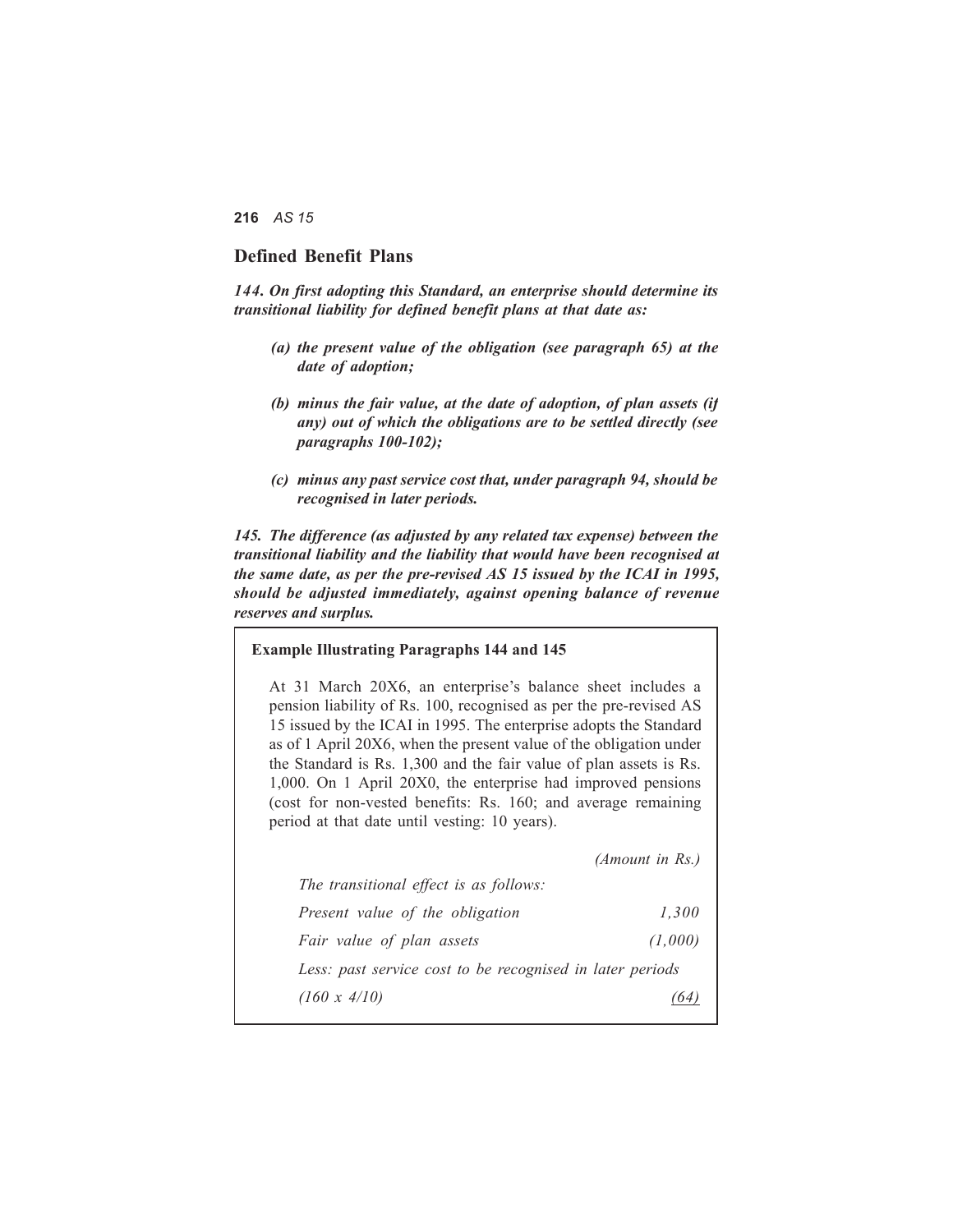| Transitional liability                                                                                                                                                        | 236        |
|-------------------------------------------------------------------------------------------------------------------------------------------------------------------------------|------------|
| Liability already recognised                                                                                                                                                  | 100        |
| Increase in liability                                                                                                                                                         | <u>136</u> |
| This increase in liability (as adjusted by any related deferred tax)<br>should be adjusted against the opening balance of revenue reserves<br>and surplus as on 1 April 20X6. |            |

### **Termination Benefits**

146. This Standard requires immediate expensing of expenditure on termination benefits (including expenditure incurred on voluntary retirement scheme (VRS)). However, where an enterprise incurs expenditure on termination benefits on or before 31<sup>st</sup> March, 2009, the enterprise may choose to follow the accounting policy of deferring such expenditure for amortisation over its pay-back period. expenditure for amortisation over its pay-back period. However, the expenditure so

deferred cannot be carried forward to accounting periods commencing on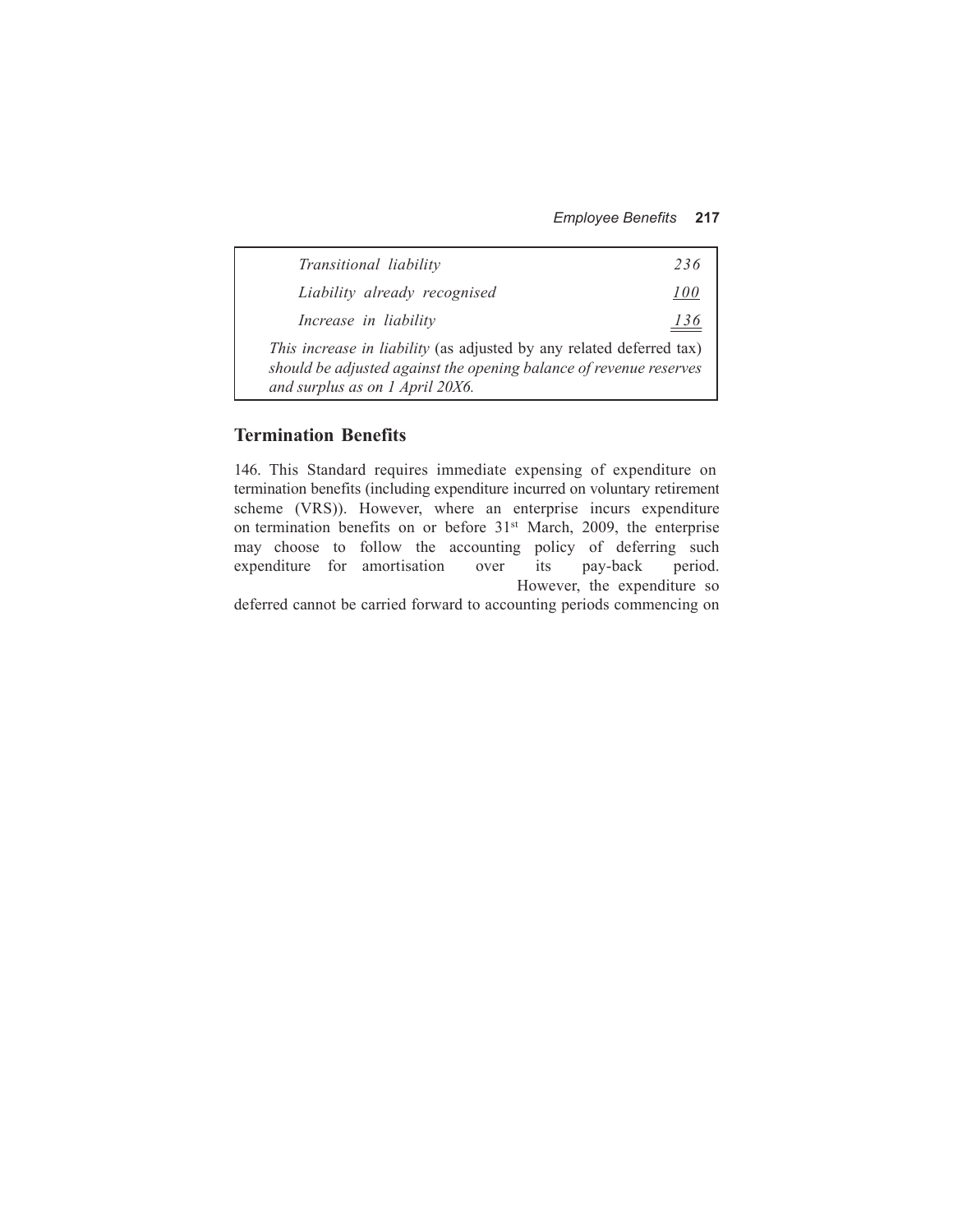### **Illustration I**

#### **Illustration**

*This illustration is illustrative only and does not form part of the Standard. The purpose of this illustration is to illustrate the application of the Standard to assist in clarifying its meaning. Extracts from statements of profit and loss and balance sheets are provided to show the effects of the transactions described below. These extracts do not necessarily conform with all the disclosure and presentation requirements of other Accounting Standards.*

#### **Background Information**

The following information is given about a funded defined benefit plan. To keep interest computations simple, all transactions are assumed to occur at the year end. The present value of the obligation and the fair value of the plan assets were both Rs. 1,000 at 1 April, 20X4.

|                                         |             |          | <i>(Amount in Rs.)</i> |
|-----------------------------------------|-------------|----------|------------------------|
|                                         | $20X4 - X5$ | 20X5-X6  | 20X6-X7                |
| Discount rate at start of year          | $10.0\%$    | $9.0\%$  | $8.0\%$                |
| Expected rate of return on plan assets  |             |          |                        |
| at start of year                        | 12.0%       | $11.1\%$ | $10.3\%$               |
| Current service cost                    | 130         | 140      | 150                    |
| Benefits paid                           | 150         | 180      | 190                    |
| Contributions paid                      | 90          | 100      | 110                    |
| Present value of obligation at 31 March | 1,141       | 1,197    | 1,295                  |
| Fair value of plan assets at 31 March   | 1,092       | 1,109    | 1,093                  |
| Expected average remaining working      |             |          |                        |
| lives of employees (years)              | 10          | 10       | 10                     |

In 20X5-X6, the plan was amended to provide additional benefits with effect from 1 April 20X5. The present value as at 1 April 20X5 of additional benefits for employee service before 1 April 20X5 was Rs. 50 for vested benefits and Rs. 30 for non-vested benefits. As at 1 April 20X5, the enterprise estimated that the average period until the non-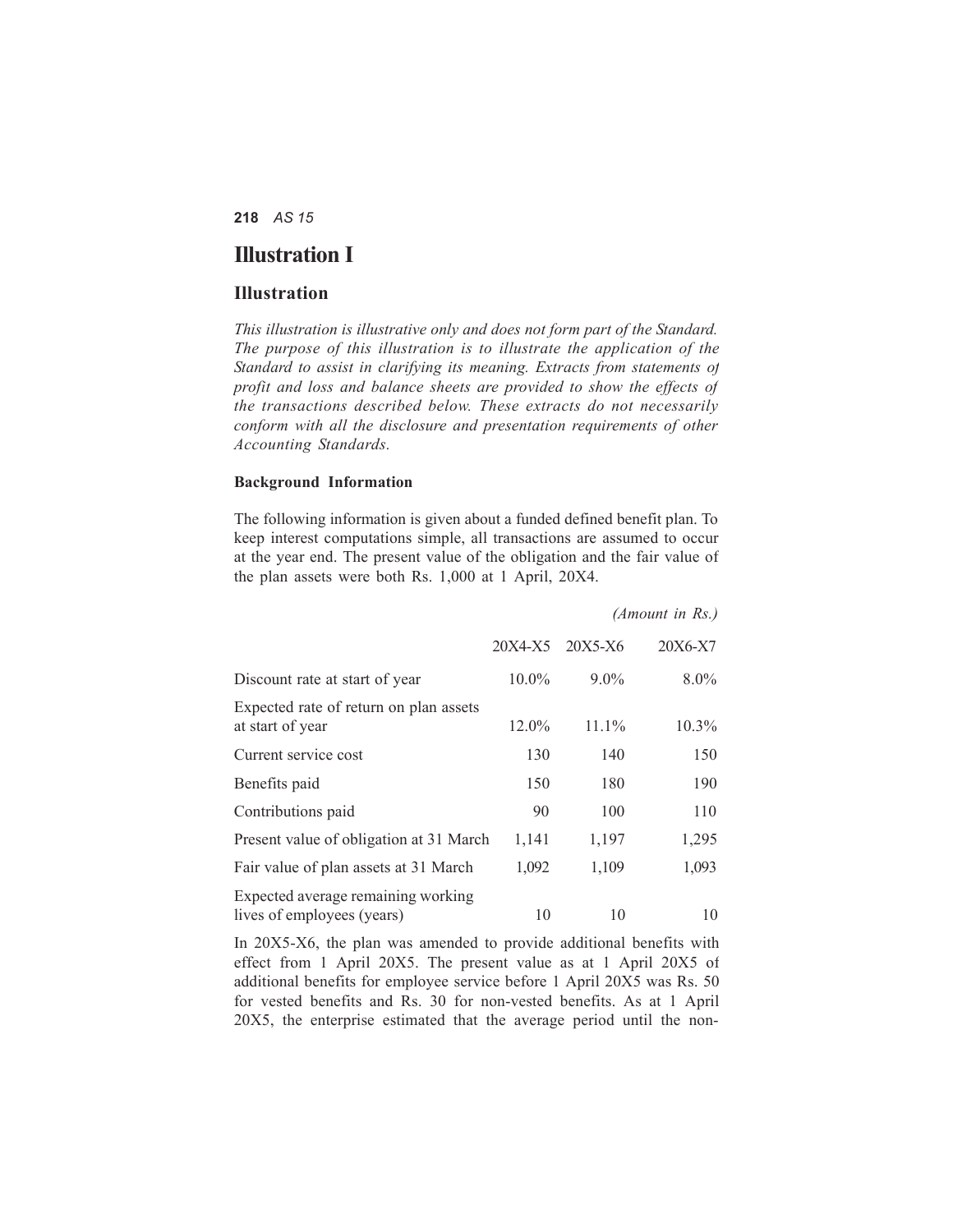*(Amount in Rs.)*

vested benefits would become vested was three years; the past service cost arising from additional non-vested benefits is therefore recognised on a straight-line basis over three years. The past service cost arising from additional vested benefits is recognised immediately (paragraph 94 of the Standard).

#### **Changes in the Present Value of the Obligation and in the Fair Value of the Plan Assets**

The first step is to summarise the changes in the present value of the obligation and in the fair value of the plan assets and use this to determine the amount of the actuarial gains or losses for the period. These are as follows:

|                                                                                 | 20X4-X5 | 20X5-X6 | 20X6-X7 |
|---------------------------------------------------------------------------------|---------|---------|---------|
| Present value of obligation, 1 April                                            | 1,000   | 1,141   | 1,197   |
| Interest cost                                                                   | 100     | 103     | 96      |
| Current service cost                                                            | 130     | 140     | 150     |
| Past service $cost - (nonvested benefits)$                                      |         | 30      |         |
| Past service cost – (vested benefits)                                           |         | 50      |         |
| Benefits paid                                                                   | (150)   | (180)   | (190)   |
| Actuarial (gain) loss on obligation<br>(balancing figure)                       | 61      | (87)    | 42      |
| Present value of obligation, 31 March                                           | 1,141   | 1,197   | 1,295   |
| Fair value of plan assets, 1 April                                              | 1,000   | 1,092   | 1,109   |
| Expected return on plan assets                                                  | 120     | 121     | 114     |
| Contributions                                                                   | 90      | 100     | 110     |
| Benefits paid                                                                   | (150)   | (180)   | (190)   |
| Actuarial gain (loss) on plan assets<br>(balancing figure)                      | 32      | (24)    | (50)    |
| Fair value of plan assets, 31 March                                             | 1,092   | 1,109   | 1,093   |
| Total actuarial gain (loss) to be recognised<br>immediately as per the Standard | (29)    | 63      | (92)    |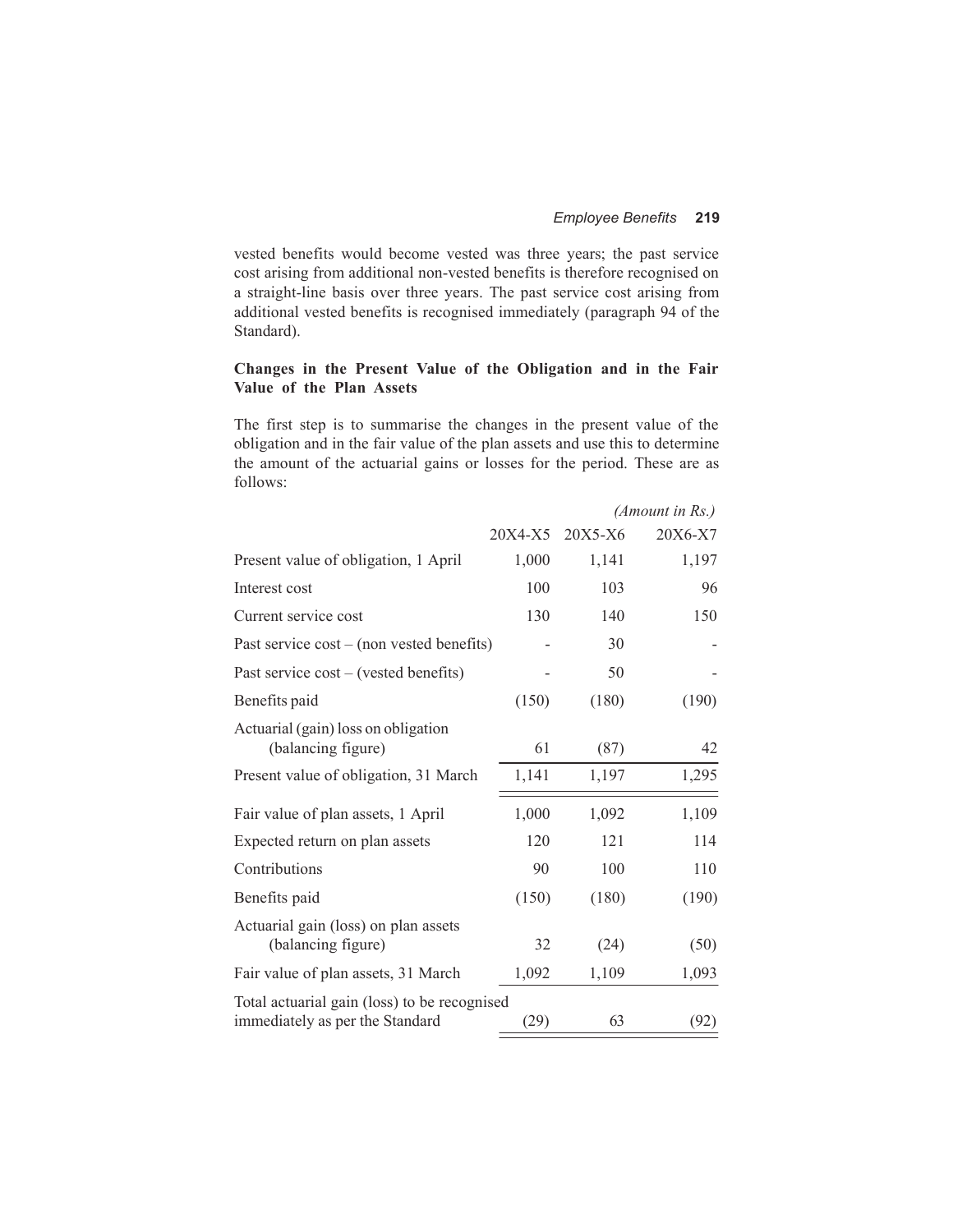#### **Amounts Recognised in the Balance Sheet and Statements of Profit and Loss, and Related Analyses**

The final step is to determine the amounts to be recognised in the balance sheet and statement of profit and loss, and the related analyses to be disclosed in accordance with paragraph 120 (f), (g) and (j) of the Standard (the analyses required to be disclosed in accordance with paragraph 120(c) and (e) are given in the section of this Illustration 'Changes in the Present Value of the Obligation and in the Fair Value of the Plan Assets'). These are as follows:

|                                                         |         |                 | $(A$ <i>mount in Rs.</i> ) |
|---------------------------------------------------------|---------|-----------------|----------------------------|
|                                                         |         | 20X4-X5 20X5-X6 | 20X6-X7                    |
| Present value of the obligation                         | 1,141   | 1,197           | 1,295                      |
| Fair value of plan assets                               | (1,092) | (1,109)         | (1,093)                    |
|                                                         | 49      | 88              | 202                        |
| Unrecognised past service cost - non<br>vested benefits |         | (20)            | (10)                       |
| Liability recognised in balance sheet                   | 49      | 68              | 192                        |
| Current service cost                                    | 130     | 140             | 150                        |
| Interest cost                                           | 100     | 103             | 96                         |
| Expected return on plan assets                          | (120)   | (121)           | (114)                      |
| Net actuarial (gain) loss recognised in year            | 29      | (63)            | 92                         |
| Past service cost – non-vested benefits                 |         | 10              | 10                         |
| Past service cost – vested benefits                     |         | 50              |                            |
| Expense recognised in the statement                     |         |                 |                            |
| of profit and loss                                      | 139     | 119             | 234                        |
| Actual return on plan assets:                           |         |                 |                            |
| Expected return on plan assets                          | 120     | 121             | 114                        |
| Actuarial gain (loss) on plan assets                    | 32      | (24)            | (50)                       |
| Actual return on plan assets                            | 152     | 97              | 64                         |

Note: see example illustrating paragraphs 103-105 for presentation of reimbursements.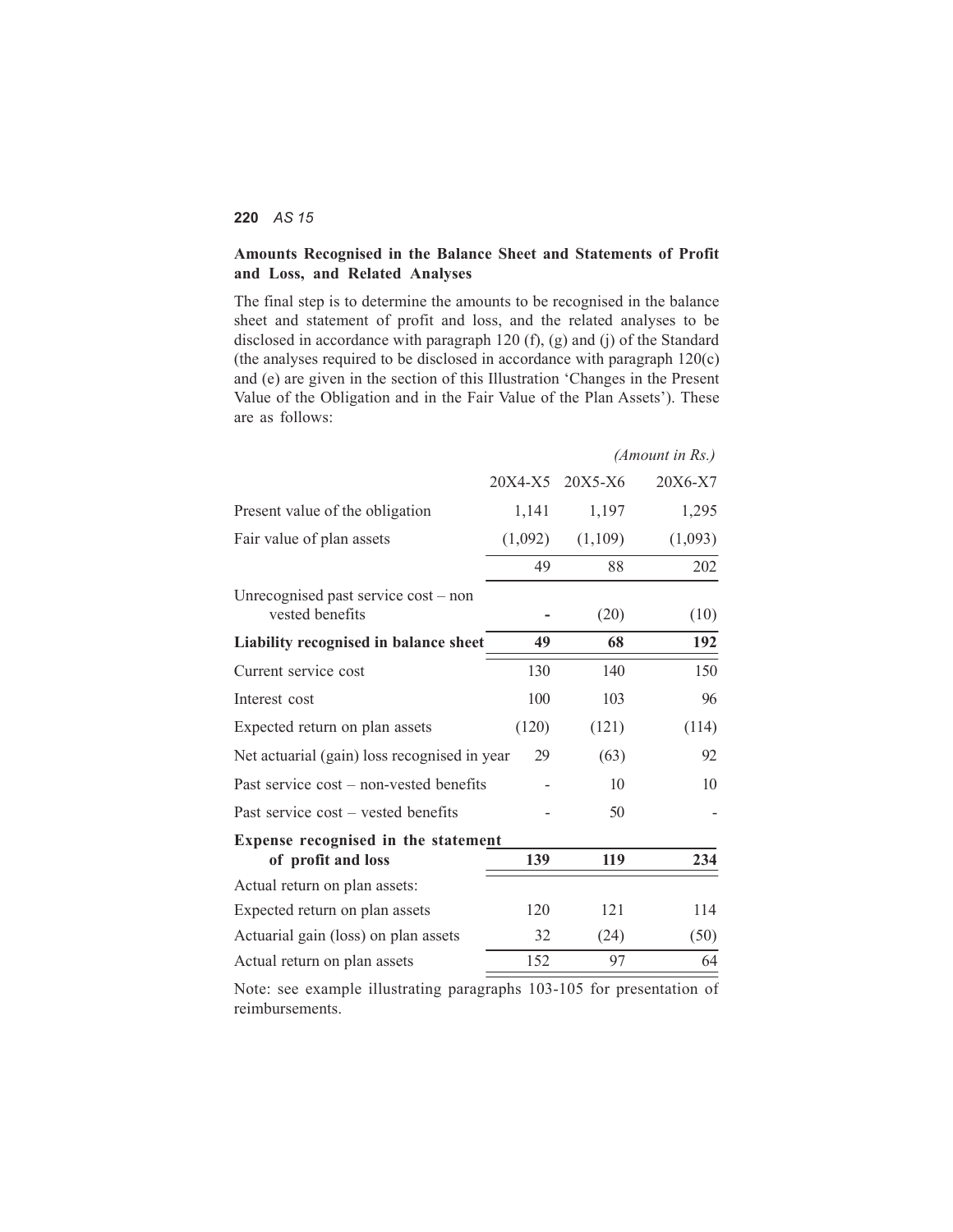# **Illustration II**

#### **Illustrative Disclosures**

*This illustration is illustrative only and does not form part of the Standard. The purpose of this illustration is to illustrate the application of the Standard to assist in clarifying its meaning. Extracts from notes to the financial statements show how the required disclosures may be aggregated in the case of a large multi-national group that provides a variety of employee benefits. These extracts do not necessarily provide all the information required under the disclosure and presentation requirements of AS 15 and other Accounting Standards. In particular, they do not illustrate the disclosure of:*

- *(a) accounting policies for employee benefits (see AS 1 Disclosure of Accounting Policies). Paragraph 120(a) of the Standard requires this disclosure to include the enterprise's accounting policy for recognising actuarial gains and losses.*
- *(b) a general description of the type of plan (paragraph 120(b)).*
- *(c) a narrative description of the basis used to determine the overall expected rate of return on assets (paragraph 120(j)).*
- *(d) employee benefits granted to directors and key management personnel (see AS 18 Related Party Disclosures).*

#### **Employee Benefit Obligations**

The amounts (in Rs.) recognised in the balance sheet are as follows:

|                                          | Defined benefit<br>pension plans<br>20X5-X6 20X4-X5 20X5-X6 20X4-X5 |        |       | Post-employment<br>medical benefits |
|------------------------------------------|---------------------------------------------------------------------|--------|-------|-------------------------------------|
| Present value of funded<br>obligations   | 20,300                                                              | 17,400 |       |                                     |
| Fair value of plan assets                | 18,420                                                              | 17,280 |       |                                     |
|                                          | 1,880                                                               | 120    |       |                                     |
| Present value of unfunded<br>obligations | 2000                                                                | 1000   | 7,337 | 6,405                               |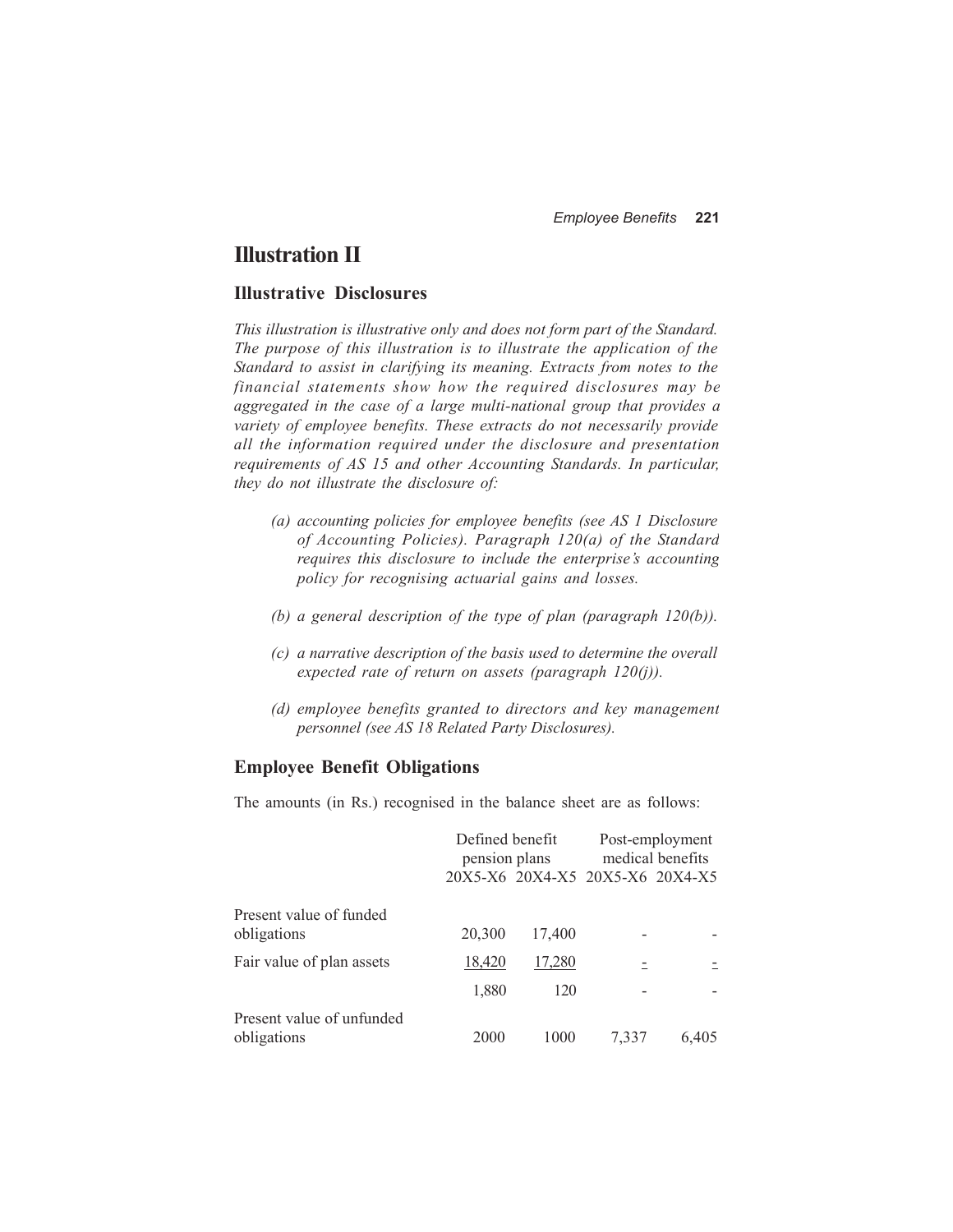| Unrecognised past service cost | (450) | (650) |       |       |
|--------------------------------|-------|-------|-------|-------|
| Net liability                  | 3,430 | 470   | 7,337 | 6,405 |
| Amounts in the balance sheet:  |       |       |       |       |
| Liabilities                    | 3,430 | 560   | 7.337 | 6,405 |
| Assets                         |       | (90)  |       |       |
| Net liability                  | 3,430 | 470   | 7.337 | 6.405 |

The pension plan assets include equity shares issued by [name of reporting enterprise] with a fair value of Rs. 317 (20X4-X5: Rs. 281). Plan assets also include property occupied by [name of reporting enterprise] with a fair value of Rs. 200 (20X4-X5: Rs. 185).

The amounts (in Rs.) recognised in the statement of profit and loss are as follows:

|                                                    | Defined benefit<br>pension plans |         | Post-employment<br>medical benefits |       |
|----------------------------------------------------|----------------------------------|---------|-------------------------------------|-------|
|                                                    | 20X5-X6                          | 20X4-X5 | 20X5-X6 20X4-X5                     |       |
| Current service cost                               | 850                              | 750     | 479                                 | 411   |
| Interest on obligation                             | 950                              | 1,000   | 803                                 | 705   |
| Expected return on plan assets                     | (900)                            | (650)   |                                     |       |
| Net actuarial losses (gains)<br>recognised in year | 2650                             | (650)   | 250                                 | 400   |
| Past service cost                                  | 200                              | 200     |                                     |       |
| Losses (gains) on curtailments<br>and settlements  | 175                              | (390)   |                                     |       |
| Total, included in 'employee<br>benefit expense'   | 3,925                            | 260     | 1,532                               | 1,516 |
| Actual return on plan assets                       | 600                              | 2,250   |                                     |       |

Changes in the present value of the defined benefit obligation representing reconciliation of opening and closing balances thereof are as follows: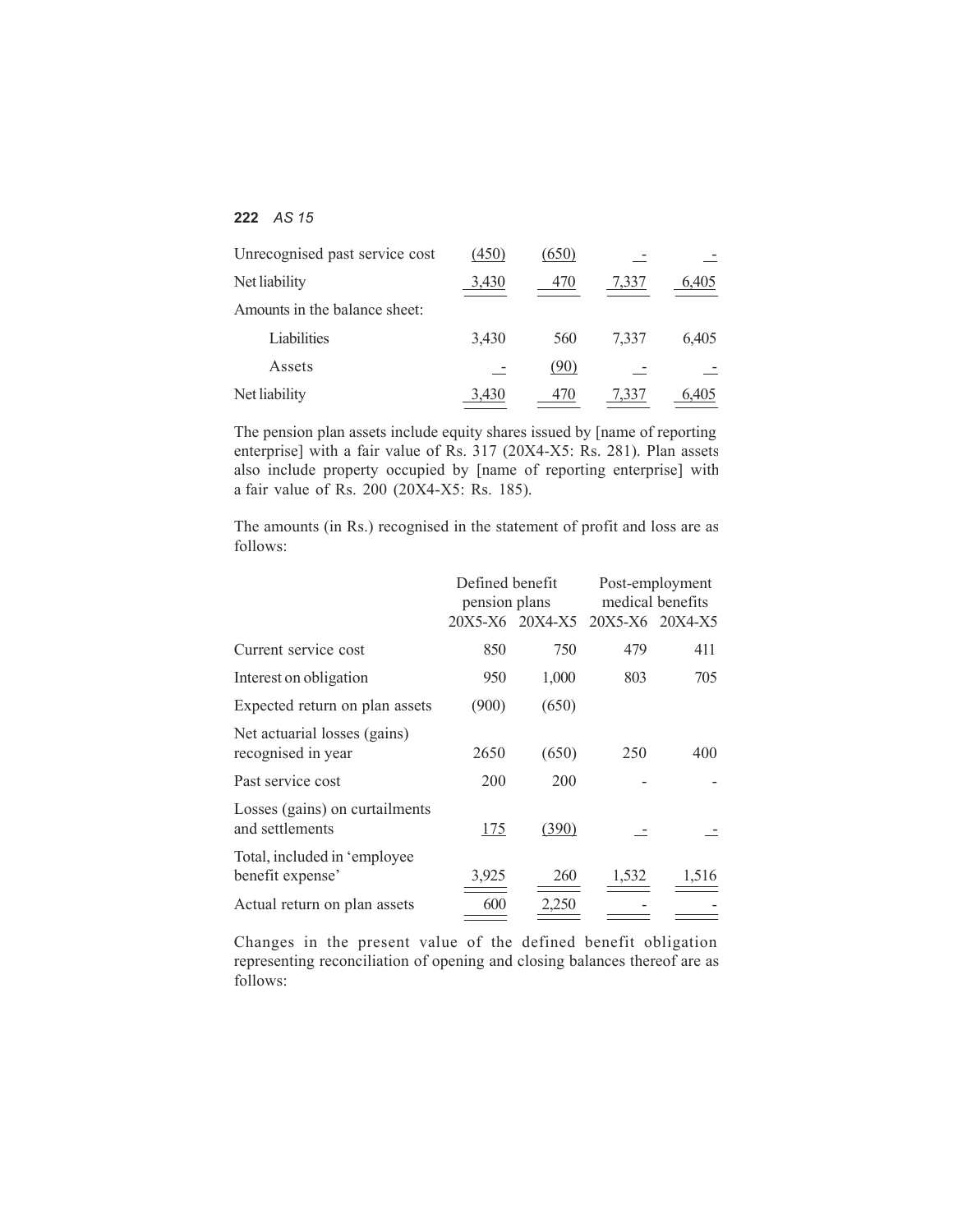|                                           | Defined benefit<br>pension plans |                                 |       | Post-employment<br>medical benefits |
|-------------------------------------------|----------------------------------|---------------------------------|-------|-------------------------------------|
|                                           |                                  | 20X5-X6 20X4-X5 20X5-X6 20X4-X5 |       |                                     |
| Opening defined benefit                   |                                  |                                 |       |                                     |
| obligation                                | 18,400                           | 11,600                          | 6,405 | 5,439                               |
| Service cost                              | 850                              | 750                             | 479   | 411                                 |
| Interest cost                             | 950                              | 1,000                           | 803   | 705                                 |
| Actuarial losses (gains)                  | 2,350                            | 950                             | 250   | 400                                 |
| Losses (gains) on curtailments            | (500)                            |                                 |       |                                     |
| Liabilities extinguished on               |                                  |                                 |       |                                     |
| settlements                               |                                  | (350)                           |       |                                     |
| Liabilities assumed in an amalgamation    |                                  |                                 |       |                                     |
| in the nature of purchase                 |                                  | 5,000                           |       |                                     |
| Exchange differences on foreign           |                                  |                                 |       |                                     |
| plans                                     | 900                              | (150)                           |       |                                     |
| Benefits paid                             | (650)                            | (400)                           | (600) | (550)                               |
| Closing defined benefit obligation 22,300 |                                  | 18,400                          | 7,337 | 6,405                               |

Changes in the fair value of plan assets representing reconciliation of the opening and closing balances thereof are as follows:

|                                                                 | Defined benefit<br>pension plans |         |  |
|-----------------------------------------------------------------|----------------------------------|---------|--|
|                                                                 | 20X5-X6                          | 20X4-X5 |  |
| Opening fair value of plan assets                               | 17,280                           | 9,200   |  |
| Expected return                                                 | 900                              | 650     |  |
| Actuarial gains and (losses)                                    | (300)                            | 1,600   |  |
| Assets distributed on settlements                               | (400)                            |         |  |
| Contributions by employer                                       | 700                              | 350     |  |
| Assets acquired in an amalgamation in<br>the nature of purchase |                                  | 6,000   |  |
| Exchange differences on foreign plans                           | 890                              | (120)   |  |
| Benefits paid                                                   | (650)                            | (400)   |  |
|                                                                 | 18.420                           | 17.280  |  |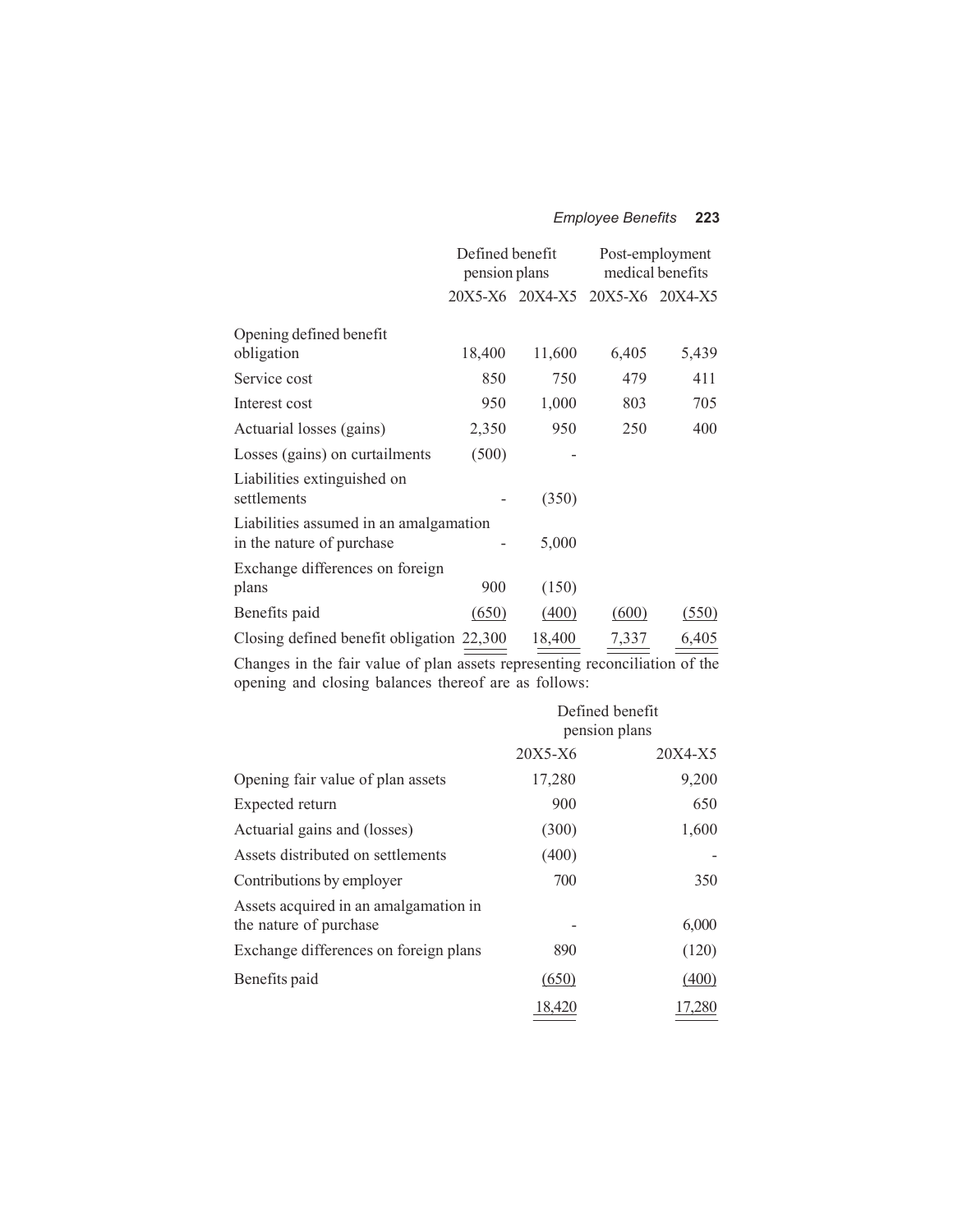The Group expects to contribute Rs. 900 to its defined benefit pension plans in 20X6-X7.

The major categories of plan assets as a percentage of total plan assets are as follows:

|                                   | Defined benefit<br>pension plans |       | Post-employment<br>medical benefits |        |
|-----------------------------------|----------------------------------|-------|-------------------------------------|--------|
|                                   |                                  |       | 20X5-X6 20X4-X5 20X5-X6 20X4-X5     |        |
| Government of India Securities    | 80%                              | 82%   | 78%                                 | 81%    |
| High quality corporate bonds      | $11\%$                           | 10%   | $12\%$                              | $12\%$ |
| Equity shares of listed companies | $4\%$                            | 3%    | 10%                                 | $7\%$  |
| Property                          | $5\%$                            | $5\%$ |                                     |        |

Principal actuarial assumptions at the balance sheet date (expressed as weighted averages):

|                                                         | $20X5 - X6$ | 20X4-X5 |
|---------------------------------------------------------|-------------|---------|
| Discount rate at 31 March                               | $5.0\%$     | $6.5\%$ |
| Expected return on plan assets at 31 March              | $5.4\%$     | $7.0\%$ |
| Proportion of employees opting for early<br>retirement  | 30%         | 30%     |
| Annual increase in healthcare costs                     | $8\%$       | 8%      |
| Future changes in maximum state health<br>care benefits | $3\%$       | $2\%$   |

The estimates of future salary increases, considered in actuarial valuation, take account of inflation, seniority, promotion and other relevant factors, such as supply and demand in the employment market.

Assumed healthcare cost trend rates have a significant effect on the amounts recognised in the statement of profit and loss. At present, healthcare costs, as indicated in the principal actuarial assumption given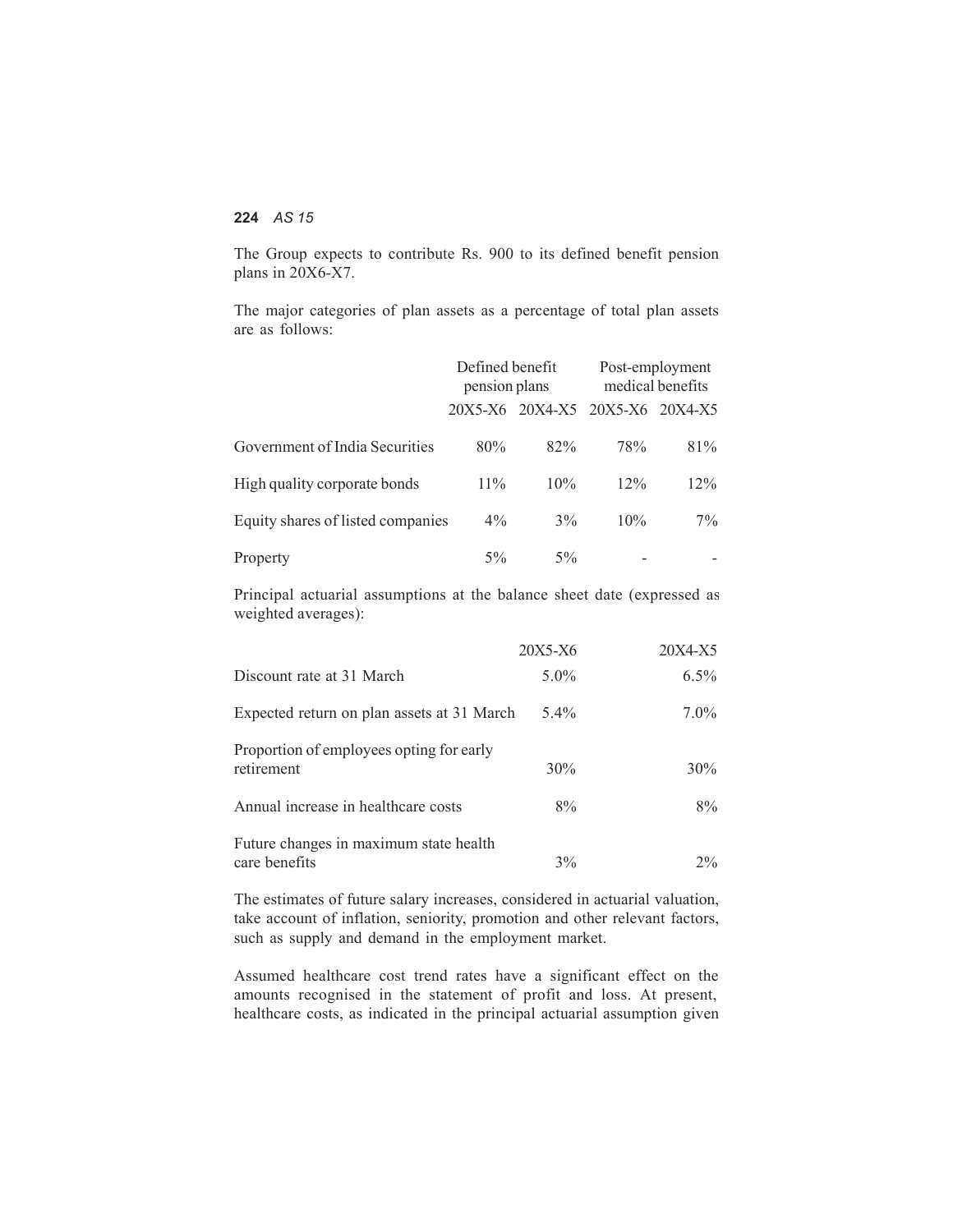#### *Employee Benefits* **225**

above, are expected to increase at 8% p.a. A one percentage point change in assumed healthcare cost trend rates would have the following effects on the aggregate of the service cost and interest cost and defined benefit obligation:

|                                                                  | One percentage<br>point increase | One percentage<br>point decrease |  |
|------------------------------------------------------------------|----------------------------------|----------------------------------|--|
| Effect on the aggregate of the<br>service cost and interest cost | 190                              | (150)                            |  |
| Effect on defined benefit obligation                             | 1,000                            | (900)                            |  |

Amounts for the current and previous four periods are as follows:

Defined benefit pension plans

|                                                                |         | 20X5-X6 20X4-X5 20X3-X4 20X2-X3 20X1-X2 |         |                     |         |
|----------------------------------------------------------------|---------|-----------------------------------------|---------|---------------------|---------|
| Defined benefit obligation (22,300) (18,400) (11,600) (10,582) |         |                                         |         |                     | (9,144) |
| Plan assets                                                    | 18,420  | 17,280                                  | 9,200   | 8,502               | 10,000  |
| Surplus/(deficit)                                              | (3,880) | (1,120)                                 | (2,400) | (2,080)             | 856     |
| Experience adjustments<br>on plan liabilities                  | (1,111) | (768)                                   | (69)    | 543                 | (642)   |
| Experience adjustments<br>on plan assets                       | (300)   | 1.600                                   |         | $(1,078)$ $(2,890)$ | 2,777   |
| Post-employment medical benefits                               |         |                                         |         |                     |         |
|                                                                |         | 20X5-X6 20X4-X5 20X3-X4 20X2-X3 20X1-X2 |         |                     |         |
| Defined benefit obligation                                     | 7,337   | 6,405                                   | 5,439   | 4,923               | 4,221   |
| Experience adjustments<br>on plan liabilities                  | (232)   | 829                                     | 490     | (174)               | (103)   |

The group also participates in an industry-wide defined benefit plan which provides pensions linked to final salaries and is funded in a manner such that contributions are set at a level that is expected to be sufficient to pay the benefits falling due in the same period. It is not practicable to determine the present value of the group's obligation or the related current service cost as the plan computes its obligations on a basis that differs materially from the basis used in [name of reporting enterprise]'s financial